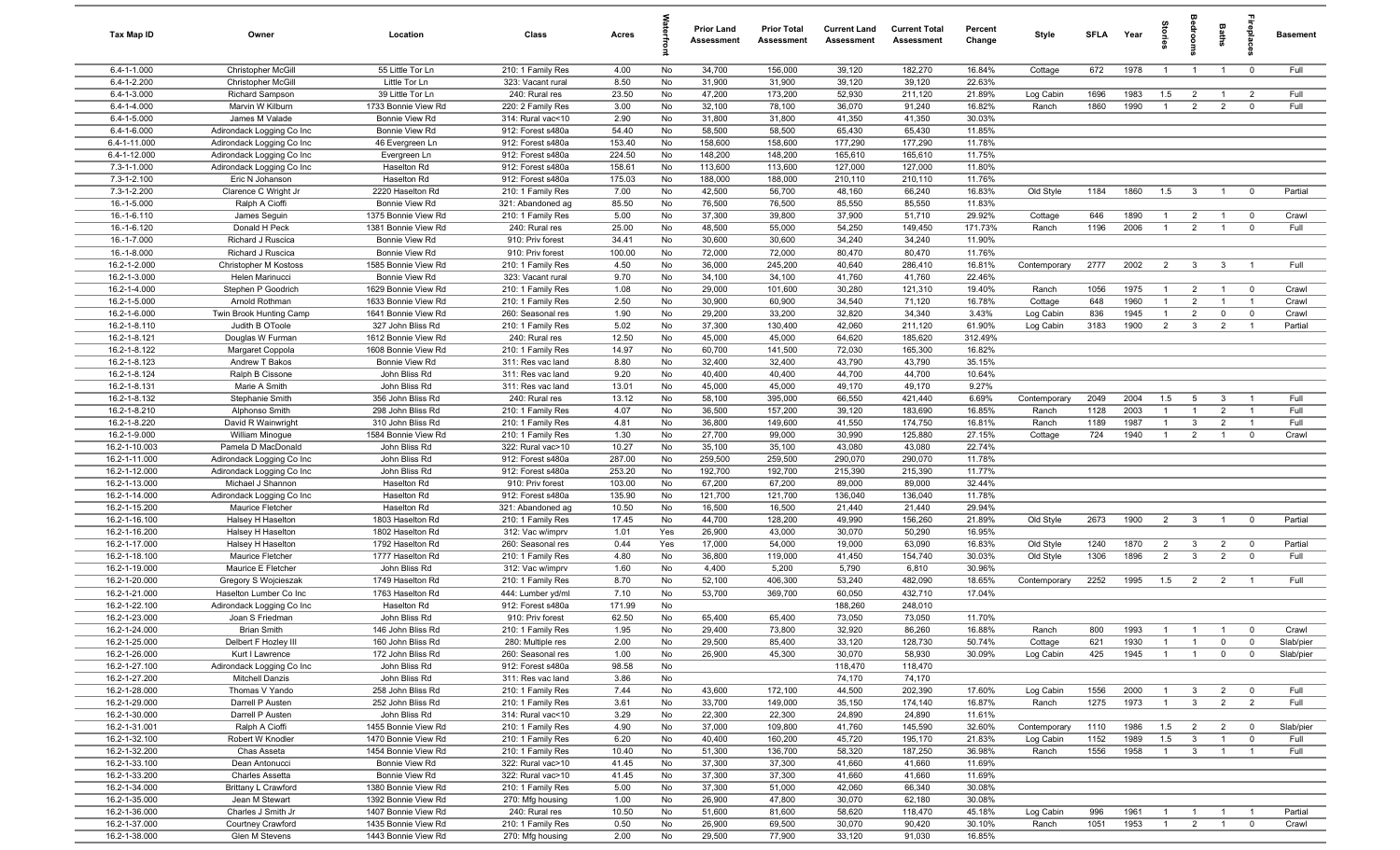| Tax Map ID                     | Owner                                 | Location                                             | Class                                  | Acres          |          | <b>Prior Land</b><br>Assessment | <b>Prior Total</b><br>Assessment | <b>Current Land</b><br>Assessment | <b>Current Total</b><br>Assessment | Percent<br>Change | Style                | <b>SFLA</b> | Year         | ğ                                | droom                          | Baths                            | <u>ep</u> la               | <b>Basement</b>      |
|--------------------------------|---------------------------------------|------------------------------------------------------|----------------------------------------|----------------|----------|---------------------------------|----------------------------------|-----------------------------------|------------------------------------|-------------------|----------------------|-------------|--------------|----------------------------------|--------------------------------|----------------------------------|----------------------------|----------------------|
| 16.2-1-39.100                  | Ralph A Cioffi                        | 1453 Bonnie View Rd                                  | 240: Rural res                         | 40.10          | No       | 62,100                          | 93,100                           | 65,840                            | 121,110                            | 30.09%            | Cottage              | 882         | 1988         | $\overline{1}$                   | $\overline{2}$                 | $\mathbf 0$                      | $\mathbf 0$                | Slab/pier            |
| 16.2-1-40.000                  | James W Haygood                       | 1473 Bonnie View Rd                                  | 210: 1 Family Res                      | 5.00           | No       | 39,900                          | 89,200                           | 42,060                            | 116,030                            | 30.08%            | Cottage              | 996         | 1945         | $\overline{1}$                   | $\overline{2}$                 | $\overline{1}$                   | $\overline{1}$             | Full                 |
| 16.2-1-41.100                  | Pamela D MacDonald                    | 1491 Bonnie View Rd                                  | 240: Rural res                         | 164.53         | No       | 174,100                         | 302,300                          | 194,560                           | 334,870                            | 10.77%            | Old Style            | 2632        | 1880         | 1.5                              | 8                              | $\overline{2}$                   | $\overline{2}$             | Full                 |
| 16.2-1-41.200                  | Mark S Davis                          | John Bliss Rd                                        | 311: Res vac land                      | 9.68           | No       | 34,000                          | 34,000                           | 37,690                            | 37,690                             | 10.85%            |                      |             |              |                                  |                                |                                  |                            |                      |
| 16.2-1-42.002<br>16.2-1-43.000 | <b>William Peck</b><br>Joseph Kostoss | 1509 Bonnie View Rd<br>1519 Bonnie View Rd           | 270: Mfg housing<br>210: 1 Family Res  | 2.25<br>8.30   | No<br>No | 32,800<br>45,900                | 51,800<br>127,000                | 33,830<br>52,020                  | 57,710<br>148,440                  | 11.41%<br>16.88%  | Ranch                | 840         | 1970         | $\mathbf{1}$                     | $\mathbf{3}$                   |                                  | - 1                        | Full                 |
| 16.2-1-44.001                  | Mark S Davis                          | 227 John Bliss Rd                                    | 210: 1 Family Res                      | 10.20          | No       | 50,800                          | 255,000                          | 57,710                            | 301,650                            | 18.29%            | Contemporary         | 2852        | 1987         | 1.5                              | 2                              | $\mathbf{3}$                     | $\overline{1}$             | Full                 |
| 16.2-1-45.000                  | Thomas W Sibalski                     | Bonnie View Rd                                       | 322: Rural vac>10                      | 32.70          | No       | 29,400                          | 29,400                           | 32,920                            | 32,920                             | 11.97%            |                      |             |              |                                  |                                |                                  |                            |                      |
| 16.3-1-1.001                   | Santas Workshop Inc                   | Whiteface Memorial Hwy                               | 314: Rural vac<10                      | 0.30           | No       | 3,400                           | 3,400                            | 4,470                             | 4,470                              | 31.47%            |                      |             |              |                                  |                                |                                  |                            |                      |
| 16.3-1-2.000                   | Santas Workshop Inc                   | 352 Whiteface Memorial Hwy                           | 822: Water supply                      | 10.00          | No       | 16,900                          | 16,900                           | 18,900                            | 18,900                             | 11.83%            |                      |             |              |                                  |                                |                                  |                            |                      |
| 16.3-1-3.000                   | Santas Workshop Inc                   | 324 Whiteface Memorial Hwy                           | 532: Amusemt park                      | 14.80          | No       | 251,500                         | 646,700                          | 281,430                           | 723,080                            | 11.81%            |                      |             |              |                                  |                                |                                  |                            |                      |
| 16.3-1-4.001                   | John F Dreissigacher                  | 275 Whiteface Memorial Hwy                           | 210: 1 Family Res                      | 2.10           | No       | 29,800                          | 94,600                           | 33,430                            | 110,540                            | 16.85%            | Cottage              | 400         | 1950         | $\overline{1}$                   | $\overline{2}$                 | $\overline{1}$                   | $^{\circ}$                 | Full                 |
| 16.3-1-6.000                   | Santas Workshop Inc                   | Whiteface Memorial Hwy                               | 910: Priv forest                       | 82.53          | No       | 49,500                          | 49,500                           | 55,370                            | 55,370                             | 11.86%            |                      |             |              |                                  |                                |                                  |                            |                      |
| 16.3-1-7.000                   | Eric A Johnson                        | Whiteface Memorial Hwy                               | 311: Res vac land                      | 2.80           | No       | 27,600                          | 27,600                           | 30,890                            | 30,890                             | 11.92%            |                      |             |              |                                  |                                |                                  |                            |                      |
| 16.3-1-8.002                   | John C Clark                          | Whiteface Memorial Hwy                               | 311: Res vac land                      | 5.14           | No       | 42,000                          | 42,000                           | 46,940                            | 46,940                             | 11.76%            |                      |             |              |                                  |                                |                                  |                            |                      |
| 16.3-1-9.001                   | Alexander Hamilton                    | Whiteface Memorial Hwy                               | 322: Rural vac>10                      | 16.00          | No       | 48,800                          | 48,800                           | 54,560                            | 54,560                             | 11.80%            |                      |             |              |                                  |                                |                                  |                            |                      |
| 16.3-1-10.000                  | Guy Stephenson                        | Whiteface Memorial Hwy                               | 311: Res vac land                      | 0.80           | No       | 15,600                          | 15,600                           | 17,480                            | 17,480                             | 12.05%            |                      |             |              |                                  |                                |                                  |                            |                      |
| 16.3-1-11.000<br>16.3-1-12.000 | Kristin H Peake                       | 126 Whiteface Memorial Hwy                           | 260: Seasonal res                      | 2.69           | No<br>No | 31,500<br>45,300                | 45,400<br>59,600                 | 35,150<br>46,940                  | 63,700<br>63,600                   | 40.31%<br>6.71%   | Log Cabin            | 388<br>900  | 1945<br>1875 | $\mathbf{1}$<br>1.5              | $\overline{1}$                 |                                  | - 1<br>$\mathbf 0$         | Slab/pier<br>Crawl   |
| 16.3-1-13.000                  | Emerson J Longo<br>David V Mihill     | 100 Whiteface Memorial Hwy<br>Whiteface Memorial Hwy | 210: 1 Family Res<br>322: Rural vac>10 | 19.40<br>34.24 | No       | 38,300                          | 38,300                           | 42,770                            | 42,770                             | 11.67%            | Old Style            |             |              |                                  | $\overline{2}$                 |                                  |                            |                      |
| 16.3-1-14.100                  | Jeanne C Ashworth                     | 92 Esthervue Way                                     | 240: Rural res                         | 42.90          | No       | 64,600                          | 138,800                          | 72,240                            | 162,150                            | 16.82%            | Contemporary         | 1446        | 1972         | 1.7                              | $\overline{2}$                 | $\overline{2}$                   | $\mathbf 0$                | Slab/pier            |
| 16.3-1-14.200                  | Susan C Doolittle                     | Whiteface Memorial Hwy                               | 311: Res vac land                      | 7.10           | No       | 29,300                          | 29,300                           | 35,970                            | 35,970                             | 22.76%            |                      |             |              |                                  |                                |                                  |                            |                      |
| 16.3-1-15.100                  | Gary M Lanzoni                        | Bonnie View Rd                                       | 910: Priv forest                       | 102.00         | No       | 91,800                          | 91,800                           | 102,620                           | 102,620                            | 11.79%            |                      |             |              |                                  |                                |                                  |                            |                      |
| 16.3-1-15.200                  | John R Stevens                        | Bonnie View Rd                                       | 311: Res vac land                      | 2.00           | No       | 16,000                          | 16,000                           | 16,260                            | 16,260                             | 1.63%             |                      |             |              |                                  |                                |                                  |                            |                      |
| 16.3-1-16.003                  | Guy R Stephenson                      | 1301 Bonnie View Rd                                  | 280: Multiple res                      | 49.55          | No       | 34,300                          | 56,900                           | 75,490                            | 181,250                            | 218.54%           | Log Cabin            | 560         | 1971         | $\overline{1}$                   | $\overline{1}$                 | $\mathbf 0$                      | $\mathbf 0$                | Partial              |
| 16.3-1-16.300                  | Carol H Pelkey                        | Bonnie View Rd                                       | 321: Abandoned ag                      | 2.00           | No       | 20,400                          | 20,400                           | 24,590                            | 24,590                             | 20.54%            |                      |             |              |                                  |                                |                                  |                            |                      |
| 16.3-1-17.110                  | Karl VonEntress                       | 1279 Bonnie View Rd                                  | 240: Rural res                         | 52.89          | No       | 73,600                          | 93,400                           | 77,520                            | 115,720                            | 23.90%            | Ranch                | 977         | 1975         | $\mathbf{1}$                     | $\overline{1}$                 | $\overline{1}$                   | $\overline{0}$             | Crawl                |
| 16.3-1-17.200                  | Benjamin Hobday                       | 1267 Bonnie View Rd                                  | 210: 1 Family Res                      | 1.20           | No       | 27,400                          | 67,700                           | 30,680                            | 88,090                             | 30.12%            | Contemporary         | 864         | 1981         | 1.5                              | $\mathbf{3}$                   |                                  | $\mathbf 0$                | Full                 |
| 16.3-1-18.110                  | Ada Schultz                           | 1255 Bonnie View Rd                                  | 210: 1 Family Res                      | 3.00           | No       | 32,100                          | 57,100                           | 36,070                            | 63,400                             | 11.03%            | Cottage              | 650         | 1959         | $\mathbf{1}$                     | $\mathbf{3}$                   | $\overline{1}$                   | $\mathbf 0$                | Full                 |
| 16.3-1-18.120                  | Gary M Lanzoni                        | Bonnie View Rd                                       | 910: Priv forest                       | 46.40          | No       | 54,500                          | 54,500                           | 60,960                            | 60,960                             | 11.85%            |                      |             |              |                                  |                                |                                  |                            |                      |
| 16.3-1-18.200                  | John R Stevens                        | 1231 Bonnie View Rd                                  | 270: Mfg housing                       | 3.20           | No       | 32,600                          | 100,900                          | 36,680                            | 110,130                            | 9.15%             |                      |             |              |                                  |                                |                                  |                            |                      |
| 16.3-1-19.000<br>16.3-1-20.000 | Calvin D Stevens<br>Travis L Holzer   | 1239 Bonnie View Rd<br>1221 Bonnie View Rd           | 270: Mfg housing                       | 1.20<br>2.00   | No<br>No | 27,400<br>29,500                | 80,200<br>32,700                 | 30,680<br>33,120                  | 93,680<br>48,670                   | 16.81%<br>48.84%  | Ranch                | 1552<br>560 | 1991<br>1948 | $\overline{1}$<br>$\overline{1}$ | $\mathbf{3}$<br>$\overline{2}$ | $\overline{2}$<br>$\overline{1}$ | $\mathbf 0$<br>$\mathbf 0$ | Slab/pier            |
| 16.3-1-21.112                  | Roy C Holzer                          | 1171 Bonnie View Rd                                  | 210: 1 Family Res<br>210: 1 Family Res | 3.35           | No       | 33,000                          | 134,600                          | 37,190                            | 165,910                            | 23.26%            | Cottage<br>Old Style | 1813        | 1850         | 1.7                              | $\overline{4}$                 | $\overline{2}$                   | $\mathbf 0$                | Slab/pier<br>Partial |
| 16.3-1-21.121                  | Donald J Drasye                       | 1181 Bonnie View Rd                                  | 270: Mfg housing                       | 3.11           | No       | 32,400                          | 83,800                           | 36,370                            | 88,800                             | 5.97%             |                      |             |              |                                  |                                |                                  |                            |                      |
| 16.3-1-21.122                  | Thelma G Gates                        | 1213 Bonnie View Rd                                  | 270: Mfg housing                       | 3.15           | No       | 32,500                          | 44,300                           | 36,580                            | 57,610                             | 30.05%            |                      |             |              |                                  |                                |                                  |                            |                      |
| 16.3-1-21.123                  | Marjory L Landole                     | 1185 Bonnie View Rd                                  | 270: Mfg housing                       | 3.16           | No       | 32,500                          | 43,100                           | 36,580                            | 56,080                             | 30.12%            |                      |             |              |                                  |                                |                                  |                            |                      |
| 16.3-1-21.200                  | Arthur J Gates Jr                     | 1201 Bonnie View Rd                                  | 210: 1 Family Res                      | 1.00           | No       | 26,900                          | 69,600                           | 30,070                            | 90,530                             | 30.07%            | Ranch                | 1272        | 1975         | $\overline{1}$                   | $\mathbf{3}$                   | $\overline{1}$                   | $^{\circ}$                 | Slab/pier            |
| 16.3-1-22.002                  | Harland G Williams                    | 1147 Bonnie View Rd                                  | 270: Mfg housing                       | 3.42           | No       | 33,200                          | 44,500                           | 37,390                            | 54,760                             | 23.06%            |                      |             |              |                                  |                                |                                  |                            |                      |
| 16.3-1-23.000                  | Clarence L Hoyt                       | 1141 Bonnie View Rd                                  | 210: 1 Family Res                      | 1.00           | No       | 26,900                          | 74,800                           | 30,070                            | 80,470                             | 7.58%             | Ranch                | 1168        | 1975         | $\overline{1}$                   | $\overline{2}$                 | $\overline{1}$                   | $^{\circ}$                 | Crawl                |
| 16.3-1-24.111                  | Douglas A Wolfe                       | Bonnie View Rd                                       | 417: Cottages                          | 30.44          | No       | 54,900                          | 201,100                          | 57,000                            | 224,740                            | 11.76%            |                      |             |              |                                  |                                |                                  |                            |                      |
| 16.3-1-24.112                  | John A Zapata                         | 1137 Bonnie View Rd                                  | 270: Mfg housing                       | 3.30           | No       | 32,900                          | 92,400                           | 36,980                            | 120,190                            | 30.08%            |                      |             |              |                                  |                                |                                  |                            |                      |
| 16.3-1-24.120                  | Douglas Wolfe                         | 1135 Bonnie View Rd                                  | 210: 1 Family Res                      | 24.04          | No       | 47,600                          | 142,000                          | 51,200                            | 184,810                            | 30.15%            | Cottage              | 656         | 1926         | $\mathbf{1}$                     | $\overline{2}$                 |                                  |                            | Crawl                |
| 16.3-1-25.000                  | Jack P Wolfe                          | 1123 Bonnie View Rd                                  | 260: Seasonal res                      | 6.00           | No       | 39,900                          | 61,800                           | 45,110                            | 80,370                             | 30.05%            | Cottage              | 704         | 1955         | $\mathbf{1}$                     | $\overline{2}$                 |                                  | $\mathbf 0$                | Slab/pier            |
| 16.3-1-26.000<br>16.3-1-27.000 | Jack P Wolfe<br>Marcia D Allen        | Bonnie View Rd<br>Bonnie View Rd                     | 912: Forest s480a                      | 34.90<br>32.90 | No<br>No | 37,500<br>35,600                | 37,500<br>35,600                 | 41,960<br>39,830                  | 41,960<br>39,830                   | 11.89%<br>11.88%  |                      |             |              |                                  |                                |                                  |                            |                      |
| 16.3-1-28.000                  | Bonnieview Ridge LLC                  | Bonnie View Rd                                       | 321: Abandoned ag<br>322: Rural vac>10 | 48.76          | No       | 58,700                          | 58,700                           | 65,630                            | 65,630                             | 11.81%            |                      |             |              |                                  |                                |                                  |                            |                      |
| 16.3-1-29.000                  | Stephen Randall                       | 1047 Bonnie View Rd                                  | 210: 1 Family Res                      | 0.50           | No       | 26,900                          | 80,000                           | 30,070                            | 93,470                             | 16.84%            | Old Style            | 1224        | 1930         | 1.5                              | $\mathbf{3}$                   | $\overline{1}$                   | $\overline{0}$             | Partial              |
| 16.3-1-30.000                  | Richard Ano                           | Bonnie View Rd                                       | 210: 1 Family Res                      | 0.50           | No       | 26,900                          | 71,500                           | 30,070                            | 75,390                             | 5.44%             | Bungalow             | 780         | 1910         | $\overline{1}$                   | $\overline{2}$                 | $\overline{1}$                   | $\overline{1}$             | Full                 |
| 16.3-1-32.100                  | Whiteface View LLC                    | 8 Whiteface Memorial Hwy                             | 415: Motel                             | 2.90           | No       | 73,900                          | 445,500                          | 82,600                            | 407,420                            | $-8.55%$          |                      |             |              |                                  |                                |                                  |                            |                      |
| 16.3-1-32.200                  | Santas Workshop Inc                   | Whiteface Memorial Hwy                               | 474: Billboard                         | 0.03           | No       | 5,600                           | 5,600                            | 7,320                             | 7,320                              | 30.71%            |                      |             |              |                                  |                                |                                  |                            |                      |
| 16.3-1-33.000                  | Whiteface View LLC                    | Whiteface Memorial Hwy                               | 330: Vacant comm                       | 0.10           | No       | 5,200                           | 5,200                            | 6,810                             | 6,810                              | 30.96%            |                      |             |              |                                  |                                |                                  |                            |                      |
| 16.3-1-34.000                  | Jeffrey J Griggs                      | 18 Whiteface Memorial Hwy                            | 210: 1 Family Res                      | 0.70           | No       | 26,900                          | 119,500                          | 30,070                            | 155,450                            | 30.08%            | Old Style            | 994         | 1895         | $\mathbf{1}$                     | $\mathbf{3}$                   | $\overline{1}$                   | - 1                        | Partial              |
| 16.3-1-35.000                  | Patrick L Bixler                      | 40 Whiteface Memorial Hwy                            | 210: 1 Family Res                      | 0.40           | No       | 24,200                          | 77,700                           | 27,030                            | 101,090                            | 30.10%            | Old Style            | 1364        | 1940         | $\overline{2}$                   | $\mathbf{3}$                   |                                  | $\overline{1}$             | Crawl                |
| 16.3-1-36.000                  | Helen J Marshall                      | 56 Whiteface Memorial Hwy                            | 260: Seasonal res                      | 0.30           | No       | 24,200                          | 64,000                           | 27,030                            | 83,210                             | 30.02%            | Old Style            | 816         | 1940         | 1.5                              | $\overline{1}$                 | $\overline{1}$                   | $\overline{\mathbf{0}}$    | Slab/pier            |
| 16.3-1-37.000                  | Stephen Andracki                      | Whiteface Memorial Hwy                               | 312: Vac w/imprv                       | 0.50           | No       | 15,100                          | 15,100                           | 16,870                            | 16,870                             | 11.72%            |                      |             |              |                                  |                                |                                  |                            |                      |
| 16.3-1-38.000                  | Stanley J Karwowski                   | 68 Whiteface Memorial Hwy                            | 220: 2 Family Res                      | 0.30           | No       | 24,200                          | 68,700                           | 27,030                            | 80,260                             | 16.83%            | Old Style            | 1563        | 1875         | $\overline{2}$                   | $\overline{4}$                 | $\overline{2}$                   | $\overline{\mathbf{2}}$    | Crawl                |
| 16.3-1-39.002                  | Karl VonEntress                       | 272 Whiteface Memorial Hwy                           | 322: Rural vac>10                      | 15.91          | No       | 44,800                          | 44,800                           | 50,090                            | 50,090                             | 11.81%            |                      |             |              |                                  |                                |                                  |                            |                      |
| 16.3-1-40.003<br>16.3-1-41.002 | Shirley M Lawrence<br>Robert R Reiss  | 10 Lawrence Way<br>Whiteface Memorial Hwy            | 210: 1 Family Res<br>322: Rural vac>10 | 0.75<br>15.97  | No<br>No | 26,900<br>44,800                | 57,500<br>44,800                 | 30,070<br>50,090                  | 74,780<br>50,090                   | 30.05%<br>11.81%  | Ranch                | 1410        | 1960         | $\overline{1}$                   | 2                              | $\overline{1}$                   | $\overline{\mathbf{0}}$    | Crawl                |
| 16.3-1-42.000                  | Dale L Hull                           | 16 Lawrence Way                                      | 210: 1 Family Res                      | 1.00           | No       | 26,900                          | 73,200                           | 30,070                            | 95,200                             | 30.05%            | Other Style          | 1120        | 1995         | $\overline{2}$                   | $\overline{2}$                 | $\overline{1}$                   | $\overline{1}$             | Partial              |
| 16.3-1-43.000                  | Dale Hull                             | 13 Lawrence Way                                      | 210: 1 Family Res                      | 1.90           | No       | 29,200                          | 53,400                           | 32,820                            | 91,640                             | 71.61%            | Cottage              | 362         | 1940         | $\overline{1}$                   | $\overline{1}$                 | $\overline{1}$                   | $\overline{0}$             | Partial              |
| 16.3-1-44.000                  | Eric Diehl                            | 64 Whiteface Memorial Hwy                            | 240: Rural res                         | 25.20          | No       | 48,700                          | 65,400                           | 52,220                            | 76,100                             | 16.36%            | Log Cabin            | 690         | 1950         | $\overline{1}$                   | $\overline{1}$                 | $\mathbf{1}$                     | $\overline{\mathbf{0}}$    | Slab/pier            |
| 16.3-1-45.000                  | Jeanne C Ashworth                     | 92 Whiteface Memorial Hwy                            | 210: 1 Family Res                      | 13.40          | No       | 59,100                          | 129,500                          | 67,360                            | 168,450                            | 30.08%            | Old Style            | 1719        | 1930         | 1.7                              | $\overline{\mathbf{3}}$        | $\overline{1}$                   | $\overline{1}$             | Partial              |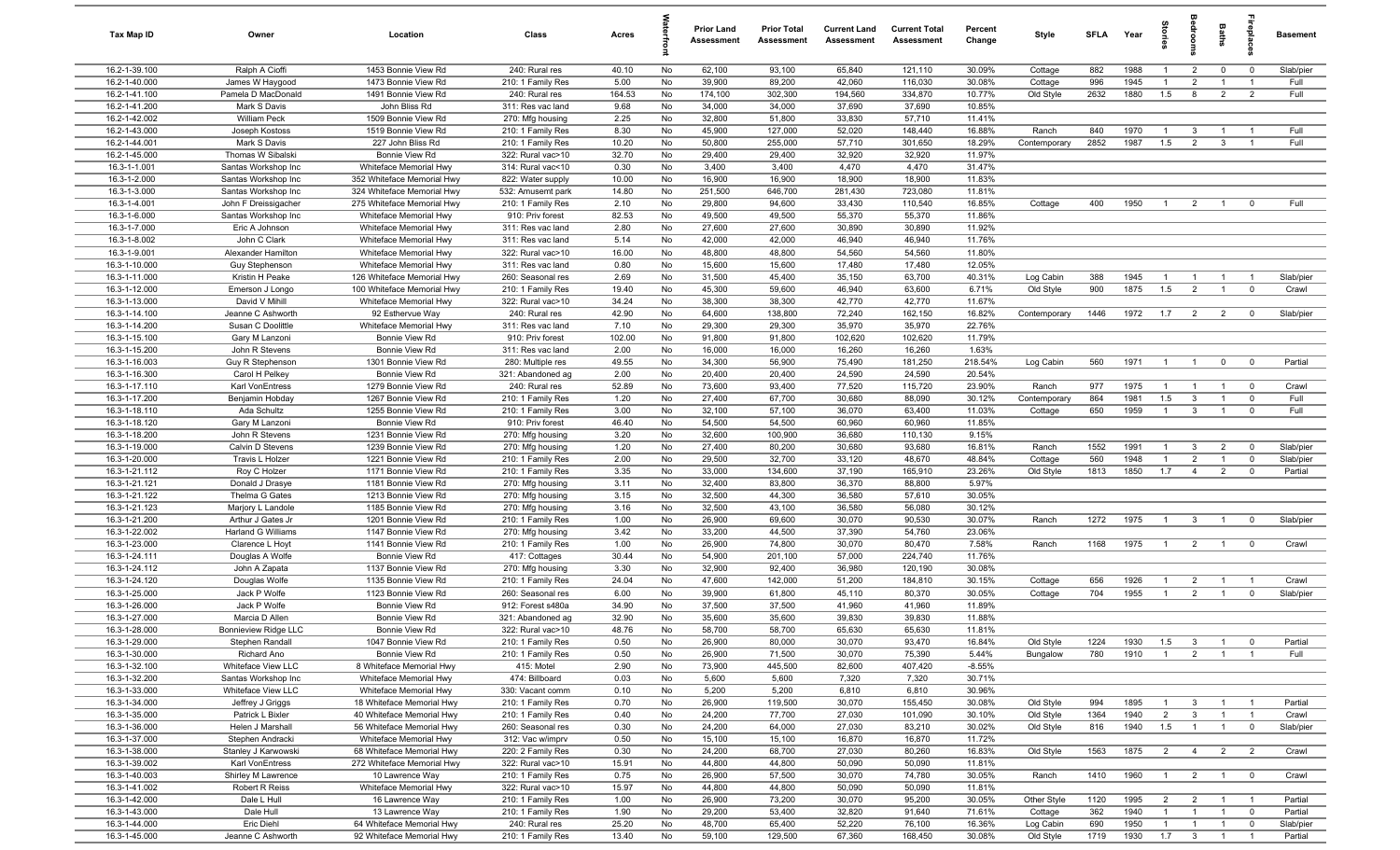| Tax Map ID                     | Owner                                      | Location                                         | Class                                  | Acres          |          | <b>Prior Land</b><br>Assessment | <b>Prior Total</b><br>Assessment | <b>Current Land</b><br><b>Assessment</b> | <b>Current Total</b><br><b>Assessment</b> | Percent<br>Change | Style                  | <b>SFI A</b> | Year         | tories                           |                                  | Baths                            | 흉                                | <b>Basement</b>   |
|--------------------------------|--------------------------------------------|--------------------------------------------------|----------------------------------------|----------------|----------|---------------------------------|----------------------------------|------------------------------------------|-------------------------------------------|-------------------|------------------------|--------------|--------------|----------------------------------|----------------------------------|----------------------------------|----------------------------------|-------------------|
| 16.3-1-46.000                  | John P Burns                               | 84 Whiteface Memorial Hwy                        | 210: 1 Family Res                      | 2.60           | No       | 30,800                          | 96,200                           | 34,850                                   | 125,070                                   | 30.01%            | Old Style              | 1123         | 1940         | 1.5                              | $\mathbf{3}$                     | $\overline{1}$                   | $\overline{1}$                   | Full              |
| 16.3-1-47.000                  | Victor R Mihill                            | 79 Whiteface Memorial Hwy                        | 311: Res vac land                      | 1.20           | No       | 30,600                          | 30,600                           | 34,240                                   | 34,240                                    | 11.90%            |                        |              |              |                                  |                                  |                                  |                                  |                   |
| 16.3-1-48.000                  | Cliff F Holzer                             | 53 Whiteface Memorial Hwy                        | 270: Mfg housing                       | 0.50           | No       | 26,900                          | 55,900                           | 30,070                                   | 77,100                                    | 37.92%            |                        |              |              |                                  |                                  |                                  |                                  |                   |
| 16.3-1-49.000<br>16.3-1-50.000 | Bruce L Gowan<br>Paul E Mihill             | 3 Mason Way<br>63 Whiteface Memorial Hwy         | 210: 1 Family Res                      | 0.40<br>1.00   | No<br>No | 24,200<br>26,900                | 50,500<br>43,100                 | 27,030<br>27,330                         | 65,630<br>45,620                          | 29.96%<br>5.85%   | Old Style              | 932<br>1365  | 1948<br>1920 | 1.5<br>1.5                       | $\overline{2}$<br>$\overline{2}$ | $\overline{1}$<br>$\overline{1}$ | $\mathbf 0$<br>$\mathbf 0$       | Full<br>Slab/pier |
| 16.3-1-51.100                  | Eliza J Mason                              | 5 Mason Way                                      | 210: 1 Family Res<br>220: 2 Family Res | 0.05           | No       | 3,500                           | 22,900                           | 3,960                                    | 3,960                                     | $-82.71%$         | Old Style<br>Old Style | 870          | 1960         | $\overline{2}$                   | 3                                | $\overline{2}$                   | $\mathbf{0}$                     | Crawl             |
| 16.3-1-51.200                  | Alvin P Mason                              | 6 Mason Way                                      | 270: Mfg housing                       | 0.50           | No       | 12,500                          | 24,000                           | 14,020                                   | 31,190                                    | 29.96%            |                        |              |              |                                  |                                  |                                  |                                  |                   |
| 16.3-1-52.000                  | Douglas C Smith                            | 47 Whiteface Memorial Hwy                        | 270: Mfg housing                       | 0.20           | No       | 7,500                           | 27,100                           | 8,430                                    | 35,260                                    | 30.11%            |                        |              |              |                                  |                                  |                                  |                                  |                   |
| 16.3-1-53.100                  | Richard OConnor                            | 43 Whiteface Memorial Hwy                        | 449: Warehouse                         | 12.44          | No       | 56,600                          | 71,000                           | 64,520                                   | 81,380                                    | 14.62%            |                        |              |              |                                  |                                  |                                  |                                  |                   |
| 16.3-1-53.200                  | Green Mountain Lodging Inc                 | 5679 NYS Route 86                                | 415: Motel                             | 4.00           | No       | 114,700                         | 528,700                          | 128,220                                  | 548,840                                   | 3.81%             |                        |              |              |                                  |                                  |                                  |                                  |                   |
| 16.3-1-54.001                  | John D Dreissigacher                       | 281 Whiteface Memorial Hwy                       | 210: 1 Family Res                      | 0.30           | No       | 24,200                          | 100,200                          | 24,590                                   | 133,300                                   | 33.03%            | Ranch                  | 1680         | 1955         | $\overline{1}$                   | $\mathbf{3}$                     | $\overline{1}$                   |                                  | Full              |
| 16.3-1-55.100                  | Douglas W Allen                            | NYS Route 86                                     | 311: Res vac land                      | 1.91           | No       | 28,100                          | 28,100                           | 31,390                                   | 31,390                                    | 11.71%            |                        |              |              |                                  |                                  |                                  |                                  |                   |
| 16.3-1-55.200                  | Richard B OConnor                          | NYS Route 86                                     | 321: Abandoned ag                      | 61.30          | No       | 64,300                          | 64,300                           | 71,830                                   | 71,830                                    | 11.71%            |                        |              |              |                                  |                                  |                                  |                                  |                   |
| 16.3-1-55.300                  | Douglas W Allen                            | NYS Route 86                                     | 311: Res vac land                      | 3.24           | No       | 32,000                          | 32,000                           | 35,760                                   | 35,760                                    | 11.75%            |                        |              |              |                                  |                                  |                                  |                                  |                   |
| 16.3-1-56.000                  | Cecil Robbins Jr                           | 91 Whiteface Memorial Hwy                        | 210: 1 Family Res                      | 0.70           | No       | 26,900                          | 57,900                           | 30,070                                   | 75,290                                    | 30.03%            | Old Style              | 2055         | 1862         | $\overline{2}$                   | 5                                | $\overline{1}$                   | $\mathbf 0$                      | Partial           |
| 16.3-1-57.100                  | Frank S Scsigulinsky                       | 5627 NYS Route 86                                | 210: 1 Family Res                      | 0.71           | No       | 26,900                          | 65,000                           | 30,070                                   | 228,800                                   | 252.00%           |                        |              |              |                                  |                                  |                                  |                                  |                   |
| 16.3-1-57.200                  | Frank S Scsigulinsky                       | 5629 NYS Route 86                                | 423: Snack bar                         | 0.59           | No       | 33,600                          | 110,200                          | 37,590                                   | 123,140                                   | 11.74%            |                        |              |              |                                  |                                  |                                  |                                  |                   |
| 16.3-1-58.002                  | Daniel F Gosier                            | 97 Whiteface Memorial Hwy                        | 210: 1 Family Res                      | 7.50           | No       | 43,800                          | 91,900                           | 48,970                                   | 128,830                                   | 40.18%            |                        |              |              |                                  |                                  |                                  |                                  |                   |
| 16.3-1-59.000<br>16.3-1-60.000 | Beth L Hesseltine<br>William A McConvey Jr | Whiteface Memorial Hwy<br>Whiteface Memorial Hwy | 910: Priv forest<br>311: Res vac land  | 58.87<br>0.20  | No<br>No | 62,900<br>600                   | 62,900<br>600                    | 70,310<br>610                            | 70,310<br>610                             | 11.78%<br>1.67%   |                        |              |              |                                  |                                  |                                  |                                  |                   |
| 16.3-1-64.000                  | John Morrell                               | Reservoir Ln                                     | 311: Res vac land                      | 0.30           | No       | 7,000                           | 7,000                            | 7,110                                    | 7,110                                     | 1.57%             |                        |              |              |                                  |                                  |                                  |                                  |                   |
| 16.3-1-65.001                  | Laura D Hooker                             | 159 Whiteface Memorial Hwy                       | 210: 1 Family Res                      | 2.86           | No       | 31,700                          | 126,000                          | 35,660                                   | 145,800                                   | 15.71%            | Ranch                  | 1188         | 2004         | $\overline{1}$                   | $\mathbf{3}$                     | $\overline{1}$                   | $\mathbf 0$                      | Full              |
| 16.3-1-66.000                  | Raymond C Bigelow                          | 19 Reservoir Ln                                  | 210: 1 Family Res                      | 0.40           | No       | 24,200                          | 74,100                           | 27,130                                   | 77,820                                    | 5.02%             | Cottage                | 450          | 1960         | $\overline{1}$                   | $\overline{1}$                   | $\overline{1}$                   | $\overline{0}$                   | Crawl             |
| 16.3-1-67.002                  | William P Mullin Jr                        | 33 Reservoir Ln                                  | 260: Seasonal res                      | 1.38           | No       | 27,900                          | 79,700                           | 31,190                                   | 93,170                                    | 16.90%            | Log Cabin              | 693          | 1975         | $\overline{1}$                   | $\overline{2}$                   | $\overline{1}$                   | $\mathbf 0$                      | Slab/pier         |
| 16.3-1-68.000                  | Gary B Watson                              | 109 Whiteface Memorial Hwy                       | 210: 1 Family Res                      | 1.20           | No       | 27,400                          | 106,000                          | 30,680                                   | 123,850                                   | 16.84%            | Old Style              | 1911         | 1920         | 1.7                              | 5                                | $\overline{2}$                   | $\overline{2}$                   | Partial           |
| 16.3-1-69.000                  | Bert C Pray                                | 11 Reservoir Ln                                  | 210: 1 Family Res                      | 0.47           | No       | 24,200                          | 80,000                           | 27,030                                   | 102,510                                   | 28.14%            | Ranch                  | 1040         | 1987         | $\overline{1}$                   | $\mathbf{3}$                     | $\overline{2}$                   | $\mathbf 0$                      | Crawl             |
| 16.3-1-70.110                  | Santas Workshop Inc                        | Whiteface Memorial Hwy                           | 322: Rural vac>10                      | 14.70          | No       | 41,900                          | 41,900                           | 46,840                                   | 46,840                                    | 11.79%            |                        |              |              |                                  |                                  |                                  |                                  |                   |
| 16.3-1-71.000                  | Stephen Lester                             | 183 Whiteface Memorial Hwy                       | 210: 1 Family Res                      | 2.54           | No       | 31,600                          | 115,200                          | 34,750                                   | 157,890                                   | 37.06%            | Contemporary           | 1152         | 2005         | $\overline{2}$                   | $\overline{2}$                   | $\overline{2}$                   | $\overline{0}$                   | Full              |
| 16.3-1-72.000                  | Franklin S Mazzella                        | Whiteface Memorial Hwy                           | 314: Rural vac<10                      | 1.43           | No       | 25,000                          | 25,000                           | 27,940                                   | 27,940                                    | 11.76%            |                        |              |              |                                  |                                  |                                  |                                  |                   |
| 16.3-1-73.079                  | Christopher B Gallagher                    | 229 Whiteface Memorial Hwy                       | 210: 1 Family Res                      | 3.67           | No       | 33,800                          | 176,200                          | 38,100                                   | 228,090                                   | 29.45%            | Contemporary           | 1632         | 1992         | 1.7                              | $\mathbf{3}$                     | $\overline{2}$                   | $\overline{1}$                   | Full              |
| 16.3-1-74.002                  | Richard J Moncsko Sr                       | 214 Whiteface Memorial Hwy                       | 210: 1 Family Res                      | 31.89          | No       | 54,700                          | 208,900                          | 58,320                                   | 232,770                                   | 11.43%            | Contemporary           | 1788         | 1985         | 1.5                              | $\mathbf{3}$                     | $\overline{2}$                   | $\overline{1}$                   | Partial           |
| 16.3-1-75.000                  | Santas Workshop Inc                        | Whiteface Memorial Hwy                           | 910: Priv forest                       | 65.20          | No       | 58,500                          | 58,500                           | 65,430                                   | 65,430                                    | 11.85%            |                        |              |              |                                  |                                  |                                  |                                  |                   |
| 16.3-1-78.000                  | Santas Workshop Inc                        | Whiteface Memorial Hwy                           | 910: Priv forest                       | 32.65          | No       | 29,400                          | 29,400                           | 32,820                                   | 32,820                                    | 11.63%            |                        |              |              |                                  |                                  |                                  |                                  |                   |
| 16.3-1-79.002<br>16.3-2-1.000  | John D Dreissigacher<br>Jack P Wolfe       | 289 Whiteface Memorial Hwy<br>Bonnie View Rd     | 240: Rural res<br>912: Forest s480a    | 20.70<br>19.00 | No<br>No | 48,100<br>20,500                | 174,200<br>20,500                | 48,870<br>22,960                         | 176,990<br>22,960                         | 1.60%<br>12.00%   | Contemporary           | 1237         | 1954         | 1.5                              | 5                                | $\overline{2}$                   | $\overline{1}$                   | Full              |
| 16.3-2-2.000                   | Jennifer L Cantwell                        | 1096 Bonnie View Rd                              | 240: Rural res                         | 18.40          | No       | 41,100                          | 62,300                           | 46,020                                   | 114,000                                   | 82.99%            | Cottage                | 860          | 1981         | $\overline{1}$                   | $\overline{2}$                   | $\overline{1}$                   | $\overline{1}$                   | Full              |
| 16.3-2-3.000                   | Philip J Connor                            | Lakeview Terrace Ln                              | 322: Rural vac>10                      | 15.00          | No       | 43,700                          | 43,700                           | 48,870                                   | 48,870                                    | 11.83%            |                        |              |              |                                  |                                  |                                  |                                  |                   |
| 16.3-2-4.000                   | Donald D Dislevy                           | Lakeview Terrace Ln                              | 322: Rural vac>10                      | 11.70          | No       | 37,700                          | 37,700                           | 42,160                                   | 42,160                                    | 11.83%            |                        |              |              |                                  |                                  |                                  |                                  |                   |
| 16.3-2-5.000                   | Mark Urban                                 | 1205 Haselton Rd                                 | 210: 1 Family Res                      | 0.50           | Yes      | 24,200                          | 46,200                           | 27,030                                   | 48,060                                    | 4.03%             | Cottage                | 428          | 1950         | $\mathbf{1}$                     | -1                               | $\overline{1}$                   | $\overline{\mathbf{0}}$          | Crawl             |
| 16.3-2-6.001                   | Robert Sampson                             | 5727 NYS Route 86                                | 230: 3 Family Res                      | 0.84           | No       | 26,900                          | 131,700                          | 30,070                                   | 177,600                                   | 34.85%            | Old Style              | 2127         | 1910         | 1.5                              | 5                                | $\mathbf{3}$                     | $\overline{0}$                   | Partial           |
| 16.3-2-9.000                   | Jeffrey M Potter                           | Haselton Rd                                      | 313: Watrfrnt vac                      | 0.80           | Yes      | 23,600                          | 23,600                           | 23,980                                   | 23,980                                    | 1.61%             |                        |              |              |                                  |                                  |                                  |                                  |                   |
| 16.3-2-10.000                  | Jeffrey M Potter                           | 1183 Haselton Rd                                 | 210: 1 Family Res                      | 1.00           | Yes      | 26,900                          | 86,700                           | 30,070                                   | 112,780                                   | 30.08%            | Old Style              | 1404         | 1925         | 1.5                              | $\mathbf{3}$                     | $\overline{1}$                   | $\overline{\mathbf{0}}$          | Partial           |
| 16.3-2-11.100                  | Mary L Werner                              | 12 Lakeview Terrace Ln                           | 210: 1 Family Res                      | 0.92           | No       | 26,900                          | 93,500                           | 30,070                                   | 121,620                                   | 30.07%            | Old Style              | 1888         | 1920         | $\overline{2}$                   | $\overline{4}$                   | $\overline{1}$                   | $\mathbf 0$                      | Partial           |
| 16.3-2-12.000                  | Gilbert E Dyke                             | 22 Lakeview Terrace Ln                           | 210: 1 Family Res                      | 3.12           | No       | 32,400                          | 122,800                          | 36,780                                   | 172,520                                   | 40.49%            | Old Style              | 2964         | 1930         | 1.5                              | $\overline{4}$                   | $\overline{2}$                   | $\overline{1}$                   | Partial           |
| 16.3-2-13.000                  | Kent A Adams                               | 30 Lakeview Terrace Ln                           | 210: 1 Family Res                      | 1.40           | No       | 27,900                          | 91,600                           | 31,290                                   | 96,010                                    | 4.81%             | Ranch                  | 1012         | 1960         | $\overline{1}$                   | $\overline{2}$                   | $\overline{1}$                   | $\overline{1}$                   | Full              |
| 16.3-2-14.000                  | Christine N Lennon                         | 32 Lakeview Terrace Ln                           | 260: Seasonal res                      | 0.60           | No       | 26,900                          | 45,000                           | 30,070                                   | 58,520                                    | 30.04%            | Cottage                | 651          | 1965         | $\overline{1}$                   | $\overline{1}$                   | $\overline{1}$                   | $\mathbf 0$                      | Slab/pier         |
| 16.3-2-15.000                  | Royce Lawrence                             | 34 Lakeview Terrace Ln                           | 210: 1 Family Res                      | 0.30           | No.      | 24,200                          | 52,400                           | 27,030                                   | 68,170                                    | 30.10%            | Ranch                  | 1003         | 1952         | $\overline{1}$                   | $\mathbf{3}$                     | $\overline{1}$                   |                                  | Crawl             |
| 16.3-2-16.000<br>16.3-2-18.000 | Douglas J Dreissigacker<br>Louis J Macario | 35 Lakeview Terrace Ln<br>27 Lakeview Terrace Ln | 210: 1 Family Res<br>210: 1 Family Res | 1.20<br>0.60   | No<br>No | 26,900<br>26,900                | 67,500<br>79,700                 | 30,990<br>30,070                         | 87,480<br>93,170                          | 29.60%<br>16.90%  | Ranch<br>Ranch         | 650<br>1201  | 1978<br>1955 | $\overline{1}$<br>$\overline{1}$ | $\overline{2}$<br>$\overline{2}$ | $\overline{1}$<br>$\overline{1}$ | $\overline{0}$<br>$\overline{1}$ | Full<br>Crawl     |
| 16.3-2-19.000                  | Verner Babcock                             | Lakeview Terrace Ln                              | 311: Res vac land                      | 0.40           | No       | 11,800                          | 11,800                           | 13,210                                   | 13,210                                    | 11.95%            |                        |              |              |                                  |                                  |                                  |                                  |                   |
| 16.3-2-20.000                  | Robert Lewis                               | 19 Lakeview Terrace Ln                           | 210: 1 Family Res                      | 0.50           | No       | 26,900                          | 41,500                           | 30,070                                   | 55,170                                    | 32.94%            | Cottage                | 594          | 1955         | $\overline{1}$                   | $\overline{2}$                   | $\overline{1}$                   | $\mathbf 0$                      | Slab/pier         |
| 16.3-2-21.000                  | David W Miller                             | 11 Lakeview Terrace Ln                           | 210: 1 Family Res                      | 1.34           | No       | 27,800                          | 142,400                          | 31,090                                   | 166,420                                   | 16.87%            | Ranch                  | 1316         | 1986         | $\overline{1}$                   | $\mathbf{3}$                     | $\overline{1}$                   | $\mathbf 0$                      | Full              |
| 16.3-2-22.000                  | Aurel Chris                                | NYS Route 86                                     | 311: Res vac land                      | 4.50           | No       | 48,800                          | 48,800                           | 49,580                                   | 49,580                                    | 1.60%             |                        |              |              |                                  |                                  |                                  |                                  |                   |
| 16.3-2-23.000                  | Aurel Chris                                | 5707 NYS Route 86                                | 210: 1 Family Res                      | 2.00           | No       | 38,400                          | 130,300                          | 39,010                                   | 191,410                                   | 46.90%            | Old Style              | 2514         | 1900         | 2.5                              | 9                                | $\overline{2}$                   | $\mathbf 0$                      | Full              |
| 16.3-2-24.000                  | Craig Santa Maria                          | 5697 NYS Route 86                                | 432: Gas station                       | 0.30           | No       | 22,700                          | 45,600                           | 29,570                                   | 59,330                                    | 30.11%            |                        |              |              |                                  |                                  |                                  |                                  |                   |
| 16.3-2-25.000                  | Andrzej Rozwadowski                        | Bonnie View Rd                                   | 311: Res vac land                      | 0.40           | No       | 19,000                          | 19,000                           | 21,230                                   | 21,230                                    | 11.74%            |                        |              |              |                                  |                                  |                                  |                                  |                   |
| 16.3-2-26.000                  | Andrzej Rozwadowski                        | Bonnie View Rd                                   | 311: Res vac land                      | 1.60           | No       | 37,800                          | 37,800                           | 42,270                                   | 42,270                                    | 11.83%            |                        |              |              |                                  |                                  |                                  |                                  |                   |
| 16.3-2-27.110                  | Dean S Antonucci                           | Bonnie View Rd                                   | 322: Rural vac>10                      | 13.57          | No       | 41,100                          | 41,100                           | 50,500                                   | 50,500                                    | 22.87%            |                        |              |              |                                  |                                  |                                  |                                  |                   |
| 16.3-2-27.120                  | Wilmington Housing Redev                   | 1038 Bonnie View Rd                              | 411: Apartment                         | 12.50          | No       | 171,500                         | 1,435,600                        | 174,240                                  | 1,458,570                                 | 1.60%             |                        |              |              |                                  |                                  |                                  |                                  |                   |
| 16.3-2-27.200                  | Robert J Purdy                             | 1032 Bonnie View Rd                              | 270: Mfg housing                       | 1.00           | No       | 26,900                          | 52,900                           | 30,070                                   | 56,490                                    | 6.79%             |                        |              |              |                                  |                                  |                                  |                                  |                   |
| 16.3-3-1.000                   | Peter Bongiovanni                          | 165 Mountain View Ln                             | 240: Rural res                         | 19.56          | No       | 77,900                          | 362,400                          | 86,160                                   | 377,140                                   | 4.07%             | Log Cabin              | 2450         | 2004         | 1.5                              | $\overline{\mathbf{3}}$          | $\overline{2}$                   | $\overline{1}$                   | Full              |
| 16.3-3-2.000                   | Eugene Bragoli                             | 162 Mountain View Ln                             | 210: 1 Family Res                      | 8.44           | No       | 48,800                          | 315,900                          | 65,430                                   | 369,110                                   | 16.84%            | Log Cabin              | 1768         | 2004         | 1.5                              | $\overline{\mathbf{3}}$          | $\overline{2}$                   | $\mathbf 0$                      | Full              |
| 16.3-3-3.000<br>16.3-3-4.000   | Daniel W Bragoli<br>Eugene Bragoli         | Mountain View Ln<br>Mountain View Ln             | 311: Res vac land<br>322: Rural vac>10 | 6.89<br>40.09  | No<br>No | 42,900<br>66,900                | 42,900<br>66,900                 | 47,960<br>74,780                         | 47,960<br>74,780                          | 11.79%<br>11.78%  |                        |              |              |                                  |                                  |                                  |                                  |                   |
|                                |                                            |                                                  |                                        |                |          |                                 |                                  |                                          |                                           |                   |                        |              |              |                                  |                                  |                                  |                                  |                   |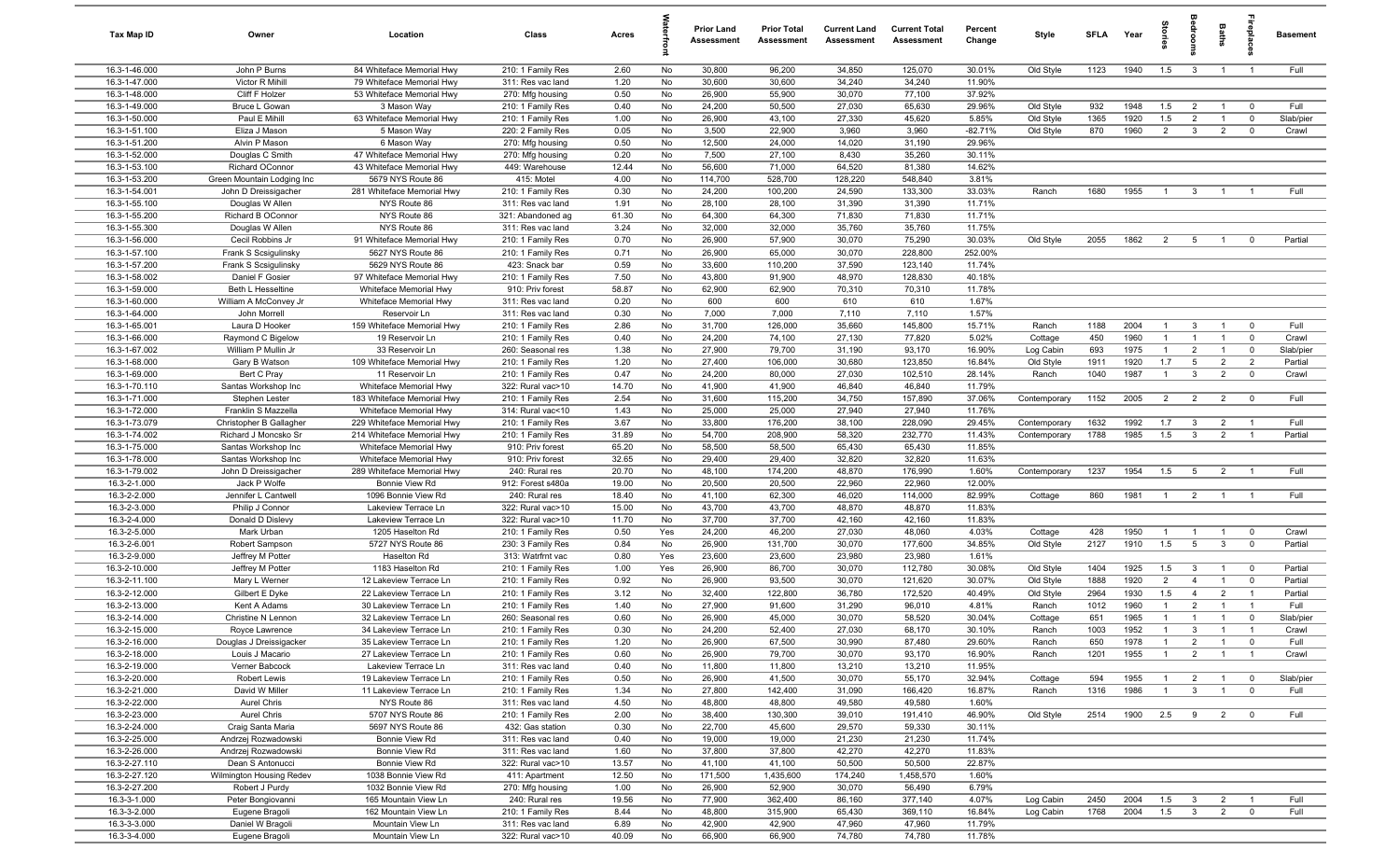| Tax Map ID                     | Owner                                     | Location                                 | Class                                  | Acres            |           | <b>Prior Land</b><br>Assessment | <b>Prior Total</b><br>Assessment | <b>Current Land</b><br>Assessment | <b>Current Total</b><br>Assessment | Percent<br>Change | Style                     | <b>SFLA</b> | Year         | Stori               | drooi                             | Baths                            | <b>G</b> bia                     | <b>Basement</b>      |
|--------------------------------|-------------------------------------------|------------------------------------------|----------------------------------------|------------------|-----------|---------------------------------|----------------------------------|-----------------------------------|------------------------------------|-------------------|---------------------------|-------------|--------------|---------------------|-----------------------------------|----------------------------------|----------------------------------|----------------------|
| 16.3-3-5.000                   | Robert Hughes                             | 42 Mountain View Ln                      | 210: 1 Family Res                      | 9.53             | No        | 62,100                          | 352,300                          | 69,490                            | 411,580                            | 16.83%            | Contemporary              | 2687        | 2004         | $\overline{2}$      | $\overline{4}$                    | $\overline{2}$                   | $\mathbf 0$                      | Full                 |
| 16.3-3-6.000                   | Nadel Corp                                | 34 Mountain View Ln                      | 220: 2 Family Res                      | 6.47             | No        | 51,900                          | 329,000                          | 58,010                            | 384,450                            | 16.85%            | Log Cabin                 | 2002        | 2004         | $\overline{1}$      | $5\overline{5}$                   | $\mathbf{3}$                     | $\overline{1}$                   | Full                 |
| 16.3-3-7.000                   | Doris A Schreiber                         | Mountain View Ln                         | 311: Res vac land                      | 6.81             | No        | 42,700                          | 42,700                           | 47,750                            | 47,750                             | 11.83%            |                           |             |              |                     |                                   |                                  |                                  |                      |
| 16.3-3-8.000<br>16.3-3-9.000   | Michael B Roca<br>John P Roth             | Mountain View Ln<br>107 Mountain View Ln | 322: Rural vac>10                      | 24.37<br>5.04    | No<br>No  | 63,400<br>46,900                | 63,400<br>163,400                | 70,820<br>52,630                  | 70,820<br>267,920                  | 11.70%<br>63.97%  |                           | 2130        | 2006         |                     | $\overline{4}$                    | 3                                |                                  | Full                 |
| 16.3-3-10.000                  | Kenneth Ragozzine                         | 127 Mountain View Ln                     | 210: 1 Family Res<br>210: 1 Family Res | 5.18             | No        | 47,400                          | 191,600                          | 53,140                            | 249,120                            | 30.02%            | Contemporary<br>Log Cabin | 1391        | 2005         | 1.5<br>1.5          | $\mathbf{3}$                      | $\overline{2}$                   | $\mathbf 0$                      | Full                 |
| 16.3-3-11.000                  | Julia E Manning                           | 131 Mountain View Ln                     | 210: 1 Family Res                      | 5.20             | No        | 47,500                          | 206,800                          | 53,240                            | 249,330                            | 20.57%            |                           |             |              |                     |                                   |                                  |                                  |                      |
| 16.3-3-12.000                  | James F Kelly                             | 137 Mountain View Ln                     | 210: 1 Family Res                      | 5.22             | No        | 47,500                          | 170,800                          | 53,340                            | 222,100                            | 30.04%            | Log Cabin                 | 1287        | 2001         | 1.5                 | $\overline{2}$                    | $\overline{1}$                   | $\overline{1}$                   | Full                 |
| 16.3-3-13.000                  | John J Schlogl                            | Mountain View Ln                         | 311: Res vac land                      | 5.00             | No        | 37,800                          | 37,800                           | 41,350                            | 41,350                             | 9.39%             |                           |             |              |                     |                                   |                                  |                                  |                      |
| 16.3-3-14.000                  | James P Thomsen                           | Mountain View Ln                         | 311: Res vac land                      | 5.11             | No        | 37,800                          | 37,800                           | 42,270                            | 42,270                             | 11.83%            |                           |             |              |                     |                                   |                                  |                                  |                      |
| 16.3-3-15.000                  | Daniel Arenberg                           | 161 Mountain View Ln                     | 210: 1 Family Res                      | 5.39             | No        | 48,100                          | 198,100                          | 53,950                            | 257,660                            | 30.07%            |                           |             |              |                     |                                   |                                  |                                  |                      |
| 16.3-3-16.000                  | Thomas G Squier                           | Mountain View Ln                         | 322: Rural vac>10                      | 32.33            | No        | 68,800                          | 68,800                           | 76,910                            | 76,910                             | 11.79%            |                           |             |              |                     |                                   |                                  |                                  |                      |
| 16.4-1-1.000                   | <b>Beatrice Peck</b>                      | 1357 Bonnie View Rd                      | 210: 1 Family Res                      | 1.90             | No        | 29,200                          | 57,800                           | 32,820                            | 67,560                             | 16.89%            | Ranch                     | 1012        | 1962         | $\mathbf{1}$        | $\mathbf{3}$                      | $\overline{1}$                   | $^{\circ}$                       | Partial              |
| 16.4-1-2.000                   | Theodore Peck Jr                          | 1345 Bonnie View Rd                      | 210: 1 Family Res                      | 10.90            | No        | 52,600                          | 78,600                           | 59,840                            | 91,340                             | 16.21%            | Old Style                 | 958         | 1930         | 1.5                 | $\overline{2}$                    | $\overline{1}$                   | $\mathbf 0$                      | Partial              |
| 16.4-1-3.000<br>16.4-1-4.000   | Richard J Ruscica<br>James Peck           | 1337 Bonnie View Rd<br>Bonnie View Rd    | 270: Mfg housing<br>321: Abandoned ag  | 1.72<br>0.24     | No<br>No  | 28,800<br>500                   | 35,900<br>500                    | 32,210<br>510                     | 48,560<br>510                      | 35.26%<br>2.00%   |                           |             |              |                     |                                   |                                  |                                  |                      |
| 16.4-1-5.000                   | James Peck                                | 1325 Bonnie View Rd                      | 270: Mfg housing                       | 1.00             | No        | 26,900                          | 36,500                           | 30,070                            | 39,830                             | 9.12%             |                           |             |              |                     |                                   |                                  |                                  |                      |
| 16.4-1-6.000                   | Morris E Coolidge                         | 1321 Bonnie View Rd                      | 270: Mfg housing                       | 1.00             | No        | 26,900                          | 42,700                           | 30,070                            | 46,530                             | 8.97%             |                           |             |              |                     |                                   |                                  |                                  |                      |
| 16.4-1-7.000                   | <b>Gregory Kress</b>                      | 1313 Bonnie View Rd                      | 210: 1 Family Res                      | 1.70             | No        | 28,700                          | 49,200                           | 32,210                            | 89,510                             | 81.93%            | Log Cabin                 | 480         | 2002         | $\overline{1}$      | $\overline{1}$                    |                                  | $^{\circ}$                       | Slab/pier            |
| 16.4-1-8.000                   | Calvin D Stevens II                       | 1312 Bonnie View Rd                      | 270: Mfg housing                       | 2.60             | No        | 31,100                          | 58,600                           | 34,850                            | 70,820                             | 20.85%            |                           |             |              |                     |                                   |                                  |                                  |                      |
| 16.4-1-9.000                   | John H Smith                              | 1332 Bonnie View Rd                      | 270: Mfg housing                       | 2.40             | No        | 30,500                          | 45,600                           | 34,240                            | 57,910                             | 27.00%            |                           |             |              |                     |                                   |                                  |                                  |                      |
| 16.4-1-10.000                  | Mark Bushey                               | 1338 Bonnie View Rd                      | 210: 1 Family Res                      | 1.10             | No        | 27,200                          | 76,300                           | 30,380                            | 94,790                             | 24.23%            | Ranch                     | 1104        | 1982         | $\overline{1}$      | $\mathbf{3}$                      | $\overline{1}$                   | $^{\circ}$                       | Full                 |
| 16.4-1-11.000                  | Jane E Buysse                             | Bonnie View Rd                           | 314: Rural vac<10                      | 3.40             | No        | 22,800                          | 22,800                           | 27,740                            | 27,740                             | 21.67%            |                           |             |              |                     |                                   |                                  |                                  |                      |
| 16.4-1-12.000                  | Richard C Oswald                          | 1368 Bonnie View Rd                      | 260: Seasonal res                      | 134.20           | No        | 118,700                         | 183,000                          | 123,240                           | 198,930                            | 8.70%             | Ranch                     | 1288        | 1951         | $\overline{1}$      | $\overline{2}$                    | $\overline{1}$                   | $\overline{1}$                   | Slab/pier            |
| 16.4-1-13.000                  | Gregory P Breloff                         | Bonnie View Rd                           | 322: Rural vac>10                      | 50.00            | No        | 58,600                          | 58,600                           | 65,530                            | 76,200<br>3,250                    | 30.03%            |                           |             |              |                     |                                   |                                  |                                  |                      |
| 16.4-1-14.000<br>16.4-1-15.120 | Robert A Hockert<br>Judith A Landon       | Lenny Preston Rd<br>Lenny Preston Rd     | 311: Res vac land<br>322: Rural vac>10 | 0.23<br>30.50    | No<br>Yes | 3,200<br>66,400                 | 3,200<br>66,400                  | 3,250<br>72,750                   | 72,750                             | 1.56%<br>9.56%    |                           |             |              |                     |                                   |                                  |                                  |                      |
| 16.4-1-15.200                  | Mark Hays                                 | 171 Lenny Preston Rd                     | 240: Rural res                         | 11.00            | No        | 39,700                          | 69,700                           | 40,340                            | 138,480                            | 98.68%            | Contemporary              | 1024        | 2003         | $\overline{2}$      | $\overline{2}$                    |                                  | $\mathbf 0$                      | Crawl                |
| 16.4-1-17.000                  | Judith A Landon                           | Lenny Preston Rd                         | 322: Rural vac>10                      | 15.00            | Yes       | 33,700                          | 33,700                           | 39,420                            | 39,420                             | 16.97%            |                           |             |              |                     |                                   |                                  |                                  |                      |
| 16.4-1-18.100                  | Philip Conway                             | 1591 Haselton Rd                         | 210: 1 Family Res                      | 28.30            | No        | 57,600                          | 126,500                          | 74,880                            | 164,490                            | 30.03%            | Old Style                 | 1479        | 1920         | 1.7                 | $\overline{2}$                    |                                  |                                  | Crawl                |
| 16.4-1-20.001                  | Michael S Ward                            | 59 Bilhuber Rd                           | 444: Lumber yd/ml                      | 13.53            | No        | 44,600                          | 62,300                           | 49,890                            | 69,600                             | 11.72%            |                           |             |              |                     |                                   |                                  |                                  |                      |
| 16.4-1-22.000                  | Philip Conway                             | 1638 Haselton Rd                         | 260: Seasonal res                      | 75.20            | No        | 106,900                         | 185,200                          | 112,980                           | 216,410                            | 16.85%            | Old Style                 | 1294        | 1930         | $\overline{1}$      | $\overline{4}$                    | $\overline{2}$                   | $\overline{1}$                   | Crawl                |
| 16.4-1-23.000                  | Philip Conway                             | Haselton Rd                              | 910: Priv forest                       | 10.90            | No        | 25,700                          | 25,700                           | 30,070                            | 30,070                             | 17.00%            |                           |             |              |                     |                                   |                                  |                                  |                      |
| 16.4-1-24.000                  | <b>JLKN Acres LLC</b>                     | Haselton Rd                              | 910: Priv forest                       | 142.00           | No        | 102,200                         | 102,200                          | 114,200                           | 114,200                            | 11.74%            |                           |             |              |                     |                                   |                                  |                                  |                      |
| 16.4-1-25.006<br>16.4-1-26.000 | Barbara L Mulvey<br>Hazel Haselton        | 55 Mulvey Rd                             | 280: Multiple res<br>240: Rural res    | 199.57<br>127.50 | No<br>No  | 188,300<br>147,300              | 299,500<br>180,700               | 211,930<br>171,500                | 335,880<br>235,000                 | 12.15%<br>30.05%  | Cottage<br>Old Style      | 675<br>2316 | 1900<br>1900 | 1.5<br>1.5          | $\overline{2}$<br>$5\overline{)}$ | $\overline{1}$<br>$\overline{1}$ | $^{\circ}$<br>$^{\circ}$         | Crawl<br>Partial     |
| 16.4-1-27.001                  | <b>Herbert A Rock</b>                     | 6205 NYS Route 86<br>1361 Bonnie View Rd | 270: Mfg housing                       | 0.36             | No        | 24,200                          | 64,900                           | 27,030                            | 70,820                             | 9.12%             |                           |             |              |                     |                                   |                                  |                                  |                      |
| 16.4-1-28.001                  | Charles Whitehead                         | 22 Bilhuber Rd                           | 240: Rural res                         | 162.20           | No        | 183,800                         | 254,300                          | 210,210                           | 327,960                            | 28.97%            | Old Style                 | 2127        | 1900         | 1.5                 | 6                                 | $\mathbf{3}$                     | $\overline{1}$                   | Partial              |
| 16.4-1-29.120                  | Russell B Mulvey                          | 45 Mulvey Rd                             | 240: Rural res                         | 52.00            | No        | 80,000                          | 157,400                          | 87,070                            | 183,900                            | 16.84%            | Old Style                 | 1926        | 1830         | $\overline{2}$      | $\overline{4}$                    | $\overline{2}$                   | $\mathbf 0$                      | Partial              |
| 16.4-3-1.110                   | Robert Girardin                           | 6028 NYS Route 86                        | 415: Motel                             | 8.50             | No        | 46,800                          | 184,400                          | 52,420                            | 206,140                            | 11.79%            |                           |             |              |                     |                                   |                                  |                                  |                      |
| 16.4-3-1.120                   | Robert M Guynup                           | 6052 NYS Route 86                        | 210: 1 Family Res                      | 1.09             | No        | 26,900                          | 104,300                          | 30,380                            | 122,630                            | 17.57%            | Contemporary              | 1232        | 1988         | 1.5                 | $\overline{2}$                    |                                  | $\overline{0}$                   | Full                 |
| 16.4-3-1.200                   | <b>Timothy Devins</b>                     | NYS Route 86                             | 314: Rural vac<10                      | 1.00             | No        | 2,800                           | 2,800                            | 3,660                             | 3,660                              | 30.71%            |                           |             |              |                     |                                   |                                  |                                  |                      |
| 16.4-3-2.003                   | Mark D Snyder                             | 6060 NYS Route 86                        | 210: 1 Family Res                      | 4.01             | No        | 35,900                          | 188,200                          | 39,120                            | 219,860                            | 16.82%            | Split Level               | 3600        | 1980         | $\overline{1}$      | $\overline{4}$                    | $\overline{2}$                   | $\overline{1}$                   | Full                 |
| 16.4-3-3.002                   | Cheryl Saltmarsh                          | 6064 NYS Route 86                        | 270: Mfg housing                       | 1.05             | No        | 26,900                          | 47,300                           | 30,180                            | 61,470                             | 29.96%            |                           |             |              |                     |                                   |                                  |                                  |                      |
| 16.4-3-4.000<br>16.4-3-5.100   | Joseph Gostic Jr                          | 6078 NYS Route 86<br>723 Hardy Rd        | 260: Seasonal res                      | 12.00<br>18.65   | No<br>No  | 55,500<br>61,300                | 81,500<br>131,300                | 63,200<br>68,480                  | 105,970<br>151,180                 | 30.02%<br>15.14%  | Ranch<br>Old Style        | 888<br>2192 | 1954<br>1840 | $\mathbf{1}$<br>1.7 | $\overline{2}$<br>$\overline{4}$  | $\overline{1}$                   | $\overline{0}$<br>$\overline{1}$ | Slab/pier<br>Partial |
| 16.4-3-7.000                   | Gregory J Peck<br>Barbara Mulvey          | NYS Route 86                             | 240: Rural res<br>321: Abandoned ag    | 38.04            | No        | 27,600                          | 27,600                           | 35,860                            | 35,860                             | 29.93%            |                           |             |              |                     |                                   |                                  |                                  |                      |
| 16.4-3-8.000                   | Bassett Mtn Rec Ctr Inc                   | NYS Route 86                             | 321: Abandoned ag                      | 23.20            | No        | 15,800                          | 15,800                           | 20,520                            | 20,520                             | 29.87%            |                           |             |              |                     |                                   |                                  |                                  |                      |
| 16.4-4-1.000                   | <b>Stanislaw Smerdel</b>                  | 1186 Bonnie View Rd                      | 210: 1 Family Res                      | 18.12            | No        | 40,000                          | 158,400                          | 57,910                            | 206,040                            | 30.08%            | Log Cabin                 | 1287        | 2002         | 1.5                 | $\overline{2}$                    | $\overline{1}$                   | $\overline{0}$                   | Full                 |
| 16.4-4-2.000                   | John A Gates                              | 38 Lenny Preston Rd                      | 210: 1 Family Res                      | 10.27            | No        | 50,300                          | 99,000                           | 53,750                            | 128,730                            | 30.03%            | Old Style                 | 1312        | 1897         | 1.5                 | $\mathbf{3}$                      | $\mathbf{1}$                     | $\mathbf 0$                      | Partial              |
| 16.4-4-3.000                   | ACO Property Advisors Inc                 | 71 Lenny Preston Rd                      | 322: Rural vac>10                      | 27.18            | No        | 50,600                          | 50,600                           | 65,840                            | 65,840                             | 30.12%            |                           |             |              |                     |                                   |                                  |                                  |                      |
| 16.4-4-4.000                   | Aco Property Advisors Inc                 | 85 Lenny Preston Rd                      | 210: 1 Family Res                      | 8.48             | No        | 48,900                          | 175,300                          | 54,460                            | 204,420                            | 16.61%            | Log Cabin                 | 1050        | 1994         | 1.5                 | $\overline{\mathbf{3}}$           | $\overline{2}$                   | $\mathbf 0$                      | Full                 |
| 16.4-4-5.000                   | Robert A Hockert                          | Lenny Preston Rd                         | 322: Rural vac>10                      | 27.69            | No        | 51,200                          | 51,200                           | 66,550                            | 66,550                             | 29.98%            |                           |             |              |                     |                                   |                                  |                                  |                      |
| 16.4-4-6.100                   | Robert A Hockert                          | 142 Lenny Preston Rd                     | 240: Rural res                         | 29.43            | No        | 51,900                          | 394,700                          | 61,770                            | 461,160                            | 16.84%            | Contemporary              | 2288        | 1998         | $\overline{2}$      | $\overline{2}$                    | $\mathbf{3}$                     | $\overline{1}$                   | Full                 |
| 16.4-4-7.000<br>16.4-4-8.000   | Herbert W Crispell Jr<br>James R Margeson | 13 AuSable Run Ln<br>Lenny Preston Rd    | 210: 1 Family Res<br>322: Rural vac>10 | 5.68<br>14.44    | No<br>No  | 50,000<br>67,400                | 318,600<br>67,400                | 55,070<br>77,830                  | 372,260<br>77,830                  | 16.84%<br>15.47%  | Log Cabin                 | 2185        | 1996         | 1.5                 | $\overline{\mathbf{3}}$           | $\overline{2}$                   | $\overline{0}$                   | Full                 |
| 16.4-4-9.000                   | Craig C Miller                            | Lenny Preston Rd                         | 322: Rural vac>10                      | 13.21            | No        | 59,700                          | 59,700                           | 73,760                            | 73,760                             | 23.55%            |                           |             |              |                     |                                   |                                  |                                  |                      |
| 16.4-4-10.000                  | Judson W Smith                            | Lenny Preston Rd                         | 322: Rural vac>10                      | 13.02            | No        | 59,700                          | 59,700                           | 73,050                            | 73,050                             | 22.36%            |                           |             |              |                     |                                   |                                  |                                  |                      |
| 16.4-4-11.000                  | Dean Antonucci                            | 22 AuSable Run Ln                        | 210: 1 Family Res                      | 8.42             | No        | 58,100                          | 252,800                          | 65,330                            | 301,650                            | 19.32%            |                           |             |              |                     |                                   |                                  |                                  |                      |
| 16.4-4-12.000                  | Anne M Minter                             | 16 AuSable Run Ln                        | 210: 1 Family Res                      | 5.47             | No        | 49,100                          | 257,400                          | 54,250                            | 300,740                            | 16.84%            | Contemporary              | 1596        | 1997         | 1.5                 | $\overline{4}$                    | 2                                | $\overline{\mathbf{0}}$          | Full                 |
| 16.4-4-13.000                  | Raymond F Bavaro                          | 48 Lenny Preston Rd                      | 210: 1 Family Res                      | 9.00             | No        | 48,600                          | 48,600                           | 67,560                            | 239,270                            | 392.33%           |                           |             |              |                     |                                   |                                  |                                  |                      |
| 16.4-4-14.000                  | James D Foucaud                           | 28 Lenny Preston Rd                      | 210: 1 Family Res                      | 9.83             | No        | 62,700                          | 369,600                          | 70,610                            | 431,800                            | 16.83%            | Contemporary              | 2865        | 2003         | 1.5                 | $\mathbf{3}$                      | $\overline{3}$                   | $\overline{1}$                   | Full                 |
| 16.4-4-15.000                  | Hannah H Nash                             | 104 Lenny Preston Rd                     | 260: Seasonal res                      | 5.00             | No        | 37,000                          | 64,200                           | 52,530                            | 100,180                            | 56.04%            | Cottage                   | 1062        | 1985         | 1.5                 | $\overline{2}$                    | $\overline{0}$                   | $\mathbf 0$                      | Slab/pier            |
| 16.4-4-16.000                  | Marc V DuBois                             | 1142 Bonnie View Rd                      | 240: Rural res                         | 28.80            | No        | 51,900                          | 115,700                          | 53,540                            | 135,230                            | 16.88%            | Log Cabin                 | 1082        | 1977         | 1.5                 | $\overline{2}$                    | $\overline{1}$                   | $\mathbf 0$                      | Full                 |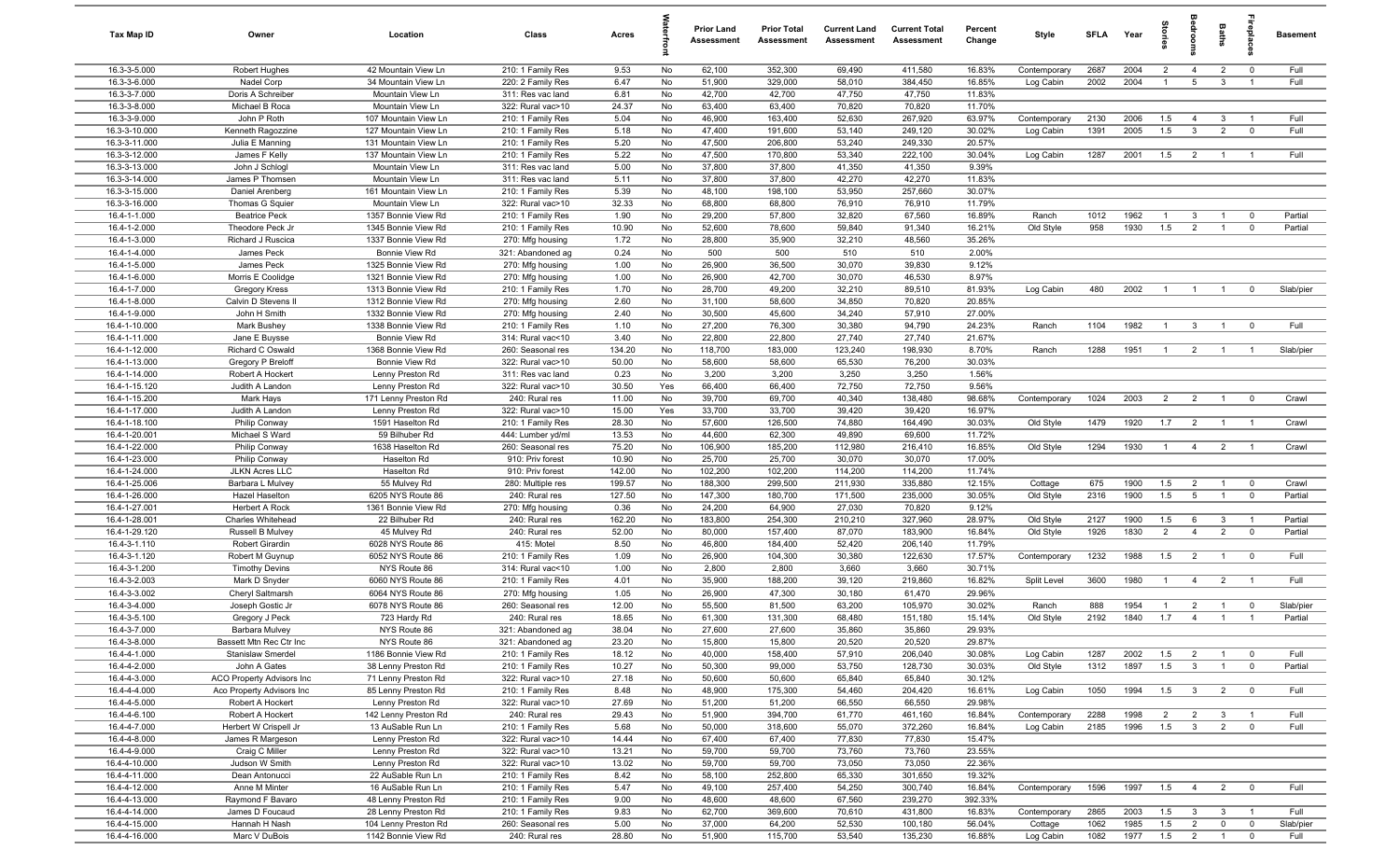| Tax Map ID                     | Owner                                  | Location                             | Class                                  | Acres        |           | <b>Prior Land</b><br>Assessment | <b>Prior Total</b><br>Assessment | <b>Current Land</b><br>Assessment | <b>Current Total</b><br>Assessment | Percent<br>Change | Style        | <b>SFLA</b> | Year | tories         | Bedroon                 | Baths          | lebia                   | <b>Basement</b> |
|--------------------------------|----------------------------------------|--------------------------------------|----------------------------------------|--------------|-----------|---------------------------------|----------------------------------|-----------------------------------|------------------------------------|-------------------|--------------|-------------|------|----------------|-------------------------|----------------|-------------------------|-----------------|
| 16.4-4-17.000                  | Patrick F McIntyre                     | 1154 Bonnie View Rd                  | 210: 1 Family Res                      | 28.70        | No        | 51,900                          | 191,600                          | 53,540                            | 252,880                            | 31.98%            | Colonial     | 2358        | 1984 | $\overline{2}$ | $\overline{\mathbf{3}}$ | $\overline{1}$ | $\overline{\mathbf{0}}$ | Full            |
| 16.4-5-1.000                   | Barrett N Nevard                       | 134 Bilhuber Rd                      | 240: Rural res                         | 100.00       | No        | 125,900                         | 160,800                          | 130,660                           | 180,040                            | 11.97%            | Other Style  | 560         | 2004 | $\overline{1}$ | $\overline{1}$          | $\overline{1}$ | $\mathbf 0$             | Slab/pier       |
| 16.4-5-2.000                   | John P Murray                          | 72 Bilhuber Rd                       | 240: Rural res                         | 10.10        | No        | 50,300                          | 77,700                           | 56,180                            | 106,880                            | 37.55%            | Cottage      | 560         | 1994 | $\overline{1}$ | $\overline{2}$          | $\overline{1}$ | $\mathbf 0$             | Slab/pier       |
| 16.4-5-3.100                   | <b>Michael Morris</b>                  | 94 Bilhuber Rd                       | 311: Res vac land                      | 2.25         | No        | 30,400                          | 30,400                           | 33,930                            | 33,930                             | 11.61%            |              |             |      |                |                         |                |                         |                 |
| 16.4-5-3.200                   | <b>Michael Morris</b>                  | Bilhuber Rd                          | 311: Res vac land                      | 1.61         | No        | 28,600                          | 28,600                           | 32,000                            | 32,000                             | 11.89%            |              |             |      |                |                         |                |                         |                 |
| 16.4-5-3.300                   | <b>Michael Morris</b>                  | Bilhuber Rd                          | 311: Res vac land                      | 2.08         | No        | 29,900                          | 29,900                           | 33,430                            | 33,430                             | 11.81%            |              |             |      |                |                         |                |                         |                 |
| 16.4-5-3.400                   | <b>Michael Morris</b>                  | Bilhuber Rd                          | 311: Res vac land                      | 1.67         | No        | 28,800                          | 28,800                           | 32,210                            | 32,210                             | 11.84%            |              |             |      |                |                         |                |                         |                 |
| 16.4-5-4.000                   | Christiane N Bacave                    | 108 Bilhuber Rd                      | 210: 1 Family Res                      | 2.49         | No        | 39,100                          | 202,200                          | 43,080                            | 236,220                            | 16.82%            | Contemporary | 2031        | 1987 | 1.7            | $\overline{\mathbf{3}}$ | $\overline{2}$ | $\mathbf 0$             | Full            |
| 16.4-5-6.000                   | Harold L Peck Jr                       | 6081 NYS Route 86                    | 270: Mfg housing                       | 0.54         | No        | 26,900                          | 61,800                           | 30,070                            | 72,440                             | 17.22%            |              |             |      |                |                         |                |                         |                 |
| 16.4-5-8.000                   | Michael S Conrad                       | 6059 NYS Route 86                    | 220: 2 Family Res                      | 2.50         | No        | 30,800                          | 113,700                          | 34,540                            | 138,580                            | 21.88%            | Ranch        | 1809        | 1955 | $\overline{1}$ | $\overline{\mathbf{3}}$ | $\overline{2}$ | $\overline{1}$          | Partial         |
| 16.4-5-9.000                   | Edward J Griffin                       | 6047 NYS Route 86                    | 210: 1 Family Res                      | 1.80         | No        | 29,000                          | 82,400                           | 32,510                            | 96,320                             | 16.89%            | Ranch        | 1175        | 1955 | $\overline{1}$ | $\overline{2}$          | $\overline{1}$ | $\mathbf 0$             | Full            |
| 16.4-6-1.000<br>16.4-6-2.000   | Dennis Kolpanen<br>Frances A Subach    | Lenny Preston Rd<br>Lenny Preston Rd | 311: Res vac land<br>311: Res vac land | 6.77<br>9.75 | No<br>No  | 74,200<br>83,300                | 74,200<br>83,300                 | 79,350<br>94,280                  | 79,350<br>94,280                   | 6.94%<br>13.18%   |              |             |      |                |                         |                |                         |                 |
| 16.4-6-3.000                   | Philip Jackson                         | Lenny Preston Rd                     | 311: Res vac land                      | 8.22         | No        | 72,400                          | 72,400                           | 86,560                            | 86,560                             | 19.56%            |              |             |      |                |                         |                |                         |                 |
| 16.4-6-4.000                   | John M Gasparini                       | Lenny Preston Rd                     | 311: Res vac land                      | 6.40         | No        | 67,300                          | 67,300                           | 77,420                            | 77,420                             | 15.04%            |              |             |      |                |                         |                |                         |                 |
| 16.4-6-5.000                   | John F Ludovico                        | Lenny Preston Rd                     | 311: Res vac land                      | 5.77         | No        | 62,000                          | 62,000                           | 74,270                            | 74,270                             | 19.79%            |              |             |      |                |                         |                |                         |                 |
| 16.4-6-6.000                   | Alan C Oppenheim                       | Lenny Preston Rd                     | 210: 1 Family Res                      | 5.29         | No        | 62,400                          | 62,400                           | 95,810                            | 111,050                            | 77.96%            |              |             |      |                |                         |                |                         |                 |
| 16.4-6-7.000                   | <b>Bibi S Buell</b>                    | Lenny Preston Rd                     | 311: Res vac land                      | 5.01         | No        | 68,300                          | 68,300                           | 70,510                            | 70,510                             | 3.24%             |              |             |      |                |                         |                |                         |                 |
| 16.4-6-8.000                   | Joseph Vallone                         | Lenny Preston Rd                     | 311: Res vac land                      | 9.73         | No        | 78,700                          | 78,700                           | 94,180                            | 94,180                             | 19.67%            |              |             |      |                |                         |                |                         |                 |
| 16.4-6-9.000                   | Ann F Slack                            | 281 Lenny Preston Rd                 | 210: 1 Family Res                      | 6.41         | No        | 77,700                          | 214,700                          | 103,330                           | 279,200                            | 30.04%            | Log Cabin    | 1232        | 2004 | 1.5            | $\overline{\mathbf{3}}$ | $\overline{2}$ | $\mathbf 0$             | Full            |
| 16.4-6-10.000                  | Joseph G Sporko                        | Lenny Preston Rd                     | 311: Res vac land                      | 5.04         | No        | 61,200                          | 61,200                           | 70,610                            | 70,610                             | 15.38%            |              |             |      |                |                         |                |                         |                 |
| 16.4-6-11.000                  | Peter G Spring                         | Lenny Preston Rd                     | 311: Res vac land                      | 5.15         | No        | 69,700                          | 69,700                           | 71,120                            | 71,120                             | 2.04%             |              |             |      |                |                         |                |                         |                 |
| 16.4-6-12.000                  | Brian J Heinz                          | Lenny Preston Rd                     | 311: Res vac land                      | 6.60         | No        | 75,200                          | 75,200                           | 78,440                            | 78,440                             | 4.31%             |              |             |      |                |                         |                |                         |                 |
| 16.4-6-13.000                  | Roger A Pennifill                      | Lenny Preston Rd                     | 311: Res vac land                      | 5.60         | No        | 62,400                          | 62,400                           | 73,460                            | 73,460                             | 17.72%            |              |             |      |                |                         |                |                         |                 |
| 16.4-6-14.000                  | Thomas J Cunningham Jr                 | 8 New Bridge Brook Way               | 210: 1 Family Res                      | 5.17         | No        | 61,200                          | 208,900                          | 95,000                            | 241,000                            | 15.37%            | Log Cabin    | 1690        | 2005 | 1.5            | $\mathbf{3}$            | $\overline{2}$ | $\mathbf 0$             | Full            |
| 16.4-6-15.000                  | Whiteface Meadows LLC                  | Lenny Preston Rd                     | 311: Res vac land                      | 5.00         | No        | 61,200                          | 61,200                           | 70,410                            | 70,410                             | 15.05%            |              |             |      |                |                         |                |                         |                 |
| 16.4-6-16.000                  | Carl E Sturges                         | Lenny Preston Rd                     | 311: Res vac land                      | 6.83         | No        | 69,100                          | 69,100                           | 79,650                            | 79,650                             | 15.27%            |              |             |      |                |                         |                |                         |                 |
| 16.4-6-17.000                  | Whiteface Meadows LLC                  | Lenny Preston Rd                     | 311: Res vac land                      | 7.93         | No        | 74,000                          | 74,000                           | 85,140                            | 85,140                             | 15.05%            |              |             |      |                |                         |                |                         |                 |
| 16.4-6-18.000                  | Whiteface Meadows LLC                  | John Bliss Rd                        | 311: Res vac land                      | 5.79         | No        | 62,400                          | 62,400                           | 74,370                            | 74,370                             | 19.18%            |              |             |      |                |                         |                |                         |                 |
| 16.4-6-19.000                  | Jeffrey Wrightson                      | John Bliss Rd                        | 311: Res vac land                      | 5.68         | No        | 62,400                          | 62,400                           | 73,860                            | 73,860                             | 18.37%            |              |             |      |                |                         |                |                         |                 |
| 16.4-6-20.000                  | Whiteface Meadows LLC                  | John Bliss Rd                        | 311: Res vac land                      | 6.00         | No        | 63,000                          | 63,000                           | 75,490                            | 75,490                             | 19.83%            |              |             |      |                |                         |                |                         |                 |
| 16.4-6-21.000                  | Paul W Langway                         | 41 John Bliss Rd                     | 240: Rural res                         | 10.43        | No        | 81,600                          | 217,400                          | 117,250                           | 321,770                            | 48.01%            | Ranch        | 1786        | 2005 | $\overline{1}$ | $\overline{2}$          | $\overline{1}$ | $\overline{1}$          | Full            |
| 16.4-6-22.000                  | Alex Rokhmanoff                        | Haselton Rd                          | 311: Res vac land                      | 5.00         | No        | 61,200                          | 61,200                           | 70,410                            | 70,410                             | 15.05%            |              |             |      |                |                         |                |                         |                 |
| 16.4-6-23.000                  | Whiteface Meadows HO Assoc Inc         | Lenny Preston Rd                     | 311: Res vac land                      | 4.75         | No        | 3,500                           | 3,500                            | 3,560                             | 3,560                              | 1.71%             |              |             |      |                |                         |                |                         |                 |
| 16.4-6-24.000                  | Whiteface Meadows HO Assoc Inc         | Lenny Preston Rd                     | 910: Priv forest                       | 210.57       | No        | 124,800                         | 124,800                          | 126,800                           | 126,800                            | 1.60%             |              |             |      |                |                         |                |                         |                 |
| 16.19-1-1.000                  | Donald L Bowen                         | 1211 Haselton Rd                     | 210: 1 Family Res                      | 2.10         | No        | 29,800                          | 167,400                          | 33,430                            | 200,460                            | 19.75%            | Old Style    | 2093        | 1925 | 1.7            | $\overline{\mathbf{3}}$ | $\overline{1}$ | $\overline{1}$          | Partial         |
| 16.19-1-2.000                  | Charles Lyon                           | 1217 Haselton Rd                     | 210: 1 Family Res                      | 0.92         | Yes       | 26,900                          | 69,900                           | 30,070                            | 81,690                             | 16.87%            | Cottage      | 728         | 1960 | $\overline{1}$ | $\overline{2}$          | $\overline{1}$ | $\mathbf 0$             | Full            |
| 16.19-1-3.000                  | Richard W Young                        | Haselton Rd                          | 210: 1 Family Res                      | 1.01         | No        | 26,900                          | 246,000                          | 30,070                            | 287,430                            | 16.84%            | Ranch        | 1626        | 2004 | $\overline{1}$ | $\mathbf{3}$            | $\overline{2}$ | $\mathbf 0$             | Full            |
| 16.19-1-4.000                  | Charles Haselton                       | Haselton Rd                          | 312: Vac w/imprv                       | 1.10         | No        | 26,900                          | 44,800                           | 30,380                            | 49,170                             | 9.75%             |              |             |      |                |                         |                |                         |                 |
| 16.19-1-5.000                  | <b>Charles Denton</b>                  | 1229 Haselton Rd                     | 210: 1 Family Res                      | 1.20         | No        | 27,400                          | 85,100                           | 30,680                            | 99,470                             | 16.89%            | Old Style    | 1498        | 1940 | 1.5            | $\overline{\mathbf{3}}$ | $\overline{1}$ | $\overline{0}$          | Full            |
| 16.19-1-6.000<br>16.19-1-7.000 | Henry E Supowit<br>Francis E Lawrence  | Haselton Rd                          | 311: Res vac land<br>210: 1 Family Res | 0.70         | Yes<br>No | 21,800                          | 21,800                           | 22,350                            | 22,350                             | 2.52%             |              |             |      |                |                         |                | $\overline{0}$          |                 |
| 16.19-1-8.000                  |                                        | 1237 Haselton Rd<br>1241 Haselton Rd | 270: Mfg housing                       | 1.20<br>0.71 | No        | 27,400<br>26,900                | 87,700<br>46,300                 | 30,680<br>30,070                  | 114,100<br>60,250                  | 30.10%<br>30.13%  | Old Style    | 1185        | 1900 | 1.5            | $5\overline{)}$         | $\overline{1}$ |                         | Partial         |
| 16.19-1-9.002                  | Alvin L Longfield<br>Samuel A Haselton | 1247 Haselton Rd                     | 210: 1 Family Res                      | 4.50         | No        | 52,800                          | 311,500                          | 44,700                            | 363,930                            | 16.83%            | Ranch        | 1236        | 1969 | $\overline{1}$ | $\mathbf{3}$            | $\overline{2}$ |                         | Full            |
| 16.19-1-10.200                 | Robert J Cressey                       | 1267 Haselton Rd                     | 210: 1 Family Res                      | 3.30         | No        | 51,700                          | 254,600                          | 40,640                            | 297,480                            | 16.84%            | Ranch        | 2405        | 1977 | $\mathbf{1}$   | 3                       | $\overline{2}$ |                         | Full            |
| 16.19-1-11.000                 | William W Parish                       | 1279 Haselton Rd                     | 260: Seasonal res                      | 6.10         | No        | 57,500                          | 139,100                          | 49,990                            | 180,850                            | 30.01%            | Colonial     | 2220        | 1906 | $\overline{2}$ | $\overline{4}$          | $\overline{2}$ | $\overline{1}$          | Full            |
| 16.19-1-12.000                 | Kurt Ronnberg                          | 1295 Haselton Rd                     | 210: 1 Family Res                      | 0.61         | No        | 26,900                          | 68,800                           | 30,070                            | 89,510                             | 30.10%            | Ranch        | 880         | 1975 |                | $\overline{2}$          |                | $\overline{0}$          | Partial         |
| 16.19-1-13.000                 | Charles Lyon                           | 1311 Haselton Rd                     | 280: Multiple res                      | 8.81         | No        | 57,500                          | 235,700                          | 80,770                            | 332,430                            | 41.04%            | Contemporary | 2478        | 1986 | 1.5            | $\overline{4}$          | 3 <sup>1</sup> | $\overline{\mathbf{0}}$ | Partial         |
| 16.19-1-14.000                 | Blackbrook Road Assoc                  | Haselton Rd                          | 311: Res vac land                      | 1.50         | No        | 31,600                          | 31,600                           | 35,360                            | 35,360                             | 11.90%            |              |             |      |                |                         |                |                         |                 |
| 16.19-1-15.000                 | <b>Blackbrook Road Assoc</b>           | 1299 Haselton Rd                     | 260: Seasonal res                      | 1.20         | No        | 27,400                          | 64,100                           | 30,100                            | 74,600                             | 16.38%            | Old Style    | 1050        | 1938 | 1.5            | $\mathbf{3}$            | $\overline{1}$ | $\overline{1}$          | Crawl           |
| 16.19-1-19.000                 | <b>Brett Heineman</b>                  | 1351 Haselton Rd                     | 210: 1 Family Res                      | 3.16         | No        | 46,600                          | 112,700                          | 40,230                            | 146,610                            | 30.09%            | Cape Cod     | 1627        | 1932 | 1.5            | $\overline{2}$          | $\overline{2}$ | $\overline{1}$          | Partial         |
| 16.19-1-20.000                 | Thomas W Sibalski                      | 1333 Haselton Rd                     | 210: 1 Family Res                      | 6.70         | Yes       | 52,500                          | 170,200                          | 51,920                            | 198,830                            | 16.82%            | Cape Cod     | 1946        | 1986 | 1.7            | $\overline{3}$          | $\overline{1}$ | $\mathbf 0$             | Full            |
| 16.19-1-21.100                 | Phyllis M Devlin                       | 1361 Haselton Rd                     | 270: Mfg housing                       | 1.14         | No        | 27,300                          | 105,900                          | 30,480                            | 123,750                            | 16.86%            |              |             |      |                |                         |                |                         |                 |
| 16.19-1-21.200                 | William O Meyer III                    | Haselton Rd                          | 240: Rural res                         | 11.47        | No        | 54,100                          | 143,300                          | 67,770                            | 167,440                            | 16.85%            | Cape Cod     | 1568        | 1940 | 1.5            | $\overline{4}$          | $\overline{2}$ | $\overline{1}$          | Partial         |
| 16.19-1-22.000                 | Susan Lourie                           | 1405 Haselton Rd                     | 240: Rural res                         | 18.80        | No        | 66,200                          | 227,100                          | 83,620                            | 263,450                            | 16.01%            | Colonial     | 2236        | 1986 | $\overline{2}$ | $\overline{\mathbf{3}}$ | $\overline{2}$ | $\overline{1}$          | Full            |
| 16.19-1-23.000                 | Flavian E Zeugin                       | 1411 Haselton Rd                     | 260: Seasonal res                      | 5.80         | No        | 52,000                          | 101,400                          | 48,970                            | 118,470                            | 16.83%            | Ranch        | 788         | 1975 | $\overline{1}$ | $\overline{2}$          | $\overline{1}$ | $\overline{1}$          | Crawl           |
| 16.19-1-24.000                 |                                        | 1419 Haselton Rd                     | 210: 1 Family Res                      | 10.60        | No        | 54,100                          | 137,300                          | 64,820                            | 178,510                            | 30.01%            | Old Style    | 1974        | 1930 | $\overline{2}$ | $\overline{4}$          | $\overline{2}$ | $\overline{2}$          | Partial         |
| 16.19-1-25.000                 | William P Smith                        | 1447 Haselton Rd                     | 210: 1 Family Res                      | 1.70         | No        | 29,100                          | 138,200                          | 32,210                            | 187,860                            | 35.93%            | Ranch        | 1025        | 1974 | $\overline{1}$ | $\overline{4}$          | $\overline{2}$ |                         | Full            |
| 16.19-1-26.000                 | Charles Whitehead                      | Haselton Rd                          | 311: Res vac land                      | 4.70         | No        | 41,500                          | 41,500                           | 46,020                            | 46,020                             | 10.89%            |              |             |      |                |                         |                |                         |                 |
| 16.19-1-27.000                 | John G Woodward                        | Haselton Rd                          | 314: Rural vac<10                      | 1.00         | No        | 21,200                          | 21,200                           | 23,670                            | 23,670                             | 11.65%            |              |             |      |                |                         |                |                         |                 |
| 16.19-1-28.000                 | John G Woodward                        | Haselton Rd                          | 314: Rural vac<10                      | 1.40         | No        | 22,500                          | 22,500                           | 25,200                            | 25,200                             | 12.00%            |              |             |      |                |                         |                |                         |                 |
| 16.19-1-29.000                 | J Andrew Hallett                       | 1440 Haselton Rd                     | 210: 1 Family Res                      | 1.00         | No        | 26,900                          | 71,400                           | 30,070                            | 83,410                             | 16.82%            | Cottage      | 770         | 1950 | $\overline{1}$ | $\overline{2}$          | $\overline{1}$ | $\mathbf 0$             | Crawl           |
| 16.19-1-30.000                 | Gary Duprey                            | 1426 Haselton Rd                     | 210: 1 Family Res                      | 14.50        | No        | 60,700                          | 152,400                          | 70,710                            | 185,220                            | 21.54%            | Ranch        | 1488        | 1975 | $\overline{1}$ | $\overline{2}$          | $\overline{2}$ | $\overline{1}$          | Full            |
| 16.19-1-31.000                 | J Michael Bryant                       | Haselton Rd                          | 322: Rural vac>10                      | 18.50        | No        | 42,600                          | 42,600                           | 47,650                            | 47,650                             | 11.85%            |              |             |      |                |                         |                |                         |                 |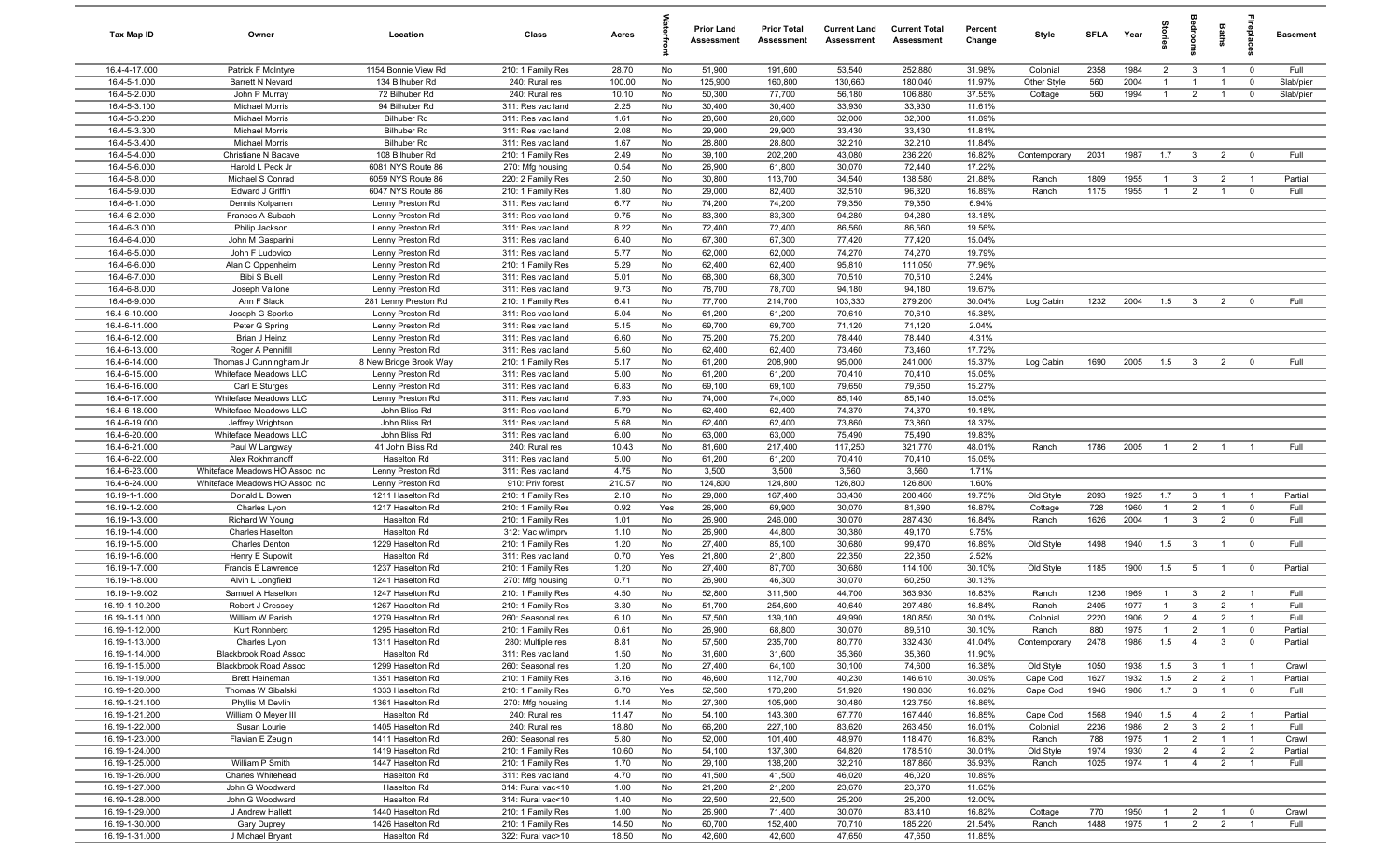| Tax Map ID                       | Owner                                    | Location                               | Class                                  | Acres        |          | <b>Prior Land</b><br>Assessment | <b>Prior Total</b><br>Assessment | <b>Current Land</b><br>Assessment | <b>Current Total</b><br>Assessment | Percent<br>Change | Style                     | <b>SFLA</b> | Year         | tories                         |                                  | Baths                            | epla                                   | <b>Basement</b> |
|----------------------------------|------------------------------------------|----------------------------------------|----------------------------------------|--------------|----------|---------------------------------|----------------------------------|-----------------------------------|------------------------------------|-------------------|---------------------------|-------------|--------------|--------------------------------|----------------------------------|----------------------------------|----------------------------------------|-----------------|
| 16.19-1-32.000                   | John G Woodward                          | 1448 Haselton Rd                       | 240: Rural res                         | 17.80        | No       | 47,900                          | 77,400                           | 80,570                            | 100,690                            | 30.09%            | Bungalow                  | 860         | 1956         | 1.5                            | $\overline{2}$                   | $\overline{1}$                   | $\mathbf 0$                            | Crawl           |
| 16.19-2-1.000                    | Eugene W Loughran                        | 1200 Haselton Rd                       | 210: 1 Family Res                      | 0.35         | No       | 24,200                          | 86,600                           | 27,030                            | 112,570                            | 29.99%            | Old Style                 | 1330        | 1933         | 1.7                            | $\mathbf{3}$                     | $\overline{1}$                   | $\mathbf 0$                            | Crawl           |
| 16.19-2-2.000                    | <b>Ellouise Betters</b>                  | 1204 Haselton Rd                       | 210: 1 Family Res                      | 0.60         | No       | 26,900                          | 76,000                           | 30,070                            | 109,320                            | 43.84%            | Old Style                 | 1510        | 1900         | $\overline{2}$                 | $\mathbf{3}$                     | $\overline{1}$                   | $\mathbf 0$                            | Partial         |
| 16.19-2-3.000                    | Cade R Grady                             | 1208 Haselton Rd                       | 210: 1 Family Res                      | 0.50         | No       | 26,900                          | 81,600                           | 30,070                            | 95,300                             | 16.79%            | Old Style                 | 950         | 1935         | 1.5                            | $\mathbf{3}$                     | $\overline{1}$                   | $\overline{0}$                         | Partial         |
| 16.19-2-4.000                    | <b>Wallace Parmeter</b>                  | 1212 Haselton Rd                       | 210: 1 Family Res                      | 0.30         | No       | 24,200                          | 74,800                           | 27,030                            | 91,030                             | 21.70%            | Ranch                     | 1040        | 1965         | $\mathbf{1}$                   | $\overline{2}$                   | $\overline{1}$                   | $\mathbf 0$                            | Full            |
| 16.19-2-5.000                    | George T Warren                          | 1216 Haselton Rd                       | 210: 1 Family Res                      | 0.40         | No       | 24,200                          | 33,000                           | 27,030                            | 55,880                             | 69.33%            | Cottage                   | 528         | 1960         | $\mathbf{1}$                   | $\overline{1}$                   | $\overline{1}$                   | $\mathbf 0$                            | Crawl           |
| 16.19-2-7.000                    | <b>Charles Haselton</b>                  | 1226 Haselton Rd                       | 210: 1 Family Res                      | 1.20         | No       | 29,100                          | 173,900                          | 30,680                            | 203,100                            | 16.79%            | Ranch                     | 1675        | 1956         | $\overline{1}$                 | $\mathbf{3}$                     | $\overline{2}$                   | $\overline{1}$                         | Full            |
| 16.19-2-8.000                    | Beatrice P Dowd                          | 1232 Haselton Rd                       | 314: Rural vac<10                      | 0.50         | No       | 30,000                          | 30,000                           | 30,480                            | 30,480                             | 1.60%             |                           |             |              |                                |                                  |                                  |                                        |                 |
| 16.19-2-9.000                    | <b>Beatrice Dowd</b>                     | 1236 Haselton Rd                       | 210: 1 Family Res                      | 0.30         | No       | 24,200                          | 65,000                           | 27,030                            | 84,530                             | 30.05%            | Cottage                   | 840         | 1950         | 1.7                            | $\overline{2}$                   | $\overline{1}$                   | $\mathbf 0$                            | Crawl           |
| 16.19-2-10.000                   | Veronica M Nemec                         | 1240 Haselton Rd                       | 210: 1 Family Res                      | 0.55         | No       | 24,200                          | 74,100                           | 30,070                            | 84,430                             | 13.94%<br>17.21%  | Old Style                 | 828         | 1937         | $\overline{1}$                 | 2                                | $\overline{1}$                   | $\mathbf 0$                            | Partial         |
| 16.19-2-11.000<br>16.19-2-12.000 | Veronica M Nemec<br>Charles R Terry Jr   | Haselton Rd<br>1242 Haselton Rd        | 311: Res vac land<br>210: 1 Family Res | 2.25<br>0.50 | No<br>No | 21,500<br>24,200                | 21,500<br>71,800                 | 25,200<br>27,030                  | 25,200<br>86,460                   | 20.42%            | Old Style                 | 1167        | 1945         | 1.5                            | $\overline{2}$                   | $\overline{1}$                   | $\mathbf 0$                            | Full            |
| 16.19-2-13.000                   | Eugene J Levasseur                       | 1248 Haselton Rd                       | 270: Mfg housing                       | 1.70         | No       | 28,700                          | 38,100                           | 32,210                            | 41,760                             | 9.61%             |                           |             |              |                                |                                  |                                  |                                        |                 |
| 16.19-2-14.000                   | Adrian Preston                           | 1256 Haselton Rd                       | 270: Mfg housing                       | 0.90         | No       | 26,900                          | 67,400                           | 30,070                            | 78,740                             | 16.82%            | Ranch                     | 907         | 1952         | $\mathbf{1}$                   | $\mathbf{3}$                     | $\overline{1}$                   | $\mathbf 0$                            | Full            |
| 16.19-2-15.000                   | Stephen L Bruce                          | 1260 Haselton Rd                       | 210: 1 Family Res                      | 0.90         | No       | 26,900                          | 117,000                          | 30,070                            | 140,510                            | 20.09%            | Contemporary              | 1984        | 1960         | $\overline{2}$                 | $\overline{4}$                   | $\overline{2}$                   | $\mathbf 0$                            | Full            |
| 16.19-2-16.000                   | Cameron Grady                            | 1264 Haselton Rd                       | 210: 1 Family Res                      | 0.35         | No       | 24,200                          | 86,900                           | 27,030                            | 103,260                            | 18.83%            | Ranch                     | 1242        | 1955         | $\mathbf{1}$                   | $\overline{2}$                   | $\overline{1}$                   | $\overline{1}$                         | Partial         |
| 16.19-2-17.100                   | Gary R Grady                             | 1262 Haselton Rd                       | 210: 1 Family Res                      | 0.50         | No       | 26,900                          | 68,100                           | 27,030                            | 105,050                            | 54.26%            | Cape Cod                  | 1496        | 1970         | 1.5                            | $\overline{\mathbf{3}}$          | $\overline{1}$                   | $\mathbf 0$                            | Partial         |
| 16.19-2-18.000                   | Darren Lawrence                          | 1266 Haselton Rd                       | 210: 1 Family Res                      | 0.85         | No       | 26,900                          | 74,600                           | 30,070                            | 91,850                             | 23.12%            | Ranch                     | 864         | 1965         | $\overline{1}$                 | $\mathbf{3}$                     | $\overline{1}$                   | $\mathbf 0$                            | Full            |
| 16.19-2-19.000                   | Randy S Preston                          | 1268 Haselton Rd                       | 270: Mfg housing                       | 1.00         | No       | 26,900                          | 58,400                           | 30,070                            | 77,010                             | 31.87%            |                           |             |              |                                |                                  |                                  |                                        |                 |
| 16.19-2-20.000                   | Michael T Hozley                         | 1276 Haselton Rd                       | 270: Mfg housing                       | 0.35         | No       | 24,200                          | 73,900                           | 27,030                            | 82,600                             | 11.77%            |                           |             |              |                                |                                  |                                  |                                        |                 |
| 16.19-2-21.000                   | Matthew A Dempsey                        | 1278 Haselton Rd                       | 210: 1 Family Res                      | 8.00         | No       | 45,100                          | 161,900                          | 51,100                            | 189,180                            | 16.85%            | Colonial                  | 2332        | 1940         | $\overline{2}$                 | $\overline{4}$                   | $\overline{2}$                   | $\overline{1}$                         | Full            |
| 16.19-2-22.000                   | William Nedelka                          | 1290 Haselton Rd                       | 210: 1 Family Res                      | 1.96         | No       | 29,500                          | 94,700                           | 32,920                            | 123,140                            | 30.03%            | Ranch                     | 1344        | 1985         | $\overline{1}$                 | 2                                | $\overline{2}$                   | $\mathbf 0$                            | Full            |
| 16.19-2-23.000                   | Gregory Wrobel                           | 1298 Haselton Rd                       | 210: 1 Family Res                      | 1.87         | No       | 29,200                          | 134,700                          | 32,720                            | 163,980                            | 21.74%            | Raised Ranch              | 2688        | 1989         | $\overline{1}$                 | $\overline{4}$                   | $\overline{2}$                   | $\overline{1}$                         | Full            |
| 16.19-2-24.000                   | Edwin O Jahn                             | 1306 Haselton Rd                       | 270: Mfg housing                       | 3.27         | No       | 32,800                          | 68,400                           | 36,880                            | 84,020                             | 22.84%            |                           |             |              |                                |                                  |                                  |                                        |                 |
| 16.19-2-25.000                   | Steven B Buttner                         | 1320 Haselton Rd                       | 270: Mfg housing                       | 0.86         | No       | 26,900                          | 53,300                           | 30,070                            | 62,280                             | 16.85%            |                           |             |              |                                |                                  |                                  |                                        |                 |
| 16.19-2-26.000<br>16.19-2-27.000 | George T Warren                          | 1332 Haselton Rd                       | 210: 1 Family Res                      | 3.20         | No<br>No | 32,600                          | 57,100                           | 36,680                            | 83,720                             | 46.62%<br>30.05%  | Old Style                 | 1998<br>799 | 1945<br>1940 | 1.5<br>$\overline{1}$          | $\overline{2}$<br>$\overline{1}$ | $\overline{1}$<br>$\overline{1}$ | $\overline{1}$<br>-1                   | Crawl           |
| 16.19-2-28.000                   | Jaqueline T Holmes<br>Jaqueline T Holmes | 1354 Haselton Rd<br>Haselton Rd        | 260: Seasonal res<br>314: Rural vac<10 | 1.90<br>1.50 | No       | 29,200<br>20,000                | 57,500<br>20,000                 | 32,820<br>23,470                  | 74,780<br>23,470                   | 17.35%            | Cottage                   |             |              |                                |                                  |                                  |                                        | Crawl           |
| 16.19-2-29.000                   | Christmas & Assoc Inc                    | 1362 Haselton Rd                       | 322: Rural vac>10                      | 13.42        | No       | 58,700                          | 58,700                           | 65,630                            | 65,630                             | 11.81%            |                           |             |              |                                |                                  |                                  |                                        |                 |
| 16.19-2-30.000                   | Leta Hartzel                             | NYS Route 86                           | 321: Abandoned ag                      | 31.04        | No       | 59,400                          | 59,400                           | 66,340                            | 66,340                             | 11.68%            |                           |             |              |                                |                                  |                                  |                                        |                 |
| 16.19-2-31.001                   | Robert LaBombard                         | NYS Route 86                           | 311: Res vac land                      | 0.31         | No       | 3,600                           | 3,600                            | 3,660                             | 3,660                              | 1.67%             |                           |             |              |                                |                                  |                                  |                                        |                 |
| 16.19-2-32.001                   | Daniel Gallagher                         | NYS Route 86                           | 311: Res vac land                      | 2.20         | No       | 25,900                          | 25,900                           | 26,310                            | 26,310                             | 1.58%             |                           |             |              |                                |                                  |                                  |                                        |                 |
| 16.19-2-33.001                   | Susanne Gallagher                        | 5825 NYS Route 86                      | 210: 1 Family Res                      | 1.00         | No       | 26,900                          | 91,600                           | 30,070                            | 104,650                            | 14.25%            | Old Style                 | 1584        | 1925         | $\overline{2}$                 | $\overline{2}$                   | $\overline{1}$                   | $\mathbf 0$                            | Partial         |
| 16.19-2-34.001                   | Gables At Wilmington LLC                 | 5831 NYS Route 86                      | 411: Apartment                         | 5.00         | No       | 74,100                          | 219,100                          | 82,800                            | 284,890                            | 30.03%            |                           |             |              |                                |                                  |                                  |                                        |                 |
| 16.19-2-35.001                   | William A Guille Jr                      | NYS Route 86                           | 311: Res vac land                      | 1.10         | No       | 18,400                          | 18,400                           | 22,560                            | 22,560                             | 22.61%            |                           |             |              |                                |                                  |                                  |                                        |                 |
| 16.19-2-36.000                   | Jerome T Trocki                          | 6003 NYS Route 86                      | 260: Seasonal res                      | 2.50         | No       | 30,800                          | 35,100                           | 34,540                            | 45,620                             | 29.97%            | Cottage                   | 408         | 1946         | $\overline{1}$                 | $\overline{1}$                   | $\overline{1}$                   | $\mathbf 0$                            | Slab/pier       |
| 16.19-2-37.000                   | Leonard Forbes                           | 5989 NYS Route 86                      | 210: 1 Family Res                      | 1.83         | No       | 29,100                          | 123,900                          | 32,610                            | 144,780                            | 16.85%            | Raised Ranch              | 1792        | 1992         | $\overline{1}$                 | $\overline{2}$                   | $\overline{2}$                   | $\mathbf 0$                            | Full            |
| 16.19-2-38.000                   | Rosanna E Wood                           | 5977 NYS Route 86                      | 210: 1 Family Res                      | 1.00         | No       | 26,900                          | 53,600                           | 30,070                            | 57,200                             | 6.72%             | Old Style                 | 1257        | 1940         | $\overline{1}$                 | $\mathbf{3}$                     | $\overline{1}$                   | $\overline{0}$                         | Crawl           |
| 16.19-2-39.000                   | Jamie L Dail                             | 5969 NYS Route 86                      | 210: 1 Family Res                      | 1.20         | No       | 27,400                          | 119,600                          | 30,680                            | 155,550                            | 30.06%            | Ranch                     | 1160        | 1994         | $\overline{1}$                 | $\overline{2}$                   | $\overline{2}$                   | $\mathbf 0$                            | Full            |
| 16.19-2-40.000                   | Elie M Chalhoub                          | 5957 NYS Route 86                      | 417: Cottages                          | 6.80         | No       | 47,600                          | 85,600                           | 53,240                            | 91,850                             | 7.30%             |                           |             |              |                                |                                  |                                  |                                        |                 |
| 16.19-2-41.000<br>16.19-2-42.000 | Linda Adragna<br>David Lawrence          | NYS Route 86<br>10 Grand View Way      | 311: Res vac land<br>270: Mfg housing  | 1.30<br>1.00 | No<br>No | 3,500<br>26,900                 | 3,500<br>101,500                 | 3,560<br>30,070                   | 3,560<br>117,860                   | 1.71%<br>16.12%   |                           |             |              |                                |                                  |                                  |                                        |                 |
| 16.19-2-43.110                   | Linda Adragna                            | 5941 NYS Route 86                      | 415: Motel                             | 7.80         | No       | 59,700                          | 228,700                          | 66,750                            | 255,630                            | 11.78%            |                           |             |              |                                |                                  |                                  |                                        |                 |
| 16.19-2-43.120                   | Louis P Adragna                          | 33 Grand View Way                      | 270: Mfg housing                       | 1.00         | No       | 26,900                          | 110,800                          | 30,070                            | 129,030                            | 16.45%            |                           |             |              |                                |                                  |                                  |                                        |                 |
| 16.19-2-43.200                   | Ricky J Adragna                          | 21 Grand View Way                      | 210: 1 Family Res                      | 1.00         | No       | 26,900                          | 153,000                          | 30,070                            | 178,710                            | 16.80%            | Cape Cod                  | 1794        | 2000         | 1.5                            | $\overline{2}$                   | $\overline{1}$                   | $\mathbf 0$                            | Full            |
| 16.19-2-44.000                   | Paul A Brooks                            | NYS Route 86                           | 311: Res vac land                      | 0.60         | No       | 12,400                          | 12,400                           | 13,820                            | 13,820                             | 11.45%            |                           |             |              |                                |                                  |                                  |                                        |                 |
| 16.19-2-45.000                   | Frank J Fenlon Jr                        | NYS Route 86                           | 322: Rural vac>10                      | 15.44        | No       | 55,100                          | 55,100                           | 61,570                            | 61,570                             | 11.74%            |                           |             |              |                                |                                  |                                  |                                        |                 |
| 16.19-2-46.000                   | Maxwell E Hunt                           | 5917 NYS Route 86                      | 220: 2 Family Res                      | 2.90         | No       | 39,900                          | 169,600                          | 35,760                            | 206,040                            | 21.49%            | Old Style                 | 2437        | 1945         | 1.7                            | $\overline{\mathbf{3}}$          | $\overline{2}$                   |                                        | Full            |
| 16.19-2-47.000                   | Levente I Szotyori                       | NYS Route 86                           | 322: Rural vac>10                      | 15.41        | No       | 55,100                          | 55,100                           | 61,570                            | 61,570                             | 11.74%            |                           |             |              |                                |                                  |                                  |                                        |                 |
| 16.19-2-48.000                   | Jamison MS Friedman                      | NYS Route 86                           | 311: Res vac land                      | 5.80         | No       | 33,100                          | 33,100                           | 36,980                            | 36,980                             | 11.72%            |                           |             |              |                                |                                  |                                  |                                        |                 |
| 16.19-2-49.000                   | John J Zagrodzki                         | 5893 NYS Route 86                      | 210: 1 Family Res                      | 2.00         | No       | 29,500                          | 112,200                          | 33,120                            | 131,060                            | 16.81%            | Ranch                     | 1323        | 1951         | $\overline{1}$                 | $\mathbf{3}$                     | $\overline{1}$                   | $\overline{1}$                         | Partial         |
| 16.19-2-50.000                   | Joseph R Didonato                        | 5873 NYS Route 86                      | 210: 1 Family Res                      | 5.60         | No       | 38,900                          | 45,500                           | 43,890                            | 59,740                             | 31.30%            | Cottage                   | 429         | 1950         | $\overline{1}$                 | $\overline{1}$                   | $\overline{1}$                   | $\overline{0}$                         | Slab/pier       |
| 16.19-2-51.000                   | William A Guille Jr                      | 5867 NYS Route 86                      | 210: 1 Family Res                      | 2.33         | No       | 30,400                          | 144,000                          | 34,040                            | 168,250                            | 16.84%            | Cape Cod                  | 1820        | 1993         | 1.7                            | $\overline{\mathbf{3}}$          | $\overline{2}$                   | $\mathbf 0$                            | Full            |
| 16.19-2-52.000                   | Haselton Lumber Co Inc                   | 5861 NYS Route 86                      | 483: Converted Res                     | 0.38         | No       | 24,200                          | 80,000                           | 27,030                            | 104,040                            | 30.05%            |                           |             |              |                                |                                  |                                  |                                        |                 |
| 16.19-2-53.000<br>16.19-2-54.000 | Jason Preston<br>Mark Holzer             | 5859 NYS Route 86<br>5855 NYS Route 86 | 210: 1 Family Res<br>210: 1 Family Res | 0.38<br>0.80 | No<br>No | 24,200<br>26,900                | 67,800<br>87,600                 | 27,030<br>30,070                  | 75,080<br>110,640                  | 10.74%<br>26.30%  | Old Style<br>Contemporary | 1450<br>816 | 1945<br>1996 | $\mathbf{1}$<br>$\overline{2}$ | $\overline{2}$<br>$\overline{2}$ | $\overline{1}$<br>$\overline{2}$ | $\overline{\mathbf{0}}$<br>$\mathbf 0$ | Partial<br>Full |
| 16.19-2-55.000                   | William A Guille Jr                      | NYS Route 86                           | 311: Res vac land                      | 2.31         | No       | 22,900                          | 22,900                           | 25,300                            | 25,300                             | 10.48%            |                           |             |              |                                |                                  |                                  |                                        |                 |
| 16.19-3-1.002                    | Michael Freer                            | 9 Wihuga Way                           | 210: 1 Family Res                      | 1.23         | No       | 27,500                          | 85,700                           | 30,780                            | 111,460                            | 30.06%            | Ranch                     | 1403        | 1960         | $\overline{1}$                 | $\overline{1}$                   | $\overline{1}$                   | $\overline{1}$                         | Crawl           |
| 16.19-3-2.001                    | Thomas Corr                              | 8 Thrapp Way                           | 210: 1 Family Res                      | 1.10         | No       | 27,200                          | 100,600                          | 30,380                            | 104,950                            | 4.32%             | Ranch                     | 1224        | 1960         | $\overline{1}$                 | $\mathbf{3}$                     | $\overline{1}$                   | $\mathbf 0$                            | Full            |
| 16.19-3-3.000                    | Sean Miller                              | 21 Wihuga Way                          | 210: 1 Family Res                      | 1.00         | No       | 26,900                          | 85,300                           | 30,070                            | 110,950                            | 30.07%            | Ranch                     | 1186        | 1960         | $\overline{1}$                 | $\overline{2}$                   | $\overline{1}$                   | $\overline{1}$                         | Crawl           |
| 16.19-3-4.000                    | Richard J Garfield                       | 16 Wihuga Way                          | 210: 1 Family Res                      | 0.60         | No       | 26,900                          | 99,900                           | 30,070                            | 116,640                            | 16.76%            | Ranch                     | 1114        | 1968         | $\overline{1}$                 | $\overline{2}$                   | $\overline{1}$                   | $\mathbf{1}$                           | Crawl           |
| 16.19-3-5.000                    | Richard J Garfield                       | Thrapp Way                             | 311: Res vac land                      | 0.60         | No       | 19,700                          | 19,700                           | 22,350                            | 22,350                             | 13.45%            |                           |             |              |                                |                                  |                                  |                                        |                 |
| 16.19-3-6.000                    | J Michael Bryant                         | 33 Thrapp Way                          | 312: Vac w/imprv                       | 1.20         | No       | 28,000                          | 28,500                           | 30,070                            | 30,580                             | 7.30%             |                           |             |              |                                |                                  |                                  |                                        |                 |
| 16.19-3-7.001                    | Jonathan Faugh                           | 7 Thrapp Way                           | 210: 1 Family Res                      | 1.10         | No       | 27,200                          | 128,200                          | 30,380                            | 136,750                            | 6.67%             | Ranch                     | 1456        | 2000         |                                |                                  | $1 \qquad 3 \qquad 2$            | $\overline{0}$                         | Full            |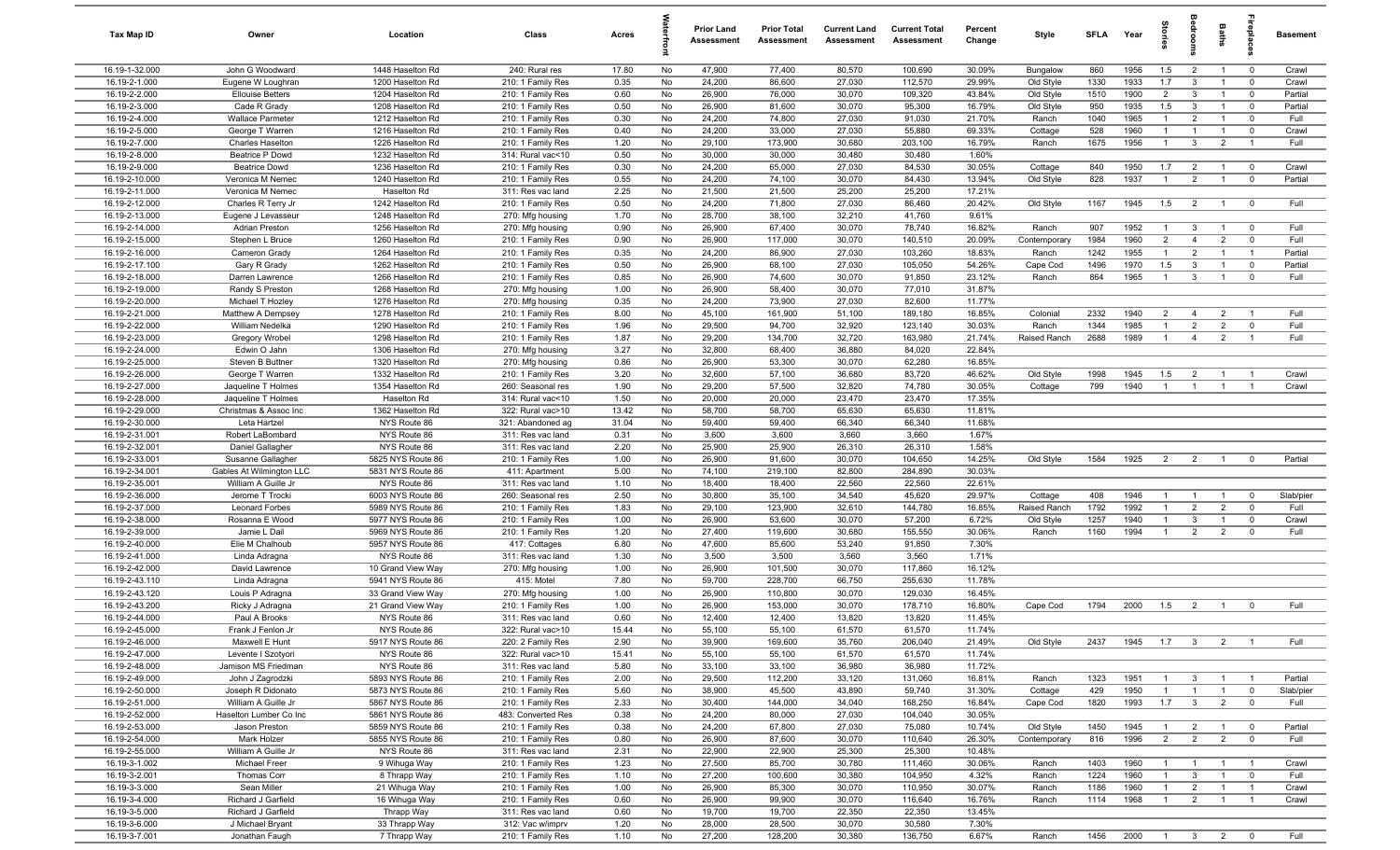| Tax Map ID                       | Owner                                       | Location                             | Class                                  | Acres         |          | <b>Prior Land</b><br>Assessment | <b>Prior Total</b><br>Assessment | <b>Current Land</b><br>Assessment | <b>Current Total</b><br>Assessment | Percent<br>Change | Style              | <b>SFI A</b> | Year         | tories                           | droom                          | Baths          | ireplac                | <b>Basement</b> |
|----------------------------------|---------------------------------------------|--------------------------------------|----------------------------------------|---------------|----------|---------------------------------|----------------------------------|-----------------------------------|------------------------------------|-------------------|--------------------|--------------|--------------|----------------------------------|--------------------------------|----------------|------------------------|-----------------|
| 16.19-3-8.002                    | John M Bryant                               | 37 Thrapp Way                        | 210: 1 Family Res                      | 1.80          | No       | 29,000                          | 156,000                          | 32,510                            | 174,350                            | 11.76%            | Contemporary       | 781          | 1979         | 1.5                              | $\mathbf{3}$                   | $\overline{2}$ | $\overline{0}$         | Partial         |
| 16.19-3-9.000                    | James J Gonzales                            | Thrapp Way                           | 311: Res vac land                      | 1.80          | No       | 21,100                          | 21,100                           | 24,180                            | 24,180                             | 14.60%            |                    |              |              |                                  |                                |                |                        |                 |
| 16.19-3-10.000                   | James J Gonzales                            | Thrapp Way                           | 311: Res vac land                      | 1.80          | No       | 21,100                          | 21,100                           | 24,180                            | 24,180                             | 14.60%            |                    |              |              |                                  |                                |                |                        |                 |
| 16.19-3-11.000                   | James J Gonzales                            | 22 Thrapp Way                        | 210: 1 Family Res                      | 1.80          | No       | 29,000                          | 59,400                           | 32,510                            | 67,870                             | 14.26%            | Old Style          | 764          | 1910         | $\overline{1}$                   | $\mathbf{3}$                   |                | $\Omega$               | Slab/pier       |
| 16.19-3-12.000<br>16.19-3-13.000 | James J Gonzales<br>James J Gonzales        | Thrapp Way                           | 311: Res vac land<br>311: Res vac land | 0.60<br>0.60  | No<br>No | 18,200<br>18,200                | 18,200<br>18,200                 | 20,320<br>20,320                  | 20,320<br>20,320                   | 11.65%<br>11.65%  |                    |              |              |                                  |                                |                |                        |                 |
| 16.19-3-14.000                   | James J Gonzales                            | Thrapp Way<br>Thrapp Way             | 311: Res vac land                      | 0.60          | No       | 18,200                          | 18,200                           | 20,320                            | 20,320                             | 11.65%            |                    |              |              |                                  |                                |                |                        |                 |
| 16.19-3-15.000                   | David M Curtis                              | 17 Thrapp Way                        | 210: 1 Family Res                      | 0.78          | No       | 26,900                          | 128,800                          | 30,070                            | 150,470                            | 16.82%            | Ranch              | 945          | 1979         | $\overline{1}$                   | $\overline{3}$                 | $\overline{1}$ | - 1                    | Full            |
| 16.19-3-16.000                   | Thomas Corr                                 | Thrapp Way                           | 311: Res vac land                      | 0.50          | No       | 16,200                          | 16,200                           | 18,080                            | 18,080                             | 11.60%            |                    |              |              |                                  |                                |                |                        |                 |
| 16.19-3-17.000                   | Jeffrey R Meyer                             | Thrapp Way                           | 311: Res vac land                      | 1.50          | No       | 21,000                          | 21,000                           | 23,470                            | 23,470                             | 11.76%            |                    |              |              |                                  |                                |                |                        |                 |
| 16.19-3-18.000                   | Paul J LeBarron                             | 1366 Haselton Rd                     | 210: 1 Family Res                      | 0.60          | No       | 26,900                          | 73,000                           | 27,030                            | 85,240                             | 16.77%            | Cottage            | 792          | 1968         | $\overline{1}$                   | $\overline{2}$                 | $\overline{1}$ | - 1                    | Partial         |
| 16.19-3-19.000                   | Jeffrey Meyer                               | 1374 Haselton Rd                     | 210: 1 Family Res                      | 1.10          | No       | 27,200                          | 115,500                          | 30,380                            | 134,920                            | 16.81%            | Other Style        | 1071         | 1995         | 1.5                              | $\mathbf{3}$                   | $\overline{2}$ | $\mathbf 0$            | Full            |
| 16.19-3-20.000                   | Thomas Corr                                 | Haselton Rd                          | 311: Res vac land                      | 0.50          | No       | 16,200                          | 16,200                           | 18,080                            | 18,080                             | 11.60%            |                    |              |              |                                  |                                |                |                        |                 |
| 16.19-4-1.000                    | Timothy J Devins                            | NYS Route 86                         | 311: Res vac land                      | 1.30          | No       | 19,900                          | 19,900                           | 22,250                            | 22,250                             | 11.81%            |                    |              |              |                                  |                                |                |                        |                 |
| 16.19-4-2.000                    | Wanda D Devins-Joy                          | 44 Bruce Hare Way                    | 210: 1 Family Res                      | 2.03          | No       | 29,600                          | 108,100                          | 33,120                            | 140,610                            | 30.07%            | Log Cabin          | 1020         | 1999         | 1.5                              | $\overline{\mathbf{3}}$        | $\overline{1}$ | $\Omega$               | Full            |
| 16.19-4-3.000                    | <b>Bruce Hare</b>                           | NYS Route 86                         | 311: Res vac land                      | 1.19          | No       | 19,600                          | 19,600                           | 22,760                            | 22,760                             | 16.12%            |                    |              |              |                                  |                                |                |                        |                 |
| 16.19-4-4.000                    | Kelvin L Mason                              | 32 Bruce Hare Way                    | 270: Mfg housing                       | 1.28          | No       | 26,900                          | 29,400                           | 30,890                            | 34,440                             | 17.14%            |                    |              |              |                                  |                                |                |                        |                 |
| 16.19-4-5.000<br>16.19-4-6.000   | <b>Bruce Hare</b>                           | NYS Route 86<br>NYS Route 86         | 311: Res vac land                      | 1.39<br>1.30  | No<br>No | 20,200<br>20,200                | 20,200<br>20,200                 | 23,270<br>23,060                  | 23,270<br>23,060                   | 15.20%<br>14.16%  |                    |              |              |                                  |                                |                |                        |                 |
| 16.19-4-7.000                    | <b>Bruce Hare</b><br><b>Richard Preston</b> | NYS Route 86                         | 311: Res vac land<br>311: Res vac land | 1.26          | No       | 20,200                          | 20,200                           | 23,670                            | 23,670                             | 17.18%            |                    |              |              |                                  |                                |                |                        |                 |
| 16.19-4-8.000                    | Bryan K Camire                              | 16 Bruce Hare Way                    | 270: Mfg housing                       | 1.49          | No       | 28,200                          | 64,900                           | 31,600                            | 67,670                             | 4.27%             |                    |              |              |                                  |                                |                |                        |                 |
| 16.19-4-9.000                    | Lawrence L Vincent                          | NYS Route 86                         | 210: 1 Family Res                      | 1.52          | No       | 28,200                          | 75,400                           | 31,600                            | 151,990                            | 101.58%           | Other Style        | 1232         | 2004         | $\overline{1}$                   | $\overline{1}$                 | $\overline{1}$ | $\mathbf 0$            | Full            |
| 16.19-4-10.000                   | <b>Bruce Hare</b>                           | 6025 NYS Route 86                    | 210: 1 Family Res                      | 2.57          | No       | 30,900                          | 96,400                           | 34,750                            | 112,670                            | 16.88%            | Ranch              | 1248         | 1954         | $\overline{1}$                   | $\mathbf{3}$                   | $\overline{1}$ | $\overline{1}$         | Full            |
| 16.19-4-11.000                   | Harold L Peck Jr                            | 6015 NYS Route 86                    | 270: Mfg housing                       | 1.70          | No       | 28,700                          | 39,400                           | 32,210                            | 51,210                             | 29.97%            |                    |              |              |                                  |                                |                |                        |                 |
| 16.19-4-12.000                   | Elizabeth E Nadler                          | 6011 NYS Route 86                    | 210: 1 Family Res                      | 0.40          | No       | 24,200                          | 73,900                           | 27,030                            | 95,100                             | 28.69%            | Ranch              | 1008         | 1955         | $\overline{1}$                   | $\overline{2}$                 | $\overline{1}$ | $\overline{0}$         | Full            |
| 16.19-4-13.000                   | Paul A Whalley                              | 25 Bruce Hare Way                    | 210: 1 Family Res                      | 3.14          | No       | 32,500                          | 101,500                          | 37,290                            | 144,070                            | 41.94%            | Cottage            | 840          | 1992         | $\overline{1}$                   | $\overline{1}$                 | $\overline{1}$ | $\overline{0}$         | Slab/pier       |
| 16.19-4-14.000                   | Henry E Lawrence Jr                         | 37 Bruce Hare Way                    | 270: Mfg housing                       | 3.00          | No       | 32,100                          | 40,500                           | 36,070                            | 58,010                             | 43.23%            |                    |              |              |                                  |                                |                |                        |                 |
| 16.19-4-15.000                   | Patty L Devins-Rock                         | 53 Bruce Hare Way                    | 210: 1 Family Res                      | 1.28          | No       | 27,600                          | 105,700                          | 30,890                            | 123,550                            | 16.89%            | Contemporary       | 1430         | 2003         | 1.7                              | $\mathbf{3}$                   | $\overline{1}$ | $^{\circ}$             | Slab/pier       |
| 16.19-4-16.000                   | <b>Bruce Hare</b>                           | NYS Route 86                         | 692: Road/str/hwy                      | 2.08          | No       | 100                             | 100                              | 100                               | 100                                | 0.00%             |                    |              |              |                                  |                                |                |                        |                 |
| 17.1-1-1.000                     | Adirondack Logging Corp                     | Haselton Rd                          | 912: Forest s480a                      | 118.70        | No       | 85,000                          | 85,000                           | 95,000                            | 95,000                             | 11.76%            |                    |              |              |                                  |                                |                |                        |                 |
| 17.1-1-2.000                     | Donald Watson                               | Haselton Rd                          | 910: Priv forest                       | 31.50         | No       | 37,000                          | 37,000                           | 41,350                            | 41,350                             | 11.76%            |                    |              |              |                                  |                                |                |                        |                 |
| 17.1-1-3.100<br>17.1-1-3.200     | Lawrence H Stone<br>Charles M Carlo         | 2103 Haselton Rd<br>2123 Haselton Rd | 240: Rural res<br>210: 1 Family Res    | 57.26<br>9.63 | No<br>No | 82,300<br>49,300                | 202,440<br>135,300               | 83,620<br>55,980                  | 233,880<br>158,090                 | 15.53%<br>16.84%  | Old Style<br>Ranch | 2179<br>1008 | 1900<br>1998 | $\overline{2}$<br>$\overline{1}$ | $\mathbf{3}$<br>$\overline{2}$ |                | $^{\circ}$<br>$\Omega$ | Partial<br>Full |
| 17.1-1-4.000                     | James Catalano                              | 1959 Haselton Rd                     | 240: Rural res                         | 64.60         | No       | 85,900                          | 144,200                          | 87,270                            | 165,400                            | 14.70%            | Cape Cod           | 999          | 1955         | $\overline{1}$                   | 2                              | $\overline{1}$ | $\mathbf 0$            | Full            |
| 17.1-1-5.000                     | James Catalano                              | Haselton Rd                          | 321: Abandoned ag                      | 12.70         | No       | 29,400                          | 29,400                           | 32,820                            | 32,820                             | 11.63%            |                    |              |              |                                  |                                |                |                        |                 |
| 17.1-1-6.000                     | Thomas M Roginski                           | 2086 Haselton Rd                     | 210: 1 Family Res                      | 17.00         | No       | 49,700                          | 105,300                          | 55,580                            | 117,650                            | 11.73%            | Old Style          | 1536         | 1910         | 1.7                              | $\mathbf{3}$                   | $\overline{1}$ | $^{\circ}$             | Partial         |
| 17.1-1-7.000                     | <b>JLKN Acres LLC</b>                       | Haselton Rd                          | 314: Rural vac<10                      | 9.70          | No       | 22,100                          | 22,100                           | 24,690                            | 24,690                             | 11.72%            |                    |              |              |                                  |                                |                |                        |                 |
| 17.1-1-8.000                     | Forever Wild Water Co Inc                   | 2140 Haselton Rd                     | 312: Vac w/imprv                       | 10.60         | No       | 43,100                          | 44,300                           | 48,160                            | 51,710                             | 16.73%            |                    |              |              |                                  |                                |                |                        |                 |
| 17.1-1-9.000                     | Eric N Johanson                             | Haselton Rd                          | 912: Forest s480a                      | 80.22         | No       | 104,300                         | 131,600                          | 116,540                           | 153,720                            | 16.81%            |                    |              |              |                                  |                                |                |                        |                 |
| 17.1-1-11.000                    | Eric N Johanson                             | Haselton Rd                          | 912: Forest s480a                      | 123.30        | No       | 154,800                         | 203,200                          | 173,020                           | 227,080                            | 11.75%            | Log Cabin          | 1152         | 1940         | $\overline{1}$                   | $\mathbf{3}$                   | $\overline{1}$ | $\overline{1}$         | Full            |
| 17.1-1-12.000                    | Eric N Johanson                             | Haselton Rd                          | 912: Forest s480a                      | 35.20         | No       | 25,200                          | 25,200                           | 28,140                            | 28,140                             | 11.67%            |                    |              |              |                                  |                                |                |                        |                 |
| 17.1-1-13.000                    | <b>JLKN Acres LLC</b>                       | Haselton Rd                          | 910: Priv forest                       | 34.10         | No       | 24,200                          | 24,200                           | 27,030                            | 27,030                             | 11.69%            |                    |              |              |                                  |                                |                |                        |                 |
| 17.1-1-14.000                    | Eric N Johanson                             | Haselton Rd                          | 912: Forest s480a                      | 130.00        | No       | 93,100                          | 93,100                           | 104,040                           | 104,040                            | 11.75%            |                    |              |              |                                  |                                |                |                        |                 |
| 17.1-1-15.000<br>17.1-1-16.100   | Bobby J Lawrence                            | Haselton Rd<br>1913 Haselton Rd      | 314: Rural vac<10                      | 2.00<br>15.72 | No<br>No | 2,900<br>65,100                 | 2,900<br>125,100                 | 2,950<br>74,370                   | 2,950<br>146,200                   | 1.72%<br>16.87%   | Ranch              | 936          | 1998         | $\overline{1}$                   | $\overline{1}$                 | $\overline{1}$ | $\mathbf 0$            | Full            |
| 17.1-1-16.200                    | Bobby J Lawrence<br>Eric N Johanson         | Haselton Rd                          | 210: 1 Family Res<br>912: Forest s480a | 30.51         | No       | 41,600                          | 41,600                           | 46,530                            | 46,530                             | 11.85%            |                    |              |              |                                  |                                |                |                        |                 |
| 17.3-1-1.000                     | Philip Conway                               | NYS Route 86                         | 910: Priv forest                       | 127.21        | No       | 88,800                          | 94,900                           | 129,240                           | 129,240                            | 36.19%            |                    |              |              |                                  |                                |                |                        |                 |
| 17.3-1-2.000                     | <b>JLKN Acres LLC</b>                       | NYS Route 86                         | 910: Priv forest                       | 108.50        | No       | 78,100                          | 78,100                           | 87,270                            | 87,270                             | 11.74%            |                    |              |              |                                  |                                |                |                        |                 |
| 17.3-1-5.000                     | <b>Gould Family Trust</b>                   | 68 Whatavu Way                       | 240: Rural res                         | 22.40         | No       | 66,000                          | 437,600                          | 67,870                            | 491,340                            | 12.28%            | Contemporary       | 3183         | 2003         | $\overline{2}$                   | $\overline{4}$                 | $\overline{4}$ | $\overline{1}$         | Full            |
| 17.3-1-6.100                     | John D Murray                               | 16 Meadows Way                       | 280: Multiple res                      | 8.00          | No       | 51,800                          | 176,600                          | 51,300                            | 229,820                            | 30.14%            | Other Style        | 484          | 1980         | 1.5                              | $\overline{2}$                 | $\mathbf{1}$   | $\overline{0}$         | Crawl           |
| 17.3-1-6.200                     | George P Najim                              | 6313 NYS Route 86                    | 210: 1 Family Res                      | 2.40          | No       | 42,100                          | 335,900                          | 42,770                            | 375,410                            | 11.76%            | Contemporary       | 2550         | 1996         | $\overline{1}$                   | $\overline{2}$                 | $\overline{2}$ | $\overline{1}$         | Slab/pier       |
| 17.3-1-7.000                     | Dale C Hamilton Jr                          | 6271 NYS Route 86                    | 210: 1 Family Res                      | 6.30          | No       | 40,700                          | 195,600                          | 46,020                            | 254,410                            | 30.07%            | Old Style          | 2063         | 1945         | 1.7                              | $\mathbf{3}$                   | $\overline{2}$ | $\overline{1}$         | Full            |
| 25.-1-11.000                     | Roanka Attractions Corp                     | 4761 NYS Route 86                    | 874: Elec-hydro                        | 21.09         | No       | 149,800                         | 443,900                          | 167,440                           | 496,110                            | 11.76%            |                    |              |              |                                  |                                |                |                        |                 |
| 26.1-1-4.000                     | NPC Wilmington Inc                          | 5593 NYS Route 86                    | 582: Camping park                      | 106.50        | No       | 135,200                         | 307,400                          | 151,180                           | 343,710                            | 11.81%            |                    |              |              |                                  |                                |                |                        |                 |
| 26.1-1-5.002                     | Trace W Button                              | 5535 NYS Route 86                    | 240: Rural res                         | 29.90         | No       | 52,900                          | 123,600                          | 65,330                            | 134,420                            | 8.75%             | Ranch              | 1200         | 1987         | $\overline{1}$                   | $\overline{1}$                 |                | $\overline{0}$         | Slab/pier       |
| 26.1-1-5.112                     | Trace W Button                              | 5527 NYS Route 86                    | 210: 1 Family Res                      | 1.00          | No       | 26,900                          | 47,900                           | 30,070                            | 62,280                             | 30.02%            | Old Style          | 2804         | 1945         | $\overline{2}$                   | $\overline{4}$                 |                | $\mathbf 0$            | Full            |
| 26.1-1-5.200<br>26.1-1-6.000     | Bart Johnson                                | NYS Route 86<br>5519 NYS Route 86    | 314: Rural vac<10                      | 6.50<br>15.30 | No<br>No | 28,200<br>45,800                | 28,200<br>73,400                 | 34,650<br>73,050                  | 34,650<br>96,420                   | 22.87%<br>31.36%  |                    | 512          | 1950         |                                  |                                | $\overline{1}$ | $\overline{0}$         | Slab/pier       |
| 26.1-1-7.000                     | William Eaton<br>Kevin J LeBreck            | NYS Route 86                         | 210: 1 Family Res<br>322: Rural vac>10 | 13.50         | No       | 41,000                          | 41,000                           | 45,820                            | 45,820                             | 11.76%            | Cottage            |              |              | $\overline{1}$                   | $\overline{2}$                 |                |                        |                 |
| 26.1-1-8.100                     | Gregory C Williams                          | NYS Route 86                         | 314: Rural vac<10                      | 3.70          | No       | 22,900                          | 22,900                           | 28,350                            | 28,350                             | 23.80%            |                    |              |              |                                  |                                |                |                        |                 |
| 26.1-1-8.200                     | Gregory C Williams                          | 60 Look Out Way                      | 210: 1 Family Res                      | 1.40          | No       | 27,900                          | 136,500                          | 31,290                            | 159,510                            | 16.86%            | Other Style        | 1092         | 1985         | 1.5                              | $\mathbf{3}$                   | $\mathbf{1}$   | $\overline{0}$         | Full            |
| 26.1-1-8.300                     | Gary R Williams                             | 49 Look Out Way                      | 210: 1 Family Res                      | 3.55          | No       | 33,800                          | 131,700                          | 37,690                            | 153,920                            | 16.87%            | Log Cabin          | 1496         | 1980         | $\mathbf{1}$                     | $\mathbf{3}$                   | $\overline{1}$ | $\mathbf 0$            | Slab/pier       |
| 26.1-1-8.520                     | April D Smith                               | Look Out Way                         | 210: 1 Family Res                      | 1.60          | No       | 28,500                          | 132,700                          | 31,900                            | 172,620                            | 30.08%            | Ranch              | 1352         | 2003         | $\mathbf{1}$                     | $\mathbf{3}$                   | $\overline{2}$ | $\mathbf 0$            | Full            |
| 26.1-1-9.000                     | Kevin J LeBreck                             | 36 Wilderness Way                    | 210: 1 Family Res                      | 1.60          | No       | 28,500                          | 71,900                           | 31,900                            | 80,370                             | 11.78%            | Cottage            | 879          | 1960         | $\overline{1}$                   | $\overline{2}$                 | $\overline{1}$ | $\mathbf 0$            | Crawl           |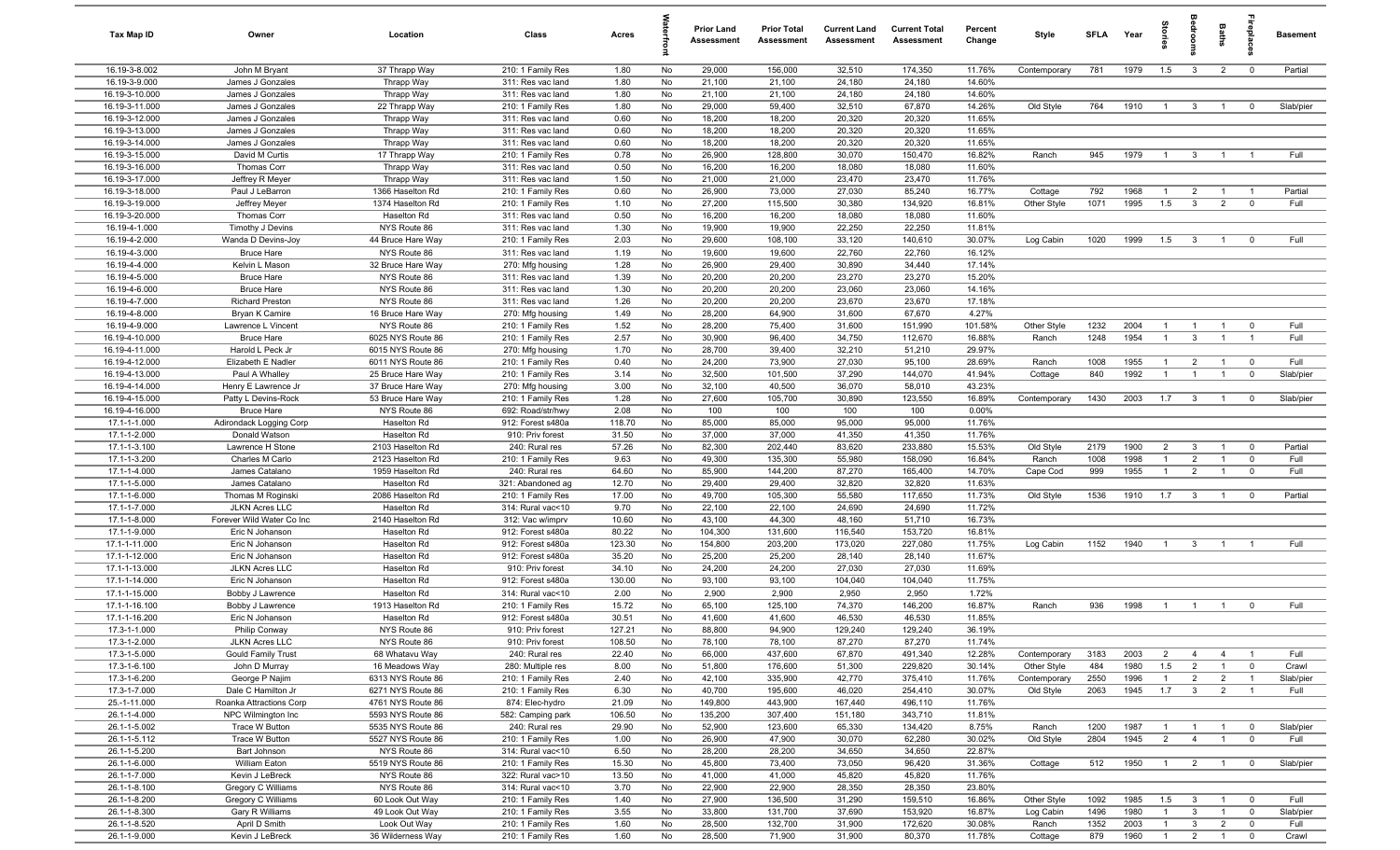| Tax Map ID                     | Owner                              | Location                              | Class                                  | Acres         |          | <b>Prior Land</b><br>Assessment | <b>Prior Total</b><br>Assessment | <b>Current Land</b><br>Assessment | <b>Current Total</b><br>Assessment | Percent<br>Change | Style        | <b>SFLA</b>  | Year         | Stories                        | edroom                         | Baths                          | ireplace:                        | <b>Basement</b> |
|--------------------------------|------------------------------------|---------------------------------------|----------------------------------------|---------------|----------|---------------------------------|----------------------------------|-----------------------------------|------------------------------------|-------------------|--------------|--------------|--------------|--------------------------------|--------------------------------|--------------------------------|----------------------------------|-----------------|
| 26.1-1-10.000                  | Clay Wal Inc                       | 5481 NYS Route 86                     | 421: Restaurant                        | 2.90          | No       | 48,900                          | 206,200                          | 54,660                            | 230,430                            | 11.75%            |              |              |              |                                |                                |                                |                                  |                 |
| 26.1-1-11.100                  | Daniel B Peirce                    | 5475 NYS Route 86                     | 210: 1 Family Res                      | 1.01          | No       | 26,900                          | 134,100                          | 30,070                            | 149,860                            | 11.75%            | Log Cabin    | 1215         | 1978         | $\overline{1}$                 | $\overline{2}$                 | $\overline{1}$                 | $^{\circ}$                       | Slab/pier       |
| 26.1-1-11.200                  | Therese A Miller                   | 5471 NYS Route 86                     | 210: 1 Family Res                      | 3.00          | No       | 33,600                          | 270,800                          | 36,070                            | 285,600                            | 5.47%             | Contemporary | 2100         | 2000         | 1.5                            | $\mathbf{3}$                   | $\mathbf{3}$                   | $\overline{1}$                   | Full            |
| 26.1-1-12.100                  | Margaret Smith                     | NYS Route 86                          | 330: Vacant comm                       | 3.10          | No       | 29,300                          | 29,300                           | 32,720                            | 32,720                             | 11.67%            |              |              |              |                                |                                |                                |                                  |                 |
| 26.1-1-12.200                  | Lucy McCracken Boyea               | 5464 NYS Route 86                     | 484: 1 use sm bld                      | 2.00          | No       | 29,500                          | 80,500                           | 33,120                            | 90,020                             | 11.83%            |              |              |              |                                |                                |                                |                                  |                 |
| 26.1-1-13.003                  | Frances Walton                     | NYS Route 86                          | 313: Watrfrnt vac                      | 11.60         | Yes      | 67,700                          | 67,700                           | 75,690                            | 75,690                             | 11.80%            |              |              |              |                                |                                |                                |                                  |                 |
| 26.1-1-15.100                  | Kelly E Riley                      | 9 Kellys Way                          | 270: Mfg housing                       | 0.82          | No       | 26,900                          | 39,300                           | 30,070                            | 51,100                             | 30.03%            |              |              |              |                                |                                |                                |                                  |                 |
| 26.1-1-16.000                  | <b>Frances Walton</b>              | 5490 NYS Route 86                     | 210: 1 Family Res                      | 3.47          | No       | 43,500                          | 115,400                          | 48,670                            | 134,820                            | 16.83%            | Ranch        | 768          | 1980         | $\mathbf{1}$                   | $\overline{2}$                 |                                | $^{\circ}$                       | Full            |
| 26.1-1-17.002                  | Kathy A LaMarque                   | 15 Kellys Way                         | 271: Mfg housings                      | 2.41          | No       | 38,300                          | 107,700                          | 42,770                            | 120,400                            | 11.79%            |              |              |              |                                |                                |                                |                                  |                 |
| 26.1-1-18.001<br>26.1-1-19.100 | Joseph W Davignon                  | 27 Abbey Way                          | 210: 1 Family Res                      | 1.85          | No<br>No | 29,100                          | 103,300                          | 32,610                            | 125,880<br>459,230                 | 21.86%            | Raised Ranch | 1135<br>2272 | 1980<br>1947 | $\mathbf{1}$<br>$\overline{1}$ | $\overline{4}$<br>$\mathbf{3}$ | $\overline{2}$<br>$\mathbf{3}$ | $\overline{0}$<br>$\overline{2}$ | Full            |
| 26.1-1-19.200                  | Stephen O Hall<br>Stephen O Hall   | 977 Springfield Rd<br>Springfield Rd  | 280: Multiple res<br>314: Rural vac<10 | 55.11<br>0.47 | No       | 161,900<br>15,900               | 410,800<br>15,900                | 181,050<br>17,780                 | 17,780                             | 11.79%<br>11.82%  | Old Style    |              |              |                                |                                |                                |                                  | Partial         |
| 26.1-1-20.000                  | Jonathan J Goldthwaite             | 995 Springfield Rd                    | 280: Multiple res                      | 12.94         | No       | 57,900                          | 168,300                          | 66,040                            | 188,160                            | 11.80%            | Old Style    | 1899         | 1833         | 1.5                            | $\mathbf{3}$                   | $\overline{2}$                 | $\overline{2}$                   | Partial         |
| 26.1-1-21.000                  | Stephen O Hall                     | Springfield Rd                        | 314: Rural vac<10                      | 0.53          | No       | 15,900                          | 15,900                           | 17,780                            | 17,780                             | 11.82%            |              |              |              |                                |                                |                                |                                  |                 |
| 26.1-1-22.110                  | Edward W Zindel                    | Springfield Rd                        | 313: Watrfrnt vac                      | 3.31          | No       | 38,600                          | 38,600                           | 43,180                            | 43,180                             | 11.87%            |              |              |              |                                |                                |                                |                                  |                 |
| 26.1-1-22.120                  | <b>Edward Zindel</b>               | 923 Springfield Rd                    | 210: 1 Family Res                      | 22.37         | No       | 91,200                          | 180,000                          | 84,120                            | 210,310                            | 16.84%            | Cape Cod     | 1196         | 1980         | 1.5                            | $\overline{2}$                 | $\overline{1}$                 | $^{\circ}$                       | Full            |
| 26.1-1-22.130                  | Jeffrey S Ashley                   | 917 Springfield Rd                    | 210: 1 Family Res                      | 1.19          | No       | 27,400                          | 81,200                           | 30,680                            | 97,130                             | 19.62%            | Old Style    | 931          | 1900         | $\mathbf{1}$                   | $\overline{2}$                 |                                | $\mathbf 0$                      | Partial         |
| 26.1-1-22.200                  | Rhoda Morrisroe                    | 933 Springfield Rd                    | 210: 1 Family Res                      | 20.60         | No       | 89,800                          | 392,500                          | 81,990                            | 438,710                            | 11.77%            | Contemporary | 1442         | 1986         | 1.7                            | $\mathbf{3}$                   | $\mathbf{3}$                   | $\overline{1}$                   | Full            |
| 26.1-1-23.000                  | Kelley A Bowen                     | 909 Springfield Rd                    | 270: Mfg housing                       | 0.60          | No       | 26,900                          | 31,800                           | 30,070                            | 45,520                             | 43.14%            |              |              |              |                                |                                |                                |                                  |                 |
| 26.1-1-24.000                  | Jayne B Cooper                     | 897 Springfield Rd                    | 210: 1 Family Res                      | 3.06          | No       | 33,700                          | 74,600                           | 36,270                            | 87,170                             | 16.85%            | Cottage      | 676          | 1940         | $\overline{1}$                 | $\overline{2}$                 |                                | $\overline{0}$                   | Full            |
| 26.1-1-25.001                  | RL Obst                            | 5413 NYS Route 86                     | 210: 1 Family Res                      | 1.50          | No       | 28,200                          | 69,600                           | 31,600                            | 90,530                             | 30.07%            | Cottage      | 791          | 1968         | $\mathbf{1}$                   | $\overline{2}$                 |                                | $\overline{1}$                   | Crawl           |
| 26.1-1-26.003                  | David Saunderson                   | 861 Springfield Rd                    | 210: 1 Family Res                      | 4.70          | No       | 36,500                          | 124,300                          | 41,150                            | 139,190                            | 11.98%            | Ranch        | 1500         | 1940         | $\mathbf{1}$                   | $\overline{1}$                 |                                | $\mathbf 0$                      | Full            |
| 26.1-1-27.001                  | RL Obst                            | 5385 NYS Route 86                     | 210: 1 Family Res                      | 167.10        | No       | 223,000                         | 273,600                          | 232,460                           | 319,630                            | 16.82%            | Old Style    | 1424         | 1909         | 2                              | $\mathbf{3}$                   |                                | $\mathbf 0$                      | Full            |
| 26.1-1-28.111                  | Daniel W Boothby                   | 24 Abbey Way                          | 240: Rural res                         | 19.62         | No       | 89,500                          | 245,200                          | 81,180                            | 274,020                            | 11.75%            | Ranch        | 1465         | 2000         | $\mathbf{1}$                   | $\mathbf{3}$                   | $\overline{2}$                 | $\mathbf 0$                      | Full            |
| 26.1-1-28.112                  | Edward W Zindel                    | Springfield Rd                        | 313: Watrfrnt vac                      | 19.27         | No       | 67,700                          | 67,700                           | 75,690                            | 75,690                             | 11.80%            |              |              |              |                                |                                |                                |                                  |                 |
| 26.1-1-28.121                  | <b>Christine B Donnelly</b>        | Springfield Rd                        | 314: Rural vac<10                      | 1.30          | No       | 22,800                          | 22,800                           | 25,500                            | 25,500                             | 11.84%            |              |              |              |                                |                                |                                |                                  |                 |
| 26.1-1-28.122                  | Ted G Holzer                       | 849 Springfield Rd                    | 210: 1 Family Res                      | 1.30          | No       | 27,700                          | 76,300                           | 30,990                            | 99,260                             | 30.09%            | Old Style    | 1287         | 1930         | 1.5                            | $\overline{2}$                 | $\overline{1}$                 | $^{\circ}$                       | Partial         |
| 26.1-1-28.200                  | <b>Brian Reed</b>                  | 873 Springfield Rd                    | 210: 1 Family Res                      | 2.00          | No       | 29,500                          | 110,600                          | 33,120                            | 131,670                            | 19.05%            | Log Cabin    | 1152         | 1977         | 1.5                            | $\overline{4}$                 | $\overline{1}$                 | $^{\circ}$                       | Full            |
| 26.1-1-29.000                  | Bert T Yost                        | 5372 NYS Route 86                     | 240: Rural res                         | 23.70         | No       | 58,800                          | 192,400                          | 63,500                            | 224,840                            | 16.86%            | Contemporary | 1670         | 2003         | $\overline{2}$                 | $\mathbf{3}$                   | $\overline{2}$                 | $\mathbf 0$                      | Full            |
| 26.1-1-30.000                  | Robert P Paolini                   | 5348 NYS Route 86                     | 210: 1 Family Res                      | 7.70          | No       | 55,700                          | 143,700                          | 56,590                            | 160,630                            | 11.78%            | Old Style    | 1320         | 1948         | $\overline{2}$                 | $\mathbf{3}$                   | $\overline{2}$                 | $\mathbf 0$                      | Partial         |
| 26.1-1-31.000<br>26.1-1-32.000 | JH Hewitt<br>David K VanHoesen     | NYS Route 86<br>NYS Route 86          | 313: Watrfrnt vac<br>910: Priv forest  | 2.80<br>56.60 | No<br>No | 46,100<br>66,200                | 46,100<br>66,200                 | 51,510<br>73,960                  | 51,510<br>73,960                   | 11.74%<br>11.72%  |              |              |              |                                |                                |                                |                                  |                 |
| 26.1-1-33.000                  | Michael A Hirsch                   | 5381 NYS Route 86                     | 260: Seasonal res                      | 1.10          | No       | 27,200                          | 43,300                           | 30,380                            | 56,290                             | 30.00%            | Cottage      | 756          | 1945         | $\mathbf{1}$                   | $\overline{2}$                 |                                | $^{\circ}$                       | Slab/pier       |
| 26.1-1-34.000                  | David K VanHoesen                  | 5379 NYS Route 86                     | 260: Seasonal res                      | 2.70          | No       | 31,300                          | 87,800                           | 35,150                            | 102,620                            | 16.88%            | Old Style    | 1240         | 1925         | $\mathbf{1}$                   | $\overline{2}$                 |                                | $\overline{1}$                   | Slab/pier       |
| 26.1-1-35.000                  | Bert T Yost                        | 5367 NYS Route 86                     | 418: Inn/lodge                         | 1.60          | No       | 46,200                          | 165,400                          | 46,940                            | 215,090                            | 30.04%            |              |              |              |                                |                                |                                |                                  |                 |
| 26.1-1-36.000                  | John D Miner                       | 5377 NYS Route 86                     | 210: 1 Family Res                      | 0.70          | No       | 26,900                          | 136,600                          | 30,070                            | 187,150                            | 37.01%            | Contemporary | 2868         | 1984         | 1.5                            | $\mathbf{3}$                   | $\overline{2}$                 | $\overline{1}$                   | Partial         |
| 26.1-2-1.000                   | <b>Edward Deering</b>              | 990 Springfield Rd                    | 210: 1 Family Res                      | 1.50          | No       | 28,800                          | 71,800                           | 31,600                            | 83,920                             | 16.88%            | Old Style    | 976          | 1940         | $\overline{1}$                 | $\mathbf{3}$                   | $\overline{1}$                 | $\overline{1}$                   | Crawl           |
| 26.1-2-2.000                   | Rarilee Conway                     | Springfield Rd                        | 311: Res vac land                      | 0.50          | No       | 18,200                          | 18,200                           | 22,350                            | 22,350                             | 22.80%            |              |              |              |                                |                                |                                |                                  |                 |
| 26.1-2-3.200                   | Alan Preston                       | 968 Springfield Rd                    | 210: 1 Family Res                      | 2.00          | No       | 29,500                          | 84,500                           | 33,120                            | 112,060                            | 32.62%            | Old Style    | 1326         | 1866         | 1.5                            | $\overline{4}$                 | $\overline{1}$                 | $\mathbf 0$                      | Full            |
| 26.1-2-4.100                   | Thomas A Kieffer                   | Springfield Rd                        | 322: Rural vac>10                      | 17.50         | No       | 50,500                          | 50,500                           | 56,490                            | 56,490                             | 11.86%            |              |              |              |                                |                                |                                |                                  |                 |
| 26.1-2-4.200                   | William F Nehmzow Jr               | Springfield Rd                        | 322: Rural vac>10                      | 11.64         | No       | 39,400                          | 39,400                           | 43,990                            | 43,990                             | 11.65%            |              |              |              |                                |                                |                                |                                  |                 |
| 26.1-2-4.300                   | Richard A Mammola                  | Springfield Rd                        | 322: Rural vac>10                      | 16.46         | No       | 48,600                          | 48,600                           | 54,360                            | 54,360                             | 11.85%            |              |              |              |                                |                                |                                |                                  |                 |
| 26.1-2-4.400                   | James Duffy                        | Springfield Rd                        | 322: Rural vac>10                      | 19.06         | No       | 53,400                          | 53,400                           | 59,640                            | 59,640                             | 11.69%            |              |              |              |                                |                                |                                |                                  |                 |
| 26.1-2-5.111                   | Richard H Heyman                   | Juniper Hill Ln                       | 311: Res vac land                      | 1.00          | No       | 24,000                          | 24,000                           | 30,180                            | 30,180                             | 25.75%            |              |              |              |                                |                                |                                |                                  |                 |
| 26.1-2-5.112                   | Anthony W Heyman                   | Juniper Hill Ln                       | 311: Res vac land                      | 0.96          | No       | 24,000                          | 24,000                           | 30,180                            | 30,180                             | 25.75%            |              |              |              |                                |                                |                                |                                  |                 |
| 26.1-2-5.130                   | <b>Walter Slahetka</b>             | Juniper Hill Ln                       | 311: Res vac land                      | 1.10          | No       | 26,000                          | 26,000                           | 37,900                            | 78,540                             | 202.08%           |              |              |              |                                |                                |                                |                                  |                 |
| 26.1-2-5.140                   | Charles H Libby                    | Juniper Hill Ln                       | 311: Res vac land                      | 1.00          | No       | 24,000<br>24,000                | 24,000<br>24,000                 | 30,180                            | 30,180                             | 25.75%<br>25.75%  |              |              |              |                                |                                |                                |                                  |                 |
| 26.1-2-5.150<br>26.1-2-5.160   | Charles H Libby<br>Michael Congedo | Juniper Hill Ln<br>83 Juniper Hill Ln | 311: Res vac land<br>210: 1 Family Res | 1.00<br>3.20  | No<br>No | 40,800                          | 148,000                          | 30,180<br>45,820                  | 30,180<br>322,990                  | 118.24%           | Contemporary | 1396         | 2005         | 1.5                            | $\overline{4}$                 | $\mathbf{3}$                   | $\overline{1}$                   | Full            |
| 26.1-2-5.171                   | Douglas E Stoner                   | Juniper Hill Ln                       | 240: Rural res                         | 93.40         | No       |                                 |                                  | 179,830                           | 179,830                            |                   |              |              |              |                                |                                |                                |                                  |                 |
| 26.1-2-5.172                   | Douglas E Stoner                   | Juniper Hill Ln                       | 210: 1 Family Res                      | 1.07          | No       |                                 |                                  | 37,800                            | 63,200                             |                   |              |              |              |                                |                                |                                |                                  |                 |
| 26.1-2-5.200                   | Linda A DeLuke                     | Juniper Hill Ln                       | 311: Res vac land                      | 1.10          | No       | 26,000                          | 26,000                           | 30,380                            | 30,380                             | 16.85%            |              |              |              |                                |                                |                                |                                  |                 |
| 26.1-2-6.000                   | Randy S Preston                    | 24 Stoney Birch Way                   | 210: 1 Family Res                      | 7.00          | No       | 42,500                          | 198,000                          | 48,160                            | 231,340                            | 16.84%            | Ranch        | 1344         | 2000         | $\overline{1}$                 | 3 <sup>3</sup>                 | $\overline{2}$                 | $\blacksquare$                   | Full            |
| 26.1-2-7.100                   | Robert S Bugbee                    | 842 Springfield Rd                    | 322: Rural vac>10                      | 95.00         | No       | 136,800                         | 136,800                          | 144,780                           | 144,780                            | 5.83%             |              |              |              |                                |                                |                                |                                  |                 |
| 26.1-2-8.000                   | Gary Bushy                         | 846 Springfield Rd                    | 210: 1 Family Res                      | 0.70          | No       | 26,900                          | 38,100                           | 30,070                            | 70,710                             | 85.59%            | Ranch        | 748          | 1965         | $\mathbf{1}$                   | $\mathbf{3}$                   | $\overline{1}$                 | $\mathbf{0}$                     | Partial         |
| 26.1-2-9.000                   | Joseph Jesmer                      | 852 Springfield Rd                    | 210: 1 Family Res                      | 0.70          | No       | 26,900                          | 109,100                          | 30,070                            | 127,510                            | 16.87%            | Ranch        | 1008         | 1970         | $\mathbf{1}$                   | $\mathbf{3}$                   | $\mathbf{1}$                   | $\overline{1}$                   | Full            |
| 26.1-2-10.000                  | Stephen J Corvelli                 | 858 Springfield Rd                    | 210: 1 Family Res                      | 1.50          | No       | 29,500                          | 135,200                          | 31,600                            | 175,870                            | 30.08%            | Ranch        | 1276         | 1984         | $\mathbf{1}$                   | $\mathbf{3}$                   | $\overline{2}$                 | $\overline{1}$                   | Full            |
| 26.1-2-11.000                  | Julia A Prince                     | 876 Springfield Rd                    | 260: Seasonal res                      | 1.10          | No       | 27,200                          | 77,000                           | 30,380                            | 86,060                             | 11.77%            | Contemporary | 802          | 1962         | $\overline{2}$                 | $\overline{2}$                 |                                | - 1                              | Slab/pier       |
| 26.1-2-12.000                  | William R McGreevy                 | 882 Springfield Rd                    | 210: 1 Family Res                      | 2.50          | No       | 30,800                          | 116,600                          | 34,540                            | 161,750                            | 38.72%            | Old Style    | 1782         | 1920         | $\overline{2}$                 | $\overline{4}$                 |                                | $\overline{1}$                   | Partial         |
| 26.1-2-14.000                  | John T Buck                        | 12 Juniper Hill Ln                    | 260: Seasonal res                      | 1.10          | No       | 26,900                          | 60,700                           | 37,900                            | 78,940                             | 30.05%            | Other Style  | 870          | 1965         | 1.5                            | $\overline{2}$                 | $\overline{1}$                 | $\overline{0}$                   | Slab/pier       |
| 26.1-2-15.000                  | Sabine W Morris                    | 18 Juniper Hill Ln                    | 210: 1 Family Res                      | 0.50          | No       | 26,900                          | 82,600                           | 33,730                            | 99,360                             | 20.29%            | Ranch        | 792          | 1970         | $\mathbf{1}$                   | $\mathbf{3}$                   | $\overline{1}$                 | $\overline{1}$                   | Full            |
| 26.1-2-16.072                  | Maurice J Delliere                 | 28 Juniper Hill Ln                    | 210: 1 Family Res                      | 1.60          | No       | 28,500                          | 84,700                           | 39,730                            | 102,920                            | 21.51%            | Other Style  | 890          | 1975         | $\mathbf{1}$                   | $\overline{1}$                 | $\overline{1}$                 | $\overline{1}$                   | Crawl           |
| 26.1-2-17.000                  | Charles R Larson Jr                | 30 Juniper Hill Ln                    | 210: 1 Family Res                      | 0.50          | No       | 26,900<br>26,900                | 69,500                           | 33,730                            | 96,320                             | 38.59%            | Other Style  | 1110<br>1257 | 1970<br>1960 | 1.5<br>$\overline{1}$          | $\overline{1}$                 | $\overline{1}$                 | $\overline{1}$<br>$\overline{1}$ | Crawl           |
| 26.1-2-18.000                  | Carl E Sturges Jr                  | 42 Juniper Hill Ln                    | 210: 1 Family Res                      | 0.50          | No       |                                 | 86,600                           | 33,730                            | 101,190                            | 16.85%            | Other Style  |              |              |                                | $\mathbf{3}$                   | $\overline{2}$                 |                                  | Crawl           |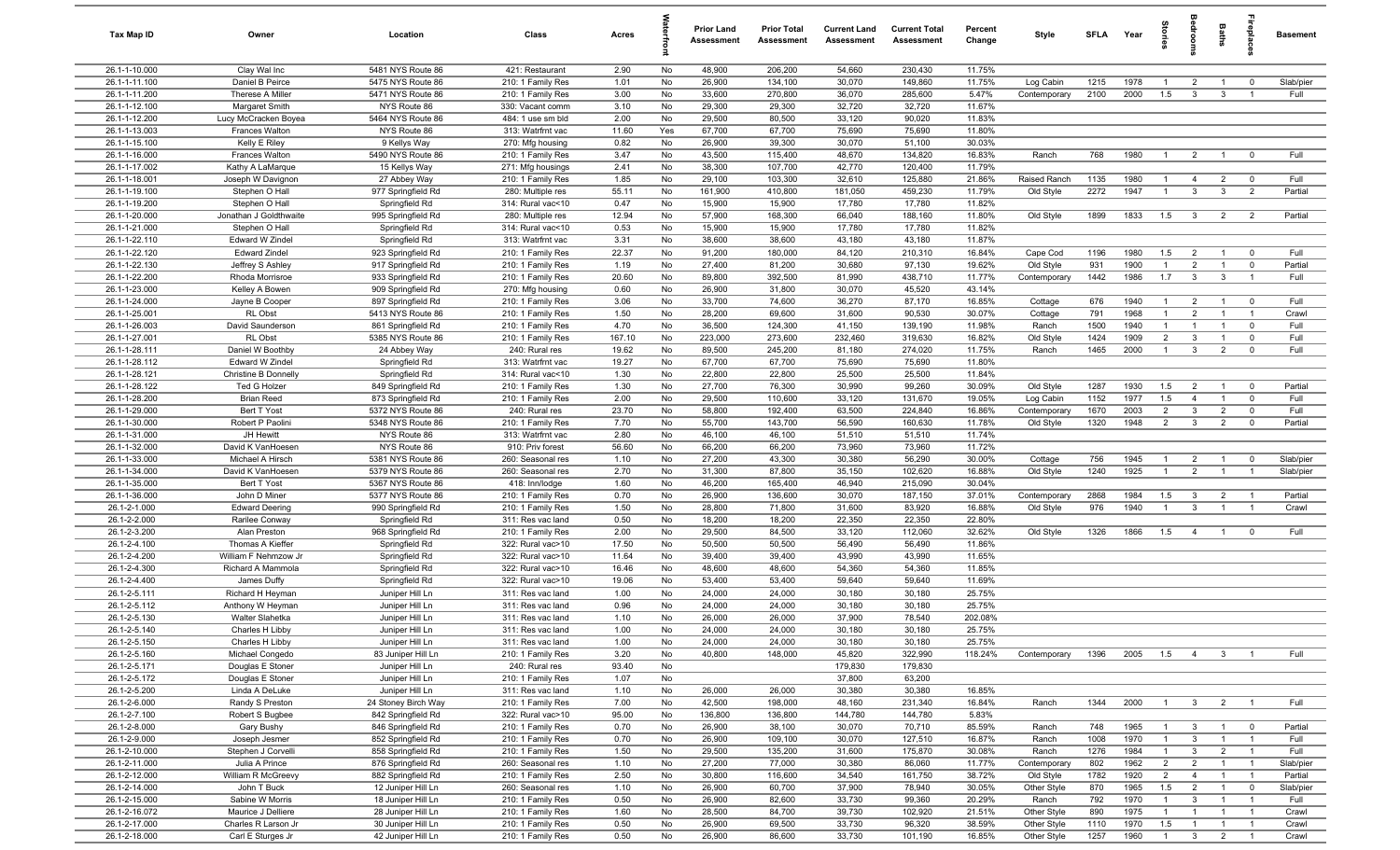| Tax Map ID                     | Owner                             | Location                                 | Class                                  | Acres          |          | <b>Prior Land</b><br>Assessment | <b>Prior Total</b><br>Assessment | <b>Current Land</b><br>Assessment | <b>Current Total</b><br>Assessment | Percent<br>Change | Style                      | <b>SFLA</b> | Year               | tories                           | <b>edroo</b>                      | Baths                            |                            | <b>Basement</b>    |
|--------------------------------|-----------------------------------|------------------------------------------|----------------------------------------|----------------|----------|---------------------------------|----------------------------------|-----------------------------------|------------------------------------|-------------------|----------------------------|-------------|--------------------|----------------------------------|-----------------------------------|----------------------------------|----------------------------|--------------------|
| 26.1-2-19.000                  | Clara Bloomberg                   | 46 Juniper Hill Ln                       | 210: 1 Family Res                      | 0.50           | No       | 26,900                          | 63,200                           | 33,730                            | 73,960                             | 17.03%            | Cottage                    | 720         | 1965               | $\overline{1}$                   | $\mathbf{3}$                      | $\overline{1}$                   | $\mathbf 0$                | Full               |
| 26.1-2-20.000                  | Jesse D Martin                    | 48 Juniper Hill Ln                       | 210: 1 Family Res                      | 0.60           | No       | 26,900                          | 77,300                           | 33,730                            | 97,030                             | 25.52%            | Other Style                | 870         | 1968               | 1.5                              | $\overline{2}$                    | $\overline{1}$                   | $\mathbf 0$                | Full               |
| 26.1-2-21.000                  | Robert J Sanson                   | 50 Juniper Hill Ln                       | 210: 1 Family Res                      | 1.52           | No       | 26,900                          | 93,000                           | 39,520                            | 121,720                            | 30.88%            | Other Style                | 1508        | 1971               | 1.5                              | $\overline{1}$                    | $\overline{1}$                   | $\mathbf 0$                | Full               |
| 26.1-2-22.000                  | Charles H Libby                   | 72 Juniper Hill Ln                       | 210: 1 Family Res                      | 0.50           | No       | 26,900                          | 66,800                           | 34,140                            | 88,600                             | 32.63%            | Other Style                | 960         | 1970               | 1.5                              | $\overline{2}$                    | - 1                              | $\overline{1}$             | Slab/pier          |
| 26.1-2-23.000                  | Ernest K Rose                     | 59 Juniper Hill Ln                       | 210: 1 Family Res                      | 1.00           | No       | 26,900                          | 92,500                           | 37,490                            | 144,480                            | 56.19%            | Other Style                | 891         | 1970               | 1.5                              | $\overline{2}$                    | $\overline{1}$                   | $\overline{\mathbf{0}}$    | Crawl              |
| 26.1-2-24.000                  | Jeffrey Lipnicky                  | 51 Juniper Hill Ln                       | 210: 1 Family Res                      | 0.40           | No       | 24,200                          | 67,000                           | 29,970                            | 75,180                             | 12.21%            | Other Style                | 870         | 1964               | 1.5                              | $\overline{2}$                    | $\overline{1}$                   | $\mathbf 0$                | Crawl              |
| 26.1-2-25.000                  | Adirondack Sauna LLC              | 39 Juniper Hill Ln                       | 210: 1 Family Res                      | 0.60           | No       | 26,900                          | 71,000                           | 33,730                            | 92,350                             | 30.07%            | Other Style                | 870         | 1966               | 1.5                              | $\overline{1}$                    | $\overline{1}$                   | $\mathbf 0$                | Crawl              |
| 26.1-2-26.000<br>26.1-2-27.000 | Randy A Patterson<br>Mary Eschwei | 37 Juniper Hill Ln<br>31 Juniper Hill Ln | 210: 1 Family Res<br>210: 1 Family Res | 0.60<br>0.70   | No<br>No | 26,900<br>26,900                | 85,700<br>67,700                 | 33,730<br>33,730                  | 100,180<br>79,150                  | 16.90%<br>16.91%  | Other Style<br>Other Style | 1305<br>725 | 1970<br>1960       | $\overline{1}$<br>$\mathbf{1}$   | $5\overline{5}$<br>$\overline{1}$ | $\overline{2}$<br>$\overline{1}$ | $\mathbf 0$<br>$\mathbf 0$ | Crawl<br>Slab/pier |
| 26.1-2-28.000                  | Hugo F Lentze                     | 21 Juniper Hill Ln                       | 210: 1 Family Res                      | 0.50           | No       | 26,900                          | 111,100                          | 33,730                            | 124,160                            | 11.76%            | Other Style                | 1491        | 1968               | 1.5                              | $\overline{2}$                    | $\overline{1}$                   | $\overline{1}$             | Slab/pier          |
| 26.1-2-29.000                  | Stephen Pytlak                    | 15 Juniper Hill Ln                       | 210: 1 Family Res                      | 0.50           | No       | 26,900                          | 77,200                           | 33,730                            | 86,260                             | 11.74%            | Other Style                | 780         | 1965               | 1.5                              | $\overline{2}$                    | $\overline{1}$                   | $\mathbf 0$                | Crawl              |
| 26.1-2-30.000                  | Samuel Heyman                     | Juniper Hill Ln                          | 314: Rural vac<10                      | 0.80           | No       | 23,500                          | 23,500                           | 26,310                            | 26,310                             | 11.96%            |                            |             |                    |                                  |                                   |                                  |                            |                    |
| 26.1-2-31.000                  | Joseph E Kerigan III              | 932 Springfield Rd                       | 210: 1 Family Res                      | 17.00          | No       | 68,500                          | 111,800                          | 78,130                            | 129,950                            | 16.23%            | Old Style                  | 1287        | 1920               | 1.5                              | $\overline{2}$                    | $\overline{1}$                   | $\mathbf 0$                | Partial            |
| 26.2-1-1.000                   | North Sky Inc                     | NYS Route 86                             | 321: Abandoned ag                      | 101.00         | No       | 132,800                         | 132,800                          | 153,920                           | 153,920                            | 15.90%            |                            |             |                    |                                  |                                   |                                  |                            |                    |
| 26.2-1-2.200                   | Charles Bruhl                     | NYS Route 86                             | 314: Rural vac<10                      | 5.10           | No       | 36,600                          | 36,600                           | 40,940                            | 40,940                             | 11.86%            |                            |             |                    |                                  |                                   |                                  |                            |                    |
| 26.2-1-3.021                   | Rui H Brum                        | 5890 NYS Route 86                        | 270: Mfg housing                       | 6.50           | No       | 41,200                          | 91,400                           | 46,630                            | 106,780                            | 16.83%            |                            |             |                    |                                  |                                   |                                  |                            |                    |
| 26.2-1-4.000                   | Marvin B Bombard                  | 5910 NYS Route 86                        | 240: Rural res                         | 63.00          | No       | 77,400                          | 285,300                          | 105,660                           | 318,820                            | 11.75%            | Old Style                  | 2284        | 1900               | 1.7                              | $\overline{2}$                    | $\overline{2}$                   |                            | Partial            |
| 26.2-1-5.000                   | Ross Scovotti                     | NYS Route 86                             | 910: Priv forest                       | 50.80          | No       | 53,600                          | 53,600                           | 61,980                            | 61,980                             | 15.63%            |                            |             |                    |                                  |                                   |                                  |                            |                    |
| 26.2-1-8.001                   | <b>Michael Morris</b>             | 26 Deep Woods Ln                         | 210: 1 Family Res                      | 3.05           | No       | 40,400                          | 265,500                          | 45,010                            | 310,180                            | 16.83%            | Contemporary               | 1663        | 2003               | $\overline{2}$                   | $5\overline{5}$                   | $\mathbf{3}$                     |                            | Full               |
| 26.2-1-10.001                  | Bassett Mtn Rec Ctr Inc           | NYS Route 86                             | 314: Rural vac<10                      | 0.07           | No       | 1,700                           | 1,700                            | 1,730                             | 1,730                              | 1.76%             |                            |             |                    |                                  |                                   |                                  |                            |                    |
| 26.2-1-11.001                  | Carolyn L Suzanne                 | Hardy Rd                                 | 323: Vacant rural                      | 19.10          | No       | 26,100                          | 26,100                           | 33,930                            | 33,930                             | 30.00%            |                            |             |                    |                                  |                                   |                                  |                            |                    |
| 26.2-1-14.001                  | Arthur Buechting                  | Hardy Rd                                 | 323: Vacant rural                      | 74.10<br>2.40  | No       | 69,600                          | 69,600                           | 77,830                            | 77,830                             | 11.82%            |                            |             |                    |                                  |                                   |                                  |                            |                    |
| 26.2-1-15.000<br>26.2-1-16.000 | Michael Ciok<br>Kathy L Bowen     | NYS Route 86<br>15 Owls Fly Way          | 270: Mfg housing<br>270: Mfg housing   | 1.00           | No<br>No | 30,500<br>26,900                | 34,300<br>38,900                 | 34,240<br>30,070                  | 39,320<br>46,630                   | 14.64%<br>19.87%  |                            |             |                    |                                  |                                   |                                  |                            |                    |
| 26.2-1-17.000                  | Terence P Murphy                  | 5998 NYS Route 86                        | 210: 1 Family Res                      | 1.30           | No       | 27,700                          | 124,700                          | 30,990                            | 139,400                            | 11.79%            | Old Style                  | 1562        | 1922               | $\overline{1}$                   | $\mathbf{3}$                      | $\overline{1}$                   | $\mathbf 0$                | Partial            |
| 26.2-1-18.000                  | Timothy J Devins                  | 6008 NYS Route 86                        | 210: 1 Family Res                      | 1.10           | No       | 27,200                          | 98,700                           | 30,380                            | 128,320                            | 30.01%            | Old Style                  | 1419        | 1930               | $\overline{1}$                   | $\mathbf{3}$                      | $\overline{2}$                   | $\mathbf 0$                | Partial            |
| 26.2-1-19.000                  | Robert Girardin                   | Hardy Rd                                 | 321: Abandoned ag                      | 40.50          | No       | 57,800                          | 57,800                           | 64,620                            | 64,620                             | 11.80%            |                            |             |                    |                                  |                                   |                                  |                            |                    |
| 26.2-1-20.000                  | Ihor J Sypko                      | 617 Hardy Rd                             | 240: Rural res                         | 38.50          | No       | 72,900                          | 113,200                          | 75,790                            | 132,280                            | 16.86%            | Cottage                    | 638         | 2004               | $\overline{1}$                   | $\overline{2}$                    | $\overline{1}$                   | $\overline{\mathbf{0}}$    | Full               |
| 26.2-1-21.000                  | Garry Bottini                     | 577 Hardy Rd                             | 240: Rural res                         | 29.20          | No       | 53,300                          | 196,000                          | 64,410                            | 219,050                            | 11.76%            | Contemporary               | 1664        | 2004               | $\overline{2}$                   | $\mathbf{3}$                      | $\overline{2}$                   | $\mathbf 0$                | Slab/pier          |
| 26.2-1-22.000                  | Rory M Poulin                     | 517 Hardy Rd                             | 321: Abandoned ag                      | 39.90          | No       | 54,600                          | 54,600                           | 61,060                            | 61,060                             | 11.83%            |                            |             |                    |                                  |                                   |                                  |                            |                    |
| 26.2-1-23.000                  | Nancy E LeBlanc                   | 485 Hardy Rd                             | 210: 1 Family Res                      | 60.10          | No       | 80,100                          | 131,250                          | 93,780                            | 242,820                            | 85.01%            | Ranch                      | 1296        | 1977               | $\overline{1}$                   | $\overline{2}$                    | $\overline{2}$                   | $\mathbf 0$                | Full               |
| 26.2-1-24.000                  | Frank Thurman                     | Hardy Rd                                 | 314: Rural vac<10                      | 0.50           | No       | 15,100                          | 15,100                           | 16,870                            | 16,870                             | 11.72%            |                            |             |                    |                                  |                                   |                                  |                            |                    |
| 26.2-1-25.000                  | Jesse M Taylor                    | 527 Hardy Rd                             | 270: Mfg housing                       | 1.00           | No       | 26,900                          | 38,900                           | 30,070                            | 45,420                             | 16.76%            |                            |             |                    |                                  |                                   |                                  |                            |                    |
| 26.2-1-26.000                  | Barbara Mulvey                    | 533 Hardy Rd                             | 210: 1 Family Res                      | 1.40           | No       | 27,900                          | 78,100                           | 31,290                            | 91,240                             | 16.82%            | Ranch                      | 1008        | 1980               | $\overline{1}$                   | $\overline{\mathbf{3}}$           | $\overline{1}$                   | $\mathbf 0$                | Full               |
| 26.2-1-27.000                  | <b>Bonneviere Nash</b>            | Hardy Rd                                 | 314: Rural vac<10                      | 1.10           | No       | 19,300                          | 19,300                           | 22,350                            | 22,350                             | 15.80%            |                            |             |                    |                                  |                                   |                                  |                            |                    |
| 26.2-1-28.000                  | Danielle Depo                     | 541 Hardy Rd                             | 210: 1 Family Res                      | 1.30           | No       | 27,700                          | 81,700                           | 30,990                            | 106,270                            | 30.07%            | Ranch                      | 1204        | 1972               | $\overline{1}$<br>$\overline{1}$ | $\overline{4}$                    | $\overline{2}$                   | $\overline{\mathbf{0}}$    | Full               |
| 26.2-1-29.000<br>26.2-1-30.000 | Laurie J Bepler<br>Julia A Quimby | 547 Hardy Rd<br>Hardy Rd                 | 260: Seasonal res<br>314: Rural vac<10 | 0.25<br>4.40   | No<br>No | 10,200<br>31,900                | 26,400<br>31,900                 | 11,380<br>35,660                  | 34,650<br>35,660                   | 31.25%<br>11.79%  | Cottage                    | 648         | 1920               |                                  | $\overline{1}$                    | $\overline{1}$                   | $\mathbf 0$                | Partial            |
| 26.2-1-31.000                  | Albert L Spring                   | 591 Hardy Rd                             | 210: 1 Family Res                      | 5.00           | No       | 40,900                          | 123,000                          | 42,060                            | 149,250                            | 21.34%            | Old Style                  | 2163        | 1910               | $\overline{2}$                   | 5                                 | $\overline{1}$                   | - 1                        | Partial            |
| 26.2-1-32.110                  | Lauren E McGovern                 | 588 Hardy Rd                             | 240: Rural res                         | 26.53          | No       | 51,700                          | 142,800                          | 64,410                            | 185,720                            | 30.06%            | Other Style                | 4247        | 1980               | 2.5                              | $\overline{2}$                    | $\overline{1}$                   | $\mathbf 0$                | Slab/pier          |
| 26.2-1-32.120                  | Timothy G Kertz                   | 546 Hardy Rd                             | 240: Rural res                         | 39.48          | No       | 58,300                          | 241,200                          | 62,990                            | 308,150                            | 27.76%            | Log Cabin                  | 2846        | 2004               | $\overline{2}$                   | $\overline{4}$                    | $\overline{2}$                   | $\mathbf 0$                | Full               |
| 26.2-1-32.211                  | Timothy G Kertz                   | Hardy Rd                                 | 311: Res vac land                      | 2.39           | No       | 400                             | 400                              | 410                               | 410                                | 2.50%             |                            |             |                    |                                  |                                   |                                  |                            |                    |
| 26.2-1-33.000                  | Bassett Mtn Rec Ctr Inc           | 638 Hardy Rd                             | 210: 1 Family Res                      | 152.90         | No       | 98,100                          | 201,900                          | 149,250                           | 225,040                            | 11.46%            | Old Style                  | 1523        | 1910               | 1.5                              | $\overline{2}$                    | $\overline{1}$                   | $\mathbf 0$                | Slab/pier          |
| 26.2-1-34.000                  | David E Strong                    | 659 Hardy Rd                             | 240: Rural res                         | 70.00          | No       | 65,300                          | 165,000                          | 84,120                            | 214,580                            | 30.05%            | Old Style                  | 1848        | 1832               | $\overline{2}$                   | $\overline{4}$                    | $\overline{1}$                   |                            | Full               |
| 26.2-1-35.000                  | Bassett Mtn Rec Ctr Inc           | NYS Route 86                             | 321: Abandoned ag                      | 55.50          | No       | 38,600                          | 38,600                           | 50,090                            | 50,090                             | 29.77%            |                            |             |                    |                                  |                                   |                                  |                            |                    |
| 26.2-1-36.000                  | Patricia L Fitz-Gerald            | NYS Route 86                             | 323: Vacant rural                      | 1.70           | No       | 1,800                           | 1,800                            | 1,830                             | 1,830                              | 1.67%             |                            |             |                    |                                  |                                   |                                  |                            |                    |
| 26.2-1-37.102                  | Joseph A Peck                     | 6288 NYS Route 86                        | 280: Multiple res                      | 95.90          | No       | 60,700                          | 230,300                          | 79,240                            | 317,500                            | 37.86%            | Ranch                      | 2445        | 1992               |                                  |                                   |                                  |                            | Full               |
| 26.2-1-38.000                  | Bassett Mtn Rec Ctr Inc           | NYS Route 86                             | 910: Priv forest                       | 14.00          | No       | 13,000                          | 13,000                           | 14,530                            | 14,530                             | 11.77%            |                            |             |                    |                                  |                                   |                                  |                            |                    |
| 26.2-1-39.000                  | Bassett Mtn Rec Ctr Inc           | NYS Route 86                             | 910: Priv forest                       | 56.90          | No       | 51,200                          | 51,200                           | 57,200                            | 57,200                             | 11.72%            |                            |             |                    |                                  |                                   |                                  |                            |                    |
| 26.2-1-40.000                  | Bassett Mtn Rec Ctr Inc           | Perkins Ln                               | 312: Vac w/imprv                       | 109.90         | No       | 85,800                          | 87,500                           | 95,910                            | 97,640                             | 11.59%            |                            |             |                    |                                  |                                   |                                  |                            |                    |
| 26.2-1-41.000                  | Bassett Mtn Rec Ctr Inc           | Perkins Ln                               | 321: Abandoned ag                      | 42.88          | No       | 39,100                          | 39,100                           | 43,690                            | 43,690                             | 11.74%            |                            |             |                    |                                  |                                   |                                  |                            |                    |
| 26.2-1-42.000<br>26.2-1-43.000 | Robert Case<br>Antonio Garzon     | Perkins Ln<br>Perkins Ln                 | 314: Rural vac<10<br>910: Priv forest  | 1.10<br>170.30 | No<br>No | 18,200<br>133,100               | 18,200<br>133,100                | 20,320<br>148,740                 | 20,320<br>148,740                  | 11.65%<br>11.75%  |                            |             |                    |                                  |                                   |                                  |                            |                    |
| 26.2-1-44.000                  | <b>Beatrice Monroe</b>            | Perkins Ln                               | 312: Vac w/imprv                       | 3.40           | No       | 22,600                          | 22,600                           | 27,740                            | 27,740                             | 22.74%            |                            |             |                    |                                  |                                   |                                  |                            |                    |
| 26.2-1-45.000                  | Seymour Gritz                     | Perkins Ln                               | 910: Priv forest                       | 48.00          | No       | 40,900                          | 40,900                           | 45,620                            | 45,620                             | 11.54%            |                            |             |                    |                                  |                                   |                                  |                            |                    |
| 26.2-1-46.000                  | Seymour Herskovitch               | Perkins Ln                               | 910: Priv forest                       | 48.00          | No       | 40,900                          | 40,900                           | 45,620                            | 45,620                             | 11.54%            |                            |             |                    |                                  |                                   |                                  |                            |                    |
| 26.2-1-47.000                  | Bassett Mtn Rec Ctr Inc           | Hardy Rd                                 | 910: Priv forest                       | 106.27         | No       | 90,100                          | 90,100                           | 100,690                           | 100,690                            | 11.75%            |                            |             |                    |                                  |                                   |                                  |                            |                    |
| 26.2-1-48.000                  | Kathleen S Daggett                | 484 Hardy Rd                             | 240: Rural res                         | 48.90          | No       | 48,800                          | 174,900                          | 70,920                            | 204,320                            | 16.82%            | Contemporary               | 2784        | 1973               | $\overline{2}$                   | $\overline{2}$                    | $\overline{1}$                   | $\overline{\mathbf{0}}$    | Slab/pier          |
| 26.2-1-49.000                  | Ernest V Orsi                     | 442 Hardy Rd                             | 240: Rural res                         | 51.30          | No       | 59,200                          | 268,600                          | 70,200                            | 302,770                            | 12.72%            | Colonial                   | 3358        | 1972               | 2.5                              | $\mathbf{3}$                      | $\overline{2}$                   | $\overline{2}$             | Slab/pier          |
| 26.2-1-50.000                  | Cliff F Holzer                    | 103 Perkins Ln                           | 240: Rural res                         | 30.80          | No       | 33,900                          | 95,200                           | 41,860                            | 111,250                            | 16.86%            | Ranch                      | 1200        | 1987               | $\overline{1}$                   | $\overline{2}$                    | $\overline{1}$                   | $\mathbf{0}$               | Slab/pier          |
| 26.2-1-51.000                  | Nancy W Boylan                    | 18 Perkins Ln                            | 280: Multiple res                      | 43.66          | No       | 64,600                          | 253,900                          | 72,340                            | 341,070                            | 34.33%            | Other Style                | 1968        | 1987               | 1.5                              | $\mathbf{3}$                      | $\overline{1}$                   | $\mathbf 0$                | Full               |
| 26.2-1-52.000                  | Robert A Gorman                   | Perkins Ln                               | 321: Abandoned ag                      | 52.00          | No       | 48,700                          | 48,700                           | 54,460                            | 54,460                             | 11.83%            |                            |             |                    |                                  |                                   |                                  |                            |                    |
| 26.2-1-53.000                  | Lamb Lumber Co Inc                | Hardy Rd                                 | 910: Priv forest                       | 157.40         | No       | 164,500                         | 164,500                          | 183,900                           | 183,900                            | 11.79%            |                            |             |                    |                                  |                                   |                                  |                            |                    |
| 26.2-1-54.110                  | Suzanne Crowe                     | 417 Hardy Rd                             | 210: 1 Family Res                      | 7.00           | No       | 42,500                          | 129,500                          | 48,160                            | 151,280                            | 16.82%            | Old Style                  | 1883        | 1890  1.7  5  1  0 |                                  |                                   |                                  |                            | Full               |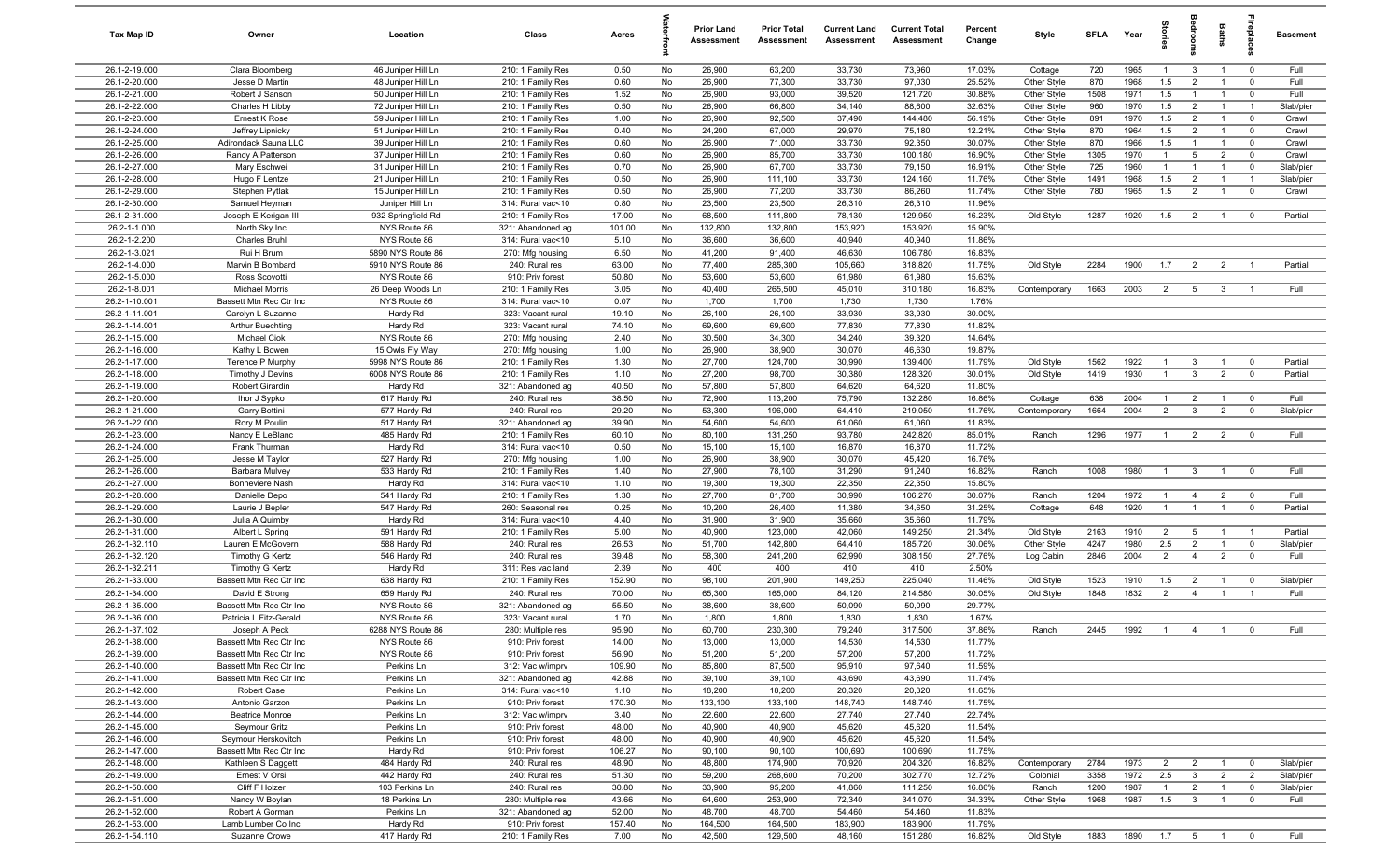| Tax Map ID                     | Owner                                 | Location                             | Class                                  | Acres         |          | <b>Prior Land</b><br>Assessment | <b>Prior Total</b><br>Assessment | <b>Current Land</b><br>Assessment | <b>Current Total</b><br>Assessment | Percent<br>Change | Style             | <b>SFLA</b>  | Year | tories                | <b>B</b>                | Baths          |                               | <b>Basement</b> |
|--------------------------------|---------------------------------------|--------------------------------------|----------------------------------------|---------------|----------|---------------------------------|----------------------------------|-----------------------------------|------------------------------------|-------------------|-------------------|--------------|------|-----------------------|-------------------------|----------------|-------------------------------|-----------------|
| 26.2-1-54.202                  | Gregory P Winch                       | 439 Hardy Rd                         | 270: Mfg housing                       | 1.89          | No       | 29,200                          | 49,000                           | 32,720                            | 63,700                             | 30.00%            |                   |              |      |                       |                         |                |                               |                 |
| 26.2-1-56.100                  | Stephen Davis                         | Deep Woods Ln                        | 322: Rural vac>10                      | 13.15         | No       | 45,400                          | 45,400                           | 66,850                            | 66,850                             | 47.25%            |                   |              |      |                       |                         |                |                               |                 |
| 26.2-1-56.200<br>26.2-1-56.300 | William F Wonderlin<br>James W Taylor | Hardy Rd<br>13 Deep Woods Ln         | 314: Rural vac<10<br>210: 1 Family Res | 3.11<br>3.08  | No<br>No | 34,800<br>40,500                | 34,800<br>260,900                | 36,580<br>45,310                  | 36,580<br>291,590                  | 5.11%<br>11.76%   | Contemporary      | 1900         | 2000 | 1.5                   | $\mathbf{3}$            | 3              | $\overline{0}$                | Full            |
| 26.2-1-56.400                  | John R Johnson                        | 38 Deep Woods Ln                     | 210: 1 Family Res                      | 3.28          | No       | 41,100                          | 208,800                          | 46,020                            | 233,380                            | 11.77%            | Cape Cod          | 1528         | 1992 | 1.5                   | $\mathbf{3}$            | $\overline{2}$ | $\mathbf 0$                   | Full            |
| 26.2-1-56.500                  | Allan R Getman                        | 15 Sunrise Way                       | 210: 1 Family Res                      | 3.12          | No       | 40,600                          | 174,600                          | 45,420                            | 195,170                            | 11.78%            | Contemporary      | 1280         | 2000 | $\overline{2}$        | $\mathbf{3}$            | $\overline{2}$ | $\mathbf 0$                   | Full            |
| 26.2-1-56.600                  | Susan Schwab                          | Deep Woods Ln                        | 314: Rural vac<10                      | 3.28          | No       | 33,200                          | 33,200                           | 37,080                            | 37,080                             | 11.69%            |                   |              |      |                       |                         |                |                               |                 |
| 26.2-2-1.000                   | Jason D Bruce                         | 5948 NYS Route 86                    | 210: 1 Family Res                      | 4.25          | No       | 37,600                          | 145,000                          | 39,830                            | 179,630                            | 23.88%            | Ranch             | 1408         | 1994 | $\overline{1}$        | $\overline{2}$          | $\overline{2}$ | $\overline{\mathbf{0}}$       | Full            |
| 26.2-2-2.000                   | Tim Saltmarsh                         | 5952 NYS Route 86                    | 210: 1 Family Res                      | 0.40          | No       | 14,500                          | 106,100                          | 24,080                            | 112,270                            | 5.82%             | Ranch             | 1008         | 1982 | $\overline{1}$        | $\mathbf{3}$            | $\overline{1}$ | $\overline{0}$                | Full            |
| 26.2-2-3.000                   | Elizabeth M Smith                     | 5960 NYS Route 86                    | 210: 1 Family Res                      | 3.75          | No       | 42,700                          | 197,800                          | 43,380                            | 185,720                            | $-6.11%$          | Old Style         | 1930         | 1890 | $\overline{2}$        | $5\overline{5}$         | $\overline{2}$ | $\mathbf 0$                   | Partial         |
| 26.2-2-4.000                   | Dennis F Dunmire                      | NYS Route 86                         | 322: Rural vac>10                      | 11.84         | No       | 41,900                          | 41,900                           | 46,840                            | 46,840                             | 11.79%            |                   |              |      |                       |                         |                |                               |                 |
| 26.2-2-5.000                   | Dennis F Dunmire                      | 5988 NYS Route 86                    | 210: 1 Family Res                      | 2.59          | No       | 33,100                          | 134,600                          | 34,850                            | 192,230                            | 42.82%            | Contemporary      | 1942         | 1990 | 1.5                   | $\overline{\mathbf{3}}$ | $\overline{2}$ | $\overline{1}$                | Partial         |
| 26.2-2-6.000<br>26.2-2-7.000   | Ronald E Keegan<br>William Sprague    | 21 Owls Fly Way<br>113 Owls Fly Way  | 270: Mfg housing<br>314: Rural vac<10  | 41.56<br>3.00 | No<br>No | 63,400<br>22,300                | 99,800<br>22,300                 | 71,320<br>26,820                  | 116,640<br>26,820                  | 16.87%<br>20.27%  |                   |              |      |                       |                         |                |                               |                 |
| 26.2-2-8.000                   | Kyle M Kirby                          | NYS Route 86                         | 322: Rural vac>10                      | 29.54         | No       | 63,700                          | 63,700                           | 64,720                            | 64,720                             | 1.60%             |                   |              |      |                       |                         |                |                               |                 |
| 26.3-1-2.000                   | William Grossman Jr                   | NYS Route 86                         | 910: Priv forest                       | 2.10          | No       | 32,800                          | 32,800                           | 36,680                            | 36,680                             | 11.83%            |                   |              |      |                       |                         |                |                               |                 |
| 26.3-1-3.100                   | Jean T Huntington                     | NYS Route 86                         | 314: Rural vac<10                      | 6.40          | No       | 44,900                          | 44,900                           | 50,190                            | 50,190                             | 11.78%            |                   |              |      |                       |                         |                |                               |                 |
| 26.3-1-3.200                   | <b>Bruce Huntington</b>               | 5223 NYS Route 86                    | 210: 1 Family Res                      | 3.00          | No       | 32,100                          | 91,500                           | 36,070                            | 96,220                             | 5.16%             | Old Style         | 1931         | 1910 | $\overline{2}$        | $\overline{2}$          | $\overline{1}$ | $\mathbf 0$                   | Partial         |
| 26.3-1-4.000                   | Jerilin Properties Inc                | 5257 NYS Route 86                    | 421: Restaurant                        | 2.40          | No       | 93,000                          | 290,200                          | 103,940                           | 324,100                            | 11.68%            |                   |              |      |                       |                         |                |                               |                 |
| 26.3-1-5.000                   | Jerilin Properties Inc                | 5239 NYS Route 86                    | 415: Motel                             | 6.70          | No       | 142,100                         | 613,700                          | 158,900                           | 686,000                            | 11.78%            |                   |              |      |                       |                         |                |                               |                 |
| 26.3-1-6.110                   | Nagamine Family Trust                 | 77 Fox Farm Rd                       | 582: Camping park                      | 64.59         | No       | 185,500                         | 1,029,700                        | 207,370                           | 1,046,180                          | 1.60%             |                   |              |      |                       |                         |                |                               |                 |
| 26.3-1-6.120                   | Yates-Prime Ltd                       | NYS Route 86                         | 322: Rural vac>10                      | 14.88         | No       | 71,600                          | 71,600                           | 80,060                            | 80,060                             | 11.82%            |                   |              |      |                       |                         |                |                               |                 |
| 26.3-1-12.002                  | Grace M DeMacy                        | 833 Springfield Rd                   | 240: Rural res                         | 26.20         | No       | 65,200                          | 280,700                          | 67,050                            | 339,240                            | 20.86%            | Other Style       | 1080         | 1983 | 1.5                   | $\overline{\mathbf{3}}$ | $\overline{1}$ | $\mathbf 0$                   | Full            |
| 26.3-1-12.300<br>26.3-1-13.000 | Stephen R OConnor<br>Kathleen R Bushy | Springfield Rd<br>814 Springfield Rd | 321: Abandoned ag<br>210: 1 Family Res | 10.20<br>0.75 | No<br>No | 48,400<br>33,600                | 48,400<br>104,300                | 54,050<br>37,490                  | 54,050<br>127,200                  | 11.67%<br>21.96%  | Ranch             | 1560         | 1970 | $\overline{1}$        | $\mathbf{3}$            | $\overline{1}$ | $\overline{0}$                | Full            |
| 26.3-1-14.100                  | Jennifer F Parillo                    | 820 Springfield Rd                   | 311: Res vac land                      | 6.17          | No       | 40,500                          | 40,500                           | 45,310                            | 45,310                             | 11.88%            |                   |              |      |                       |                         |                |                               |                 |
| 26.3-1-14.200                  | Steven M Peters                       | 158 Indian Rock Rd                   | 210: 1 Family Res                      | 1.54          | No       | 35,300                          | 129,700                          | 39,520                            | 151,590                            | 16.88%            | Other Style       | 2464         | 2005 | $\overline{2}$        | $\overline{1}$          | $\overline{1}$ | $\overline{0}$                | Full            |
| 26.3-1-14.300                  | Michael S LeBlanc                     | 156 Indian Rock Rd                   | 210: 1 Family Res                      | 2.19          | No       | 37,500                          | 106,000                          | 41,960                            | 199,030                            | 87.76%            | Log Cabin         | 1680         | 2005 | 1.5                   | $\overline{2}$          | $\overline{1}$ | $\mathbf 0$                   | Full            |
| 26.3-1-14.400                  | Leonard A Shereck                     | Springfield Rd                       | 311: Res vac land                      | 1.67          | No       | 28,800                          | 28,800                           | 32,210                            | 32,210                             | 11.84%            |                   |              |      |                       |                         |                |                               |                 |
| 26.3-1-14.500                  | Carrie A Bushy                        | 820 Springfield Rd                   | 210: 1 Family Res                      | 1.49          | No       | 28,200                          | 44,300                           | 39,320                            | 63,400                             | 43.12%            | Cottage           | 576          | 1987 | -1                    | - 1                     | $\overline{1}$ | $\mathbf 0$                   | Crawl           |
| 26.3-1-15.002                  | Gary T Bushy                          | 834 Springfield Rd                   | 210: 1 Family Res                      | 13.34         | No       | 48,200                          | 121,000                          | 67,160                            | 157,380                            | 30.07%            | Contemporary      | 1152         | 1980 | 1.5                   | $\overline{2}$          | $\mathbf{1}$   | $\mathbf 0$                   | Full            |
| 26.3-1-15.113                  | Lorraine Jacobs                       | 828 Springfield Rd                   | 220: 2 Family Res                      | 1.39          | No       | 27,900                          | 81,000                           | 31,290                            | 115,110                            | 42.11%            | Old Style         | 1417         | 1930 | $\overline{1}$        | $\overline{2}$          | $\overline{2}$ | $\overline{1}$                | Partial         |
| 26.3-1-15.122                  | Gary T Bushy                          | Springfield Rd                       | 314: Rural vac<10                      | 0.12          | No       | 100                             | 100                              | 100                               | 100                                | 0.00%             |                   |              |      |                       |                         |                |                               |                 |
| 26.3-1-16.111<br>26.3-1-16.112 | Whiteface LLC<br>Joseph M Wichtowski  | 788 Springfield Rd<br>Springfield Rd | 418: Inn/lodge<br>311: Res vac land    | 6.96<br>1.95  | No<br>No | 75,600<br>29,700                | 472,800<br>29,700                | 84,530<br>33,020                  | 528,420<br>33,020                  | 11.76%<br>11.18%  |                   |              |      |                       |                         |                |                               |                 |
| 26.3-1-16.120                  | Joseph M Wichtowski                   | 159 Indian Rock Rd                   | 210: 1 Family Res                      | 0.94          | No       | 33,600                          | 126,000                          | 37,490                            | 147,220                            | 16.84%            | Other Style       | 1056         | 1979 | 1.5                   | $\overline{2}$          | $\overline{2}$ | $\mathbf 0$                   | Full            |
| 26.3-1-17.100                  | Harry D Bucciferro                    | 766 Springfield Rd                   | 210: 1 Family Res                      | 1.00          | No       | 33,600                          | 132,600                          | 37,490                            | 154,940                            | 16.85%            | Old Style         | 1323         | 1924 | 1.5                   | $\overline{4}$          | $\overline{2}$ | $\overline{1}$                | Full            |
| 26.3-1-17.200                  | Donald Hinds                          | 772 Springfield Rd                   | 210: 1 Family Res                      | 0.65          | No       | 29,600                          | 85,300                           | 33,730                            | 110,440                            | 29.47%            | Ranch             | 1205         | 1973 | $\overline{1}$        | $\overline{3}$          | $\overline{1}$ | $\overline{0}$                | Partial         |
| 26.3-1-18.000                  | Donald A Hoover                       | 734 Springfield Rd                   | 270: Mfg housing                       | 1.36          | No       | 30,500                          | 76,300                           | 38,810                            | 85,240                             | 11.72%            |                   |              |      |                       |                         |                |                               |                 |
| 26.3-1-19.000                  | James D Shaw                          | 726 Springfield Rd                   | 210: 1 Family Res                      | 4.10          | No       | 35,000                          | 148,200                          | 49,070                            | 173,130                            | 16.82%            | Old Style         | 2176         | 1950 | $\overline{2}$        | $\overline{\mathbf{3}}$ | $\overline{2}$ | $\overline{1}$                | Full            |
| 26.3-1-20.000                  | James D Shaw                          | Springfield Rd                       | 314: Rural vac<10                      | 1.30          | No       | 18,700                          | 18,700                           | 23,060                            | 23,060                             | 23.32%            |                   |              |      |                       |                         |                |                               |                 |
| 26.3-1-21.000                  | John Yarsinsky                        | 652 Springfield Rd                   | 260: Seasonal res                      | 39.60         | No       | 61,600                          | 96,400                           | 77,110                            | 115,720                            | 20.04%            | Cottage           | 720          | 1957 | $\overline{1}$        | $\overline{1}$          | $\overline{1}$ | $\overline{1}$                | Partial         |
| 26.3-1-22.000                  | Jeffrey R Winch                       | 642 Springfield Rd                   | 210: 1 Family Res                      | 1.70          | No       | 28,700                          | 90,700                           | 32,210                            | 111,560                            | 23.00%            | Ranch             | 828          | 1952 | $\overline{1}$        | $\overline{2}$          | $\overline{1}$ | $\mathbf 0$                   | Partial         |
| 26.3-1-23.002<br>26.3-1-24.001 | Ira C Winch<br>Wade E Lawrence        | 626 Springfield Rd<br>Springfield Rd | 270: Mfg housing<br>311: Res vac land  | 0.39<br>0.83  | No<br>No | 24,200<br>18,200                | 57,800<br>18,200                 | 24,590<br>20,320                  | 64,620<br>20,320                   | 11.80%<br>11.65%  |                   |              |      |                       |                         |                |                               |                 |
| 26.3-1-25.090                  | Ingrid Beck                           | 5093 NYS Route 86                    | 418: Inn/lodge                         | 1.40          | No       | 58,800                          | 304,400                          | 65,740                            | 340,160                            | 11.75%            |                   |              |      |                       |                         |                |                               |                 |
| 26.3-1-27.100                  | James Winch                           | 622 Springfield Rd                   | 210: 1 Family Res                      | 1.10          | No       | 27,200                          | 96,900                           | 30,380                            | 113,180                            | 16.80%            | Other Style       | 1199         | 1975 | 1.5                   | $\overline{2}$          |                |                               | Crawl           |
| 26.3-1-28.000                  | James Winch                           | 616 Springfield Rd                   | 210: 1 Family Res                      | 0.40          | No       | 24,200                          | 74,000                           | 24,590                            | 86,460                             | 16.84%            | Colonial          | 1298         | 1962 | $\overline{2}$        | $\overline{2}$          | $\overline{1}$ | $\overline{1}$                | Crawl           |
| 26.3-1-29.000                  | Thomas H Webb Jr                      | 604 Springfield Rd                   | 210: 1 Family Res                      | 2.00          | No       | 29,500                          | 88,400                           | 33,120                            | 115,010                            | 30.10%            | Ranch             | 1344         | 1990 | $\overline{1}$        | $\overline{1}$          | $\overline{1}$ | $\mathbf 0$                   | Full            |
| 26.3-1-30.000                  | Robert E Winch Jr                     | 582 Springfield Rd                   | 210: 1 Family Res                      | 1.72          | No       | 28,800                          | 110,200                          | 32,210                            | 128,730                            | 16.81%            | Colonial          | 2500         | 1950 | $\overline{2}$        | $\overline{3}$          | $\overline{1}$ | $\mathbf 0$                   | Crawl           |
| 26.3-1-31.000                  | Jody C Winch                          | Hardy Rd                             | 314: Rural vac<10                      | 2.50          | No       | 25,400                          | 25,400                           | 28,350                            | 28,350                             | 11.61%            |                   |              |      |                       |                         |                |                               |                 |
| 26.3-1-32.000                  | Jody Winch                            | 11 Hardy Rd                          | 270: Mfg housing                       | 1.50          | No       | 28,200                          | 51,800                           | 31,600                            | 67,560                             | 30.42%            |                   |              |      |                       |                         |                |                               |                 |
| 26.3-1-33.000                  | Clarence M Anderson                   | 561 Springfield Rd                   | 210: 1 Family Res                      | 1.80          | No       | 28,200                          | 62,900                           | 31,600                            | 63,910                             | 1.61%             | Cottage           | 713          | 1970 | $\overline{1}$        | $\overline{2}$          | $\overline{1}$ | $\mathbf 0$                   | Full            |
| 26.3-1-34.100                  | Darlene R Thornton                    | 543 Springfield Rd                   | 210: 1 Family Res                      | 9.70          | No       | 49,500                          | 121,900                          | 56,290                            | 142,440                            | 16.85%            | Cape Cod<br>Ranch | 1554<br>1344 | 1968 | 1.7<br>$\overline{1}$ | $\overline{4}$          | $\overline{1}$ | $\mathbf 0$<br>$\overline{1}$ | Full<br>Full    |
| 26.3-1-34.200<br>26.3-1-35.000 | Darlene Thornton<br>Herbert G Sanders | 537 Springfield Rd<br>Springfield Rd | 210: 1 Family Res<br>314: Rural vac<10 | 1.00<br>4.80  | No<br>No | 26,900<br>27,800                | 112,700<br>27,800                | 30,070<br>31,090                  | 131,670<br>31,090                  | 16.83%<br>11.83%  |                   |              | 1978 |                       | $\mathbf{3}$            | $\overline{1}$ |                               |                 |
| 26.3-1-36.002                  | Thomas P Rozell                       | 508 Springfield Rd                   | 210: 1 Family Res                      | 3.77          | No       | 34,100                          | 156,500                          | 38,400                            | 182,780                            | 16.79%            | Raised Ranch      | 2274         | 1980 | $\overline{1}$        | $\overline{4}$          | $\overline{2}$ | $\overline{\mathbf{0}}$       | Full            |
| 26.3-1-36.110                  | Shannon L Barry                       | 526 Springfield Rd                   | 210: 1 Family Res                      | 42.94         | No       | 64,600                          | 109,000                          | 81,280                            | 141,830                            | 30.12%            | Contemporary      | 990          | 1968 | 1.5                   | $\overline{3}$          | $\overline{1}$ | $\mathbf 0$                   | Full            |
| 26.3-1-37.382                  | <b>Bert H Giddings</b>                | 503 Springfield Rd                   | 210: 1 Family Res                      | 3.10          | No       | 32,400                          | 66,500                           | 36,370                            | 93,780                             | 41.02%            | Ranch             | 784          | 1998 | $\overline{1}$        | $\overline{2}$          | $\overline{1}$ | $\overline{0}$                | Slab/pier       |
| 26.3-1-38.111                  | Rolf Leland                           | 463 Springfield Rd                   | 322: Rural vac>10                      | 12.46         | No       |                                 |                                  | 47,960                            | 47,960                             |                   |                   |              |      |                       |                         |                |                               |                 |
| 26.3-1-38.112                  | Michael Kissell                       | 463 Springfield Rd                   | 271: Mfg housings                      | 25.23         | No       |                                 |                                  | 59,640                            | 164,390                            |                   |                   |              |      |                       |                         |                |                               |                 |
| 26.3-1-38.120                  | David T Godfrey                       | 493 Springfield Rd                   | 240: Rural res                         | 30.71         | No       | 48,800                          | 48,800                           | 66,340                            | 96,820                             | 98.40%            |                   |              |      |                       |                         |                |                               |                 |
| 26.3-1-39.000                  | Craig Leland                          | Springfield Rd                       | 260: Seasonal res                      | 1.00          | No       | 12,700                          | 17,700                           | 14,830                            | 20,730                             | 17.12%            |                   |              |      |                       |                         |                |                               |                 |
| 26.3-1-40.100                  | James C Winch                         | Springfield Rd                       | 311: Res vac land                      | 10.64         | No       | 17,900                          | 17,900                           | 20,020                            | 20,020                             | 11.84%            |                   |              |      |                       |                         |                |                               |                 |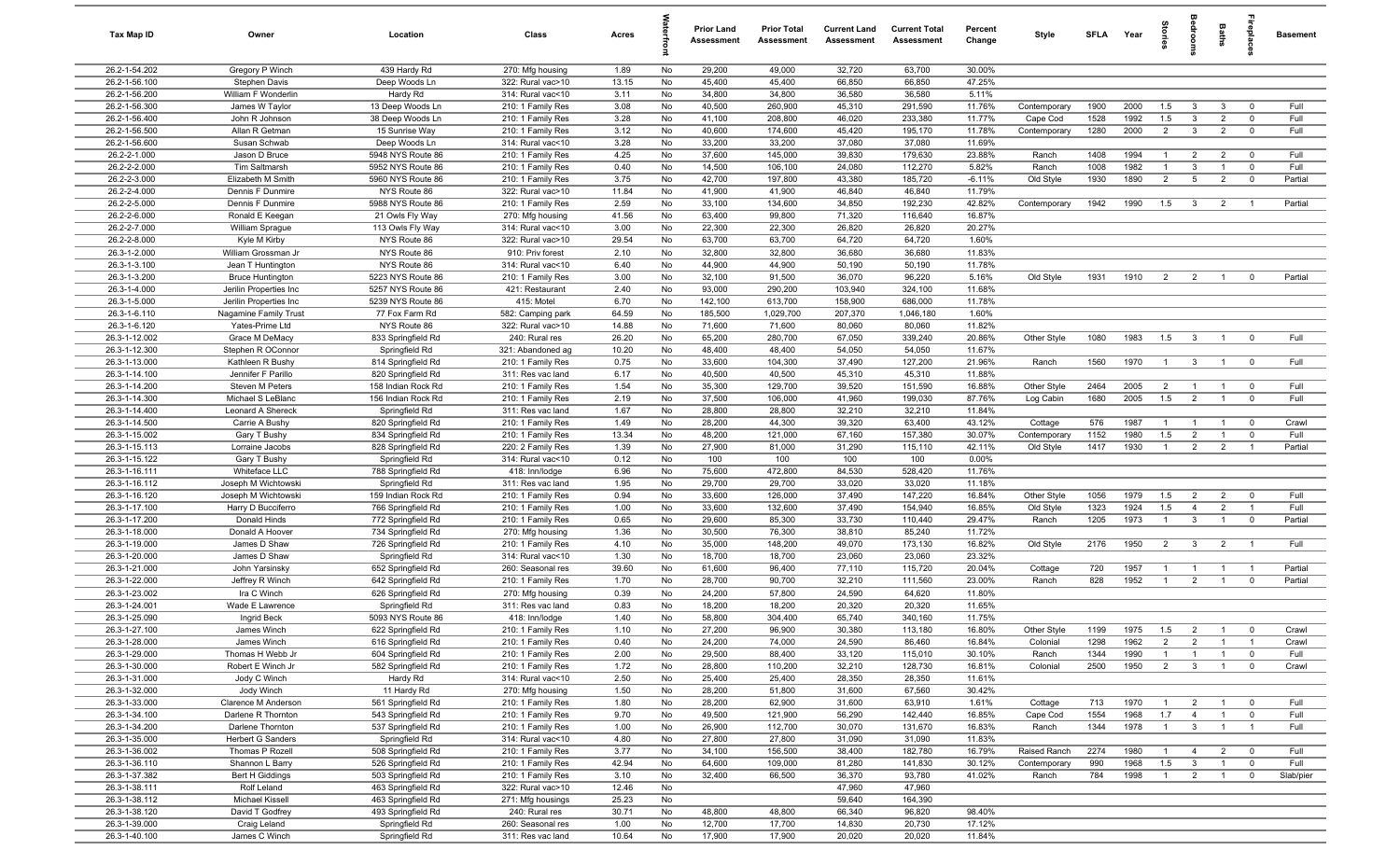| Tax Map ID                           | Owner                                              | Location                                  | Class                                  | Acres         |          | <b>Prior Land</b><br>Assessment | <b>Prior Total</b><br>Assessment | <b>Current Land</b><br>Assessment | <b>Current Total</b><br>Assessment | Percent<br>Change    | Style                     | <b>SFI A</b> | Year         | Stori                          | drooi                        | Baths                          | <u>ep</u> la                  | Basement     |
|--------------------------------------|----------------------------------------------------|-------------------------------------------|----------------------------------------|---------------|----------|---------------------------------|----------------------------------|-----------------------------------|------------------------------------|----------------------|---------------------------|--------------|--------------|--------------------------------|------------------------------|--------------------------------|-------------------------------|--------------|
| 26.3-1-41.100                        | Wendy E Grossmann                                  | 5149 NYS Route 86                         | 210: 1 Family Res                      | 10.08         | No       |                                 |                                  | 74,570                            | 222,710                            |                      | Bungalow                  | 1600         | 1958         | $\overline{1}$                 | 2                            | $\overline{2}$                 | 2                             | Full         |
| 26.3-1-41.200                        | Eric Grossmann                                     | NYS Route 86                              | 322: Rural vac>10                      | 17.27         | No       |                                 |                                  | 76,300                            | 76,300                             |                      |                           |              |              |                                |                              |                                |                               |              |
| 26.3-1-41.300                        | Douglas J Grossmann                                | 5149 NYS Route 86                         | 322: Rural vac>10                      | 17.27         | No       |                                 |                                  | 76,300                            | 76,300                             |                      |                           |              |              |                                |                              |                                |                               |              |
| 26.3-1-43.000<br>26.3-1-44.003       | Jane Prusak                                        | Springfield Rd<br>70 Stewart Mountain Way | 314: Rural vac<10                      | 1.00<br>31.67 | No       | 6,600<br>54,500                 | 6,600<br>155,200                 | 7,320<br>67,460                   | 7,320<br>200,050                   | 10.91%<br>28.90%     |                           | 1254         | 1975         | -1                             | $\overline{4}$               |                                | $^{\circ}$                    | Full         |
| 26.3-1-45.000                        | Barbara J Reed<br>Kevin A MacBride                 | 581 Springfield Rd                        | 210: 1 Family Res<br>210: 1 Family Res | 3.60          | No<br>No | 33,700                          | 47,300                           | 37,900                            | 59,640                             | 26.09%               | Contemporary<br>Old Style | 1462         | 1920         | 1.7                            | $\overline{1}$               | 3                              | $\mathbf 0$                   | Partial      |
| 26.3-1-46.000                        | Nancy A Orloski                                    | 583 Springfield Rd                        | 210: 1 Family Res                      | 2.20          | No       | 30,000                          | 84,600                           | 33,730                            | 93,070                             | 10.01%               | Raised Ranch              | 960          | 1960         | $\mathbf{1}$                   | $\mathbf{3}$                 | $\overline{1}$                 | $\mathbf 0$                   | Full         |
| 26.3-1-47.000                        | Marcia Short                                       | 593 Springfield Rd                        | 210: 1 Family Res                      | 1.00          | No       | 26,900                          | 52,100                           | 30,070                            | 178,920                            | 243.42%              | Bungalow                  | 861          | 1900         | $\mathbf{1}$                   | $\mathbf{3}$                 | $\overline{1}$                 | $\mathbf 0$                   | Slab/pier    |
| 26.3-1-48.000                        | Gerald Clayton                                     | 611 Springfield Rd                        | 260: Seasonal res                      | 4.60          | No       | 36,300                          | 52,000                           | 40,940                            | 60,450                             | 16.25%               | Cottage                   | 540          | 1950         | 1.5                            | $\mathbf{3}$                 | $\mathbf 0$                    | $\mathbf 0$                   | Slab/pier    |
| 26.3-1-49.050                        | Vincent Bunzey                                     | 6 Stewart Mountain Way                    | 260: Seasonal res                      | 1.60          | No       | 28,500                          | 66,300                           | 31,900                            | 74,070                             | 11.72%               | Cottage                   | 724          | 1955         | 1.5                            | $\overline{1}$               | $\mathbf 0$                    | $\mathbf 0$                   | Crawl        |
| 26.3-1-51.000                        | James J LaFountain                                 | Springfield Rd                            | 314: Rural vac<10                      | 4.89          | No       | 28,300                          | 28,300                           | 31,600                            | 31,600                             | 11.66%               |                           |              |              |                                |                              |                                |                               |              |
| 26.3-1-52.000                        | David F Griffin Jr                                 | 21 Stewart Mountain Way                   | 260: Seasonal res                      | 1.00          | No       | 26,900                          | 32,300                           | 30,070                            | 36,070                             | 11.67%               |                           |              |              |                                |                              |                                |                               |              |
| 26.3-1-53.111                        | Forrest Winch Jr                                   | Springfield Rd                            | 910: Priv forest                       | 30.64         | No       | 35,200                          | 35,200                           | 39,320                            | 39,320                             | 11.70%               |                           |              |              |                                |                              |                                |                               |              |
| 26.3-1-53.112<br>26.3-1-53.113       | Rebecca L Winch                                    | 643 Springfield Rd                        | 210: 1 Family Res                      | 0.87          | No       | 26,900                          | 42,800                           | 30,070                            | 55,680                             | 30.09%               | Log Cabin                 | 1225         | 1900         | 1.7                            | $\overline{2}$               | $\overline{1}$                 | $^{\circ}$                    | Full         |
| 26.3-1-53.131                        | Douglas Whitney<br>James C Winch                   | Springfield Rd<br>Springfield Rd          | 910: Priv forest<br>314: Rural vac<10  | 30.63<br>9.34 | No<br>No | 35,200<br>31,000                | 35,200<br>31,000                 | 39,320<br>34,650                  | 39,320<br>34,650                   | 11.70%<br>11.77%     |                           |              |              |                                |                              |                                |                               |              |
| 26.3-1-53.132                        | Robert E Winch Jr                                  | Springfield Rd                            | 314: Rural vac<10                      | 5.06          | No       | 27,100                          | 27,100                           | 30,280                            | 30,280                             | 11.73%               |                           |              |              |                                |                              |                                |                               |              |
| 26.3-1-53.140                        | James C Winch                                      | Springfield Rd                            | 910: Priv forest                       | 16.70         | No       | 15,700                          | 15,700                           | 17,580                            | 17,580                             | 11.97%               |                           |              |              |                                |                              |                                |                               |              |
| 26.3-1-53.150                        | Jazmin M Belcoure                                  | Springfield Rd                            | 260: Seasonal res                      | 30.40         | No       | 53,400                          | 70,100                           | 65,940                            | 98,550                             | 40.58%               | Cottage                   | 448          | 1985         | $\overline{1}$                 | $\overline{1}$               |                                | $^{\circ}$                    | Slab/pier    |
| 26.3-1-53.160                        | Robert Winch                                       | Springfield Rd                            | 314: Rural vac<10                      | 4.12          | No       | 8,000                           | 8,000                            | 8,940                             | 8,940                              | 11.75%               |                           |              |              |                                |                              |                                |                               |              |
| 26.3-1-53.200                        | Lawrence Winch                                     | 630 Springfield Rd                        | 270: Mfg housing                       | 1.00          | No       | 26,900                          | 73,900                           | 30,070                            | 82,600                             | 11.77%               |                           |              |              |                                |                              |                                |                               |              |
| 26.3-1-54.000                        | Kevin M Passno                                     | 649 Springfield Rd                        | 210: 1 Family Res                      | 0.20          | No       | 7,300                           | 36,200                           | 15,040                            | 59,330                             | 63.90%               | Cottage                   | 624          | 1970         | $\overline{1}$                 | $\overline{2}$               | $\overline{1}$                 | $^{\circ}$                    | Partial      |
| 26.3-1-55.000                        | Daniel C Taylor                                    | 689 Springfield Rd                        | 210: 1 Family Res                      | 16.30         | No       | 61,000                          | 123,300                          | 76,100                            | 142,440                            | 15.52%               | Old Style                 | 1824         | 1900         | 1.7                            | $\overline{4}$               | $\overline{1}$                 | $\mathbf 0$                   | Full         |
| 26.3-1-56.057<br>26.3-1-58.000       | Clyde J Douglas                                    | 701 Springfield Rd                        | 210: 1 Family Res                      | 4.60          | No       | 36,300<br>31,000                | 151,500                          | 40,940<br>34,650                  | 180,440                            | 19.10%<br>11.77%     | Ranch                     | 1352         | 1998         | $\overline{1}$                 | $\mathbf{3}$                 | $\overline{2}$                 | $^{\circ}$                    | Partial      |
| 26.3-1-59.000                        | James J Amirault<br>Norman Briggs                  | Springfield Rd<br>Springfield Rd          | 314: Rural vac<10<br>910: Priv forest  | 5.70<br>86.52 | No<br>No | 77,400                          | 31,000<br>77,400                 | 86,460                            | 34,650<br>86,460                   | 11.71%               |                           |              |              |                                |                              |                                |                               |              |
| 26.3-1-60.000                        | Clyde J Douglas                                    | Springfield Rd                            | 312: Vac w/imprv                       | 2.10          | No       | 13,400                          | 13,400                           | 14,940                            | 14,940                             | 11.49%               |                           |              |              |                                |                              |                                |                               |              |
| 26.3-1-61.002                        | Lorraine K Jacobs                                  | 842 Springfield Rd                        | 210: 1 Family Res                      | 20.39         | No       | 48,300                          | 140,500                          | 53,750                            | 164,190                            | 16.86%               | Colonial                  | 1536         | 1987         | $\overline{2}$                 | $\mathbf{3}$                 |                                | $\mathbf 0$                   | Crawl        |
| 26.3-1-62.003                        | Roberta S Chappars                                 | 43 Cloud Spin Way                         | 260: Seasonal res                      | 122.60        | No       | 132,200                         | 174,500                          | 147,730                           | 226,970                            | 30.07%               | Old Style                 | 1244         | 1920         | $\mathbf{1}$                   | $\overline{2}$               | $\overline{2}$                 | - 1                           | Slab/pier    |
| 26.3-1-63.000                        | Joseph McAvoy                                      | 20 Cloud Spin Way                         | 210: 1 Family Res                      | 5.30          | No       | 36,300                          | 249,900                          | 42,980                            | 292,000                            | 16.85%               | Contemporary              | 2532         | 1960         | 1.5                            | $\mathbf{3}$                 | 3                              | $^{\circ}$                    | Slab/pier    |
| 26.3-1-65.000                        | Dirk A Bryant                                      | 763 Springfield Rd                        | 210: 1 Family Res                      | 4.60          | No       | 45,500                          | 192,800                          | 45,010                            | 225,250                            | 16.83%               | Ranch                     | 1766         | 1970         | $\mathbf{1}$                   | $\mathbf{3}$                 | $\overline{1}$                 |                               | Full         |
| 26.3-1-66.000                        | Robert J Forgatch                                  | 168 Fox Farm Rd                           | 260: Seasonal res                      | 2.00          | No       | 36,900                          | 87,100                           | 36,780                            | 101,800                            | 16.88%               | Ranch                     | 828          | 1960         | $\overline{1}$                 | $\overline{2}$               |                                | $\overline{1}$                | Full         |
| 26.3-1-67.000                        | Harold Lindland                                    | 152 Fox Farm Rd                           | 260: Seasonal res                      | 4.60          | No       | 45,500                          | 102,600                          | 45,010                            | 114,710                            | 11.80%               | Ranch                     | 997          | 1960         | $\overline{1}$                 | $\overline{2}$               | $\overline{1}$                 | $\overline{1}$                | Partial      |
| 26.3-1-68.100<br>26.3-1-68.200       | Yates-Prime Ltd<br>Yates-Prime Ltd                 | Fox Farm Rd<br>82 Fox Farm Rd             | 314: Rural vac<10<br>314: Rural vac<10 | 1.05<br>1.00  | No<br>No | 26,900<br>26,900                | 30,300<br>33,200                 | 30,180<br>30,180                  | 30,180<br>30,180                   | $-0.40%$<br>$-9.10%$ |                           |              |              |                                |                              |                                |                               |              |
| 26.3-1-68.400                        | John Deering                                       | Fox Farm Rd                               | 314: Rural vac<10                      | 1.00          | No       | 23,400                          | 23,400                           | 30,180                            | 30,180                             | 28.97%               |                           |              |              |                                |                              |                                |                               |              |
| 26.3-1-68.500                        | Carlyle R Crawbuck                                 | 124 Fox Farm Rd                           | 210: 1 Family Res                      | 1.00          | No       | 26,900                          | 149,900                          | 40,230                            | 172,720                            | 15.22%               | Contemporary              | 1440         | 1993         | 1.5                            | $\mathbf{3}$                 | $\overline{2}$                 | $^{\circ}$                    | Full         |
| 26.3-1-68.600                        | Henry Straz                                        | Fox Farm Rd                               | 314: Rural vac<10                      | 1.00          | No       | 23,400                          | 23,400                           | 30,180                            | 30,180                             | 28.97%               |                           |              |              |                                |                              |                                |                               |              |
| 26.3-1-68.700                        | Amy D Levenson                                     | 142 Fox Farm Rd                           | 210: 1 Family Res                      | 4.00          | No       | 43,700                          | 309,300                          | 48,770                            | 358,140                            | 15.79%               | Old Style                 | 1201         | 1800         | 1.5                            | $\overline{4}$               | $\overline{1}$                 | $\mathbf 0$                   | Partial      |
| 26.3-1-69.111                        | Patrick Short                                      | Fox Farm Rd                               | 910: Priv forest                       | 100.13        | No       | 90,000                          | 90,000                           | 100,580                           | 100,580                            | 11.76%               |                           |              |              |                                |                              |                                |                               |              |
| 26.3-1-69.112                        | Richard F Aschettino                               | 130 Fox Farm Rd                           | 210: 1 Family Res                      | 7.03          | No       | 42,600                          | 214,000                          | 60,150                            | 250,040                            | 16.84%               | Log Cabin                 | 1720         | 1990         | 1.5                            | $\overline{2}$               | $\overline{2}$                 | - 1                           | Partial      |
| 26.3-1-69.120                        | Ronald E Holmberg                                  | Fox Farm Rd                               | 314: Rural vac<10                      | 3.01          | No       | 22,900                          | 22,900                           | 25,600                            | 25,600                             | 11.79%               |                           |              |              |                                |                              |                                |                               |              |
| 26.3-1-70.100                        | Anthony P Nickinello                               | Fox Farm Rd                               | 260: Seasonal res                      | 85.41         | No       | 102,800                         | 133,600                          | 115,820                           | 143,870                            | 7.69%                | Cottage                   | 520          | 1930         | $\mathbf{1}$                   | -1                           |                                | - 1                           | Full         |
| 26.3-1-70.200<br>26.3-1-71.000       | Ingrid Ormsby<br>Ingrid Ormsby                     | 104 Fox Farm Rd<br>Fox Farm Rd            | 280: Multiple res<br>323: Vacant rural | 8.51<br>20.00 | No<br>No | 46,400<br>15,600                | 203,800<br>15,600                | 52,730<br>18,290                  | 238,250<br>18,290                  | 16.90%<br>17.24%     | Contemporary              | 1476         | 1980         | 1.5                            | $\overline{2}$               |                                | $\overline{1}$                | Full         |
| 26.3-1-72.002                        | Jean T Huntington                                  | 46 Fox Farm Rd                            | 210: 1 Family Res                      | 78.50         | No       | 96,700                          | 137,000                          | 120,290                           | 173,630                            | 26.74%               | Old Style                 | 1176         | 1935         | 1.7                            | $\mathbf{3}$                 | $\overline{1}$                 | $\overline{1}$                | Partial      |
| 26.3-1-73.000                        | Michael H Devlin                                   | Fox Farm Rd                               | 314: Rural vac<10                      | 0.60          | No       | 18,200                          | 18,200                           | 27,130                            | 27,130                             | 49.07%               |                           |              |              |                                |                              |                                |                               |              |
| 26.3-1-74.001                        | Ronald C Winch                                     | Fox Farm Rd                               | 270: Mfg housing                       | 24.13         | No       | 41,900                          | 46,900                           | 53,540                            | 61,060                             | 30.19%               |                           |              |              |                                |                              |                                |                               |              |
| 26.3-1-76.000                        | Whiteface Mtn Village Inc                          | Fox Farm Rd                               | 314: Rural vac<10                      | 2.20          | No       | 30,000                          | 30,000                           | 33,530                            | 33,530                             | 11.77%               |                           |              |              |                                |                              |                                |                               |              |
| 26.3-1-77.000                        | ACO North LLC                                      | NYS Route 86                              | 330: Vacant comm                       | 3.10          | No       | 63,500                          | 63,500                           | 82,600                            | 82,600                             | 30.08%               |                           |              |              |                                |                              |                                |                               |              |
| 26.3-1-78.000                        | Whiteface Mt Village Inc                           | 5196 NYS Route 86                         | 417: Cottages                          | 0.90          | No       | 26,900                          | 45,600                           | 30,070                            | 51,000                             | 11.84%               | Old Style                 | 1271         | 1925         | $\mathbf{1}$                   | $\mathbf{3}$                 | $\overline{1}$                 | $\overline{1}$                | Partial      |
| 26.3-1-79.000                        | Whiteface Mtn Village Inc                          | 5178 NYS Route 86                         | 280: Multiple res                      | 84.50         | No       | 141,600                         | 275,000                          | 158,590                           | 307,640                            | 11.87%               | Old Style                 | 1302         | 1923         | $\overline{1}$                 | $\mathbf{3}$                 | $\mathbf{1}$                   | $\overline{1}$                | Partial      |
| $26.3 - 1 - 80.000$<br>26.3-1-81.100 | Whiteface Overlook LLC Inc<br>William Grossmann Jr | 5098 NYS Route 86<br>NYS Route 86         | 418: Inn/lodge<br>910: Priv forest     | 5.40<br>77.20 | No<br>No | 105,500<br>69,500               | 200,000<br>69,500                | 117,960<br>77,720                 | 223,520<br>77,720                  | 11.76%<br>11.83%     |                           |              |              |                                |                              |                                |                               |              |
| 26.3-1-81.200                        | David E Baker                                      | 5078 NYS Route 86                         | 415: Motel                             | 5.00          | No       | 126,000                         | 560,700                          | 140,820                           | 626,670                            | 11.77%               |                           |              |              |                                |                              |                                |                               |              |
| 26.3-1-82.000                        | William Grossmann Jr                               | NYS Route 86                              | 323: Vacant rural                      | 21.40         | No       | 27,800                          | 27,800                           | 31,090                            | 31,090                             | 11.83%               |                           |              |              |                                |                              |                                |                               |              |
| 26.3-2-1.000                         | Richard A Denison                                  | Springfield Rd                            | 314: Rural vac<10                      | 2.80          | No       | 36,100                          | 36,100                           | 40,340                            | 40,340                             | 11.75%               |                           |              |              |                                |                              |                                |                               |              |
| 26.3-2-2.002                         | James D Shaw                                       | Springfield Rd                            | 314: Rural vac<10                      | 2.40          | No       | 33,200                          | 33,200                           | 37,080                            | 37,080                             | 11.69%               |                           |              |              |                                |                              |                                |                               |              |
| 26.3-2-3.001                         | Aaron F Karpp                                      | 76 Indian Rock Rd                         | 210: 1 Family Res                      | 10.90         | No       | 51,800                          | 152,400                          | 74,780                            | 208,380                            | 36.73%               | Log Cabin                 | 1504         | 1999         | $\overline{1}$                 | $\overline{1}$               | $\overline{1}$                 | $^{\circ}$                    | Full         |
| 26.3-2-4.000                         | Peter Dagg                                         | 14 Indian Rock Rd                         | 210: 1 Family Res                      | 1.10          | No       | 33,900                          | 111,800                          | 40,640                            | 132,380                            | 18.41%               | Log Cabin                 | 675          | 2003         | 1.5                            | $\overline{1}$               | $\overline{1}$                 | $\overline{0}$                | Full         |
| 26.3-2-5.000                         | Charles B Runyon                                   | 22 Indian Rock Rd                         | 210: 1 Family Res                      | 1.10          | No       | 33,900                          | 173,400                          | 40,640                            | 243,840                            | 40.62%               | Cape Cod                  | 2250         | 1989         | 1.5                            | $\overline{4}$               | $\overline{2}$                 | $\overline{2}$                | Partial      |
| 26.3-2-6.000                         | Paul Vaccaro                                       | 28 Indian Rock Rd                         | 210: 1 Family Res                      | 1.10          | No       | 33,900                          | 129,300                          | 40,640                            | 151,080                            | 16.84%               | Ranch                     | 850          | 1994         | $\mathbf{1}$                   | $\mathbf{3}$                 | $\mathbf{1}$                   | $\overline{0}$                | Full         |
| 26.3-2-7.000<br>26.3-2-8.000         | Fiorenzo Villani<br>William J Skufca Jr            | 34 Indian Rock Rd<br>42 Indian Rock Rd    | 210: 1 Family Res<br>210: 1 Family Res | 1.30<br>1.50  | No<br>No | 34,600<br>35,300                | 133,100<br>158,400               | 38,610<br>39,320                  | 155,550<br>211,330                 | 16.87%<br>33.42%     | Ranch<br>Ranch            | 1280<br>1862 | 1993<br>1989 | $\mathbf{1}$<br>$\overline{1}$ | $\mathbf{3}$<br>$\mathbf{3}$ | $\mathbf{1}$<br>$\overline{1}$ | $\mathbf 0$<br>$\overline{1}$ | Full<br>Full |
|                                      |                                                    |                                           |                                        |               |          |                                 |                                  |                                   |                                    |                      |                           |              |              |                                |                              |                                |                               |              |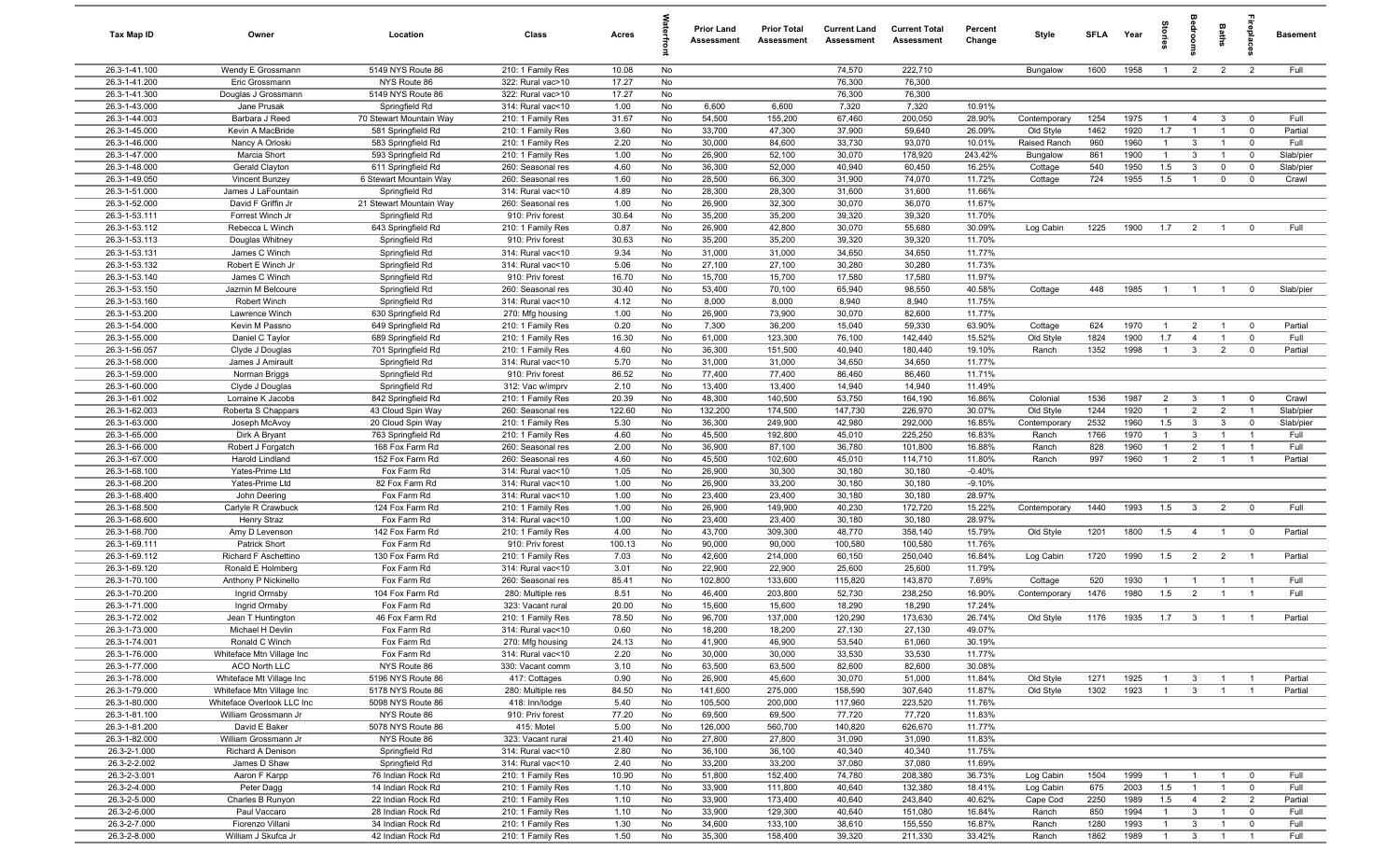| Tax Map ID                     | Owner                                     | Location                             | Class                                  | Acres        |          | <b>Prior Land</b><br>Assessment | <b>Prior Total</b><br>Assessment | <b>Current Land</b><br>Assessment | <b>Current Total</b><br>Assessment | Percent<br>Change | Style        | <b>SFLA</b> | Year               | tories         | edroo          | Baths          | ireplac                 | <b>Basement</b> |
|--------------------------------|-------------------------------------------|--------------------------------------|----------------------------------------|--------------|----------|---------------------------------|----------------------------------|-----------------------------------|------------------------------------|-------------------|--------------|-------------|--------------------|----------------|----------------|----------------|-------------------------|-----------------|
| 26.3-2-9.000                   | William J Skufca Jr                       | Springfield Rd                       | 314: Rural vac<10                      | 1.60         | No       | 28,600                          | 28,600                           | 32,000                            | 32,000                             | 11.89%            |              |             |                    |                |                |                |                         |                 |
| 26.3-2-10.000                  | Scott C Briggs                            | 56 Indian Rock Rd                    | 210: 1 Family Res                      | 1.50         | No       | 35,300                          | 158,900                          | 39,320                            | 185,620                            | 16.82%            | Contemporary | 1768        | 2004               | 2              | $\mathbf{3}$   | $\overline{2}$ | $\mathbf{0}$            | Full            |
| 26.3-2-11.000                  | Patrick Larkin                            | Springfield Rd                       | 314: Rural vac<10                      | 1.60         | No       | 28,500                          | 28,500                           | 32,000                            | 32,000                             | 12.28%            |              |             |                    |                |                |                |                         |                 |
| 26.3-2-12.000                  | Philipp Frei                              | 68 Indian Rock Rd                    | 210: 1 Family Res                      | 1.80         | No       | 36,200                          | 140,700                          | 40,640                            | 179,320                            | 27.45%            | Contemporary | 1046        | 2003               | 1.5            | $\overline{2}$ | $\overline{2}$ | $\mathbf 0$             | Full            |
| 26.3-2-13.000                  | David F Spooner                           | Springfield Rd                       | 314: Rural vac<10                      | 1.70         | No       | 28,700                          | 28,700                           | 32,310                            | 32,310                             | 12.58%            |              |             |                    |                |                |                |                         |                 |
| 26.3-2-14.000                  | <b>August Augenthaler</b>                 | 80 Indian Rock Rd                    | 210: 1 Family Res                      | 1.30         | No       | 34,600                          | 172,200                          | 38,610                            | 201,170                            | 16.82%            | Contemporary | 1625        | 1993               | 1.5            | 3              | $\overline{2}$ | $\mathbf 0$             | Full            |
| 26.3-2-15.000<br>26.3-2-16.000 | Joseph F Kuczkowski<br><b>Bruce Foote</b> | Springfield Rd<br>92 Indian Rock Rd  | 314: Rural vac<10<br>314: Rural vac<10 | 1.10<br>1.10 | No<br>No | 27,200<br>27,300                | 27,200<br>27,300                 | 30,480<br>30,480                  | 30,480<br>30,480                   | 12.06%<br>11.65%  |              |             |                    |                |                |                |                         |                 |
| 26.3-2-17.000                  | Robert P Drinkwine                        | 102 Indian Rock Rd                   | 210: 1 Family Res                      | 3.80         | No       | 42,800                          | 169,200                          | 47,960                            | 184,000                            | 8.75%             | Other Style  | 1744        | 1986               | 1.5            | $\mathbf{3}$   | $\overline{2}$ | $\overline{1}$          | Crawl           |
| 26.3-2-18.000                  | Craig C Cheeseman                         | 108 Indian Rock Rd                   | 210: 1 Family Res                      | 1.00         | No       | 33,600                          | 163,200                          | 37,490                            | 212,240                            | 30.05%            | Ranch        | 1885        | 2001               | $\overline{1}$ | 3              | 2              | $\mathbf 0$             | Partial         |
| 26.3-2-19.000                  | Richard A Baird                           | 116 Indian Rock Rd                   | 210: 1 Family Res                      | 1.10         | No       | 33,900                          | 194,300                          | 37,900                            | 226,970                            | 16.81%            | Contemporary | 1820        | 1995               | $\overline{2}$ | $\mathbf{3}$   | $\overline{2}$ | $\overline{1}$          | Full            |
| 26.3-2-20.000                  | Roger Jarman                              | 126 Indian Rock Rd                   | 314: Rural vac<10                      | 1.30         | No       | 27,800                          | 27,800                           | 31,090                            | 31,090                             | 11.83%            |              |             |                    |                |                |                |                         |                 |
| 26.3-2-21.000                  | Roger D Jarman                            | Springfield Rd                       | 314: Rural vac<10                      | 1.20         | No       | 27,800                          | 27,800                           | 30,780                            | 30,780                             | 10.72%            |              |             |                    |                |                |                |                         |                 |
| 26.3-2-22.000                  | Robin Keysor                              | 136 Indian Rock Rd                   | 210: 1 Family Res                      | 1.00         | No       | 33,700                          | 102,900                          | 37,490                            | 231,850                            | 125.32%           | Ranch        | 1196        | 2005               | $\overline{1}$ | $\mathbf{3}$   | $\overline{2}$ | $\mathbf 0$             | Full            |
| 26.3-2-23.000                  | <b>Boris Nusko</b>                        | Springfield Rd                       | 314: Rural vac<10                      | 1.20         | No       | 27,800                          | 27,800                           | 30,780                            | 30,780                             | 10.72%            |              |             |                    |                |                |                |                         |                 |
| 26.3-2-24.000                  | David E Baker                             | 147 Indian Rock Rd                   | 210: 1 Family Res                      | 1.00         | No       | 33,600                          | 144,700                          | 37,490                            | 191,920                            | 32.63%            | Log Cabin    | 1248        | 2002               | 1.5            | $\overline{2}$ | $\overline{2}$ | $\mathbf 0$             | Full            |
| 26.3-2-26.000                  | Theresa M Ott                             | 135 Indian Rock Rd                   | 210: 1 Family Res                      | 3.11         | No       | 40,600                          | 182,700                          | 45,420                            | 213,460                            | 16.84%            | Contemporary | 1485        | 1978               | 1.7            | $\mathbf{3}$   | $\overline{2}$ | $\overline{1}$          | Full            |
| 26.3-2-28.000                  | David W Miller                            | 125 Indian Rock Rd                   | 210: 1 Family Res                      | 1.10         | No       | 33,900                          | 183,900                          | 38,200                            | 214,880                            | 16.85%            | Contemporary | 1928        | 2002               | $\overline{2}$ | $\mathbf{3}$   | $\overline{2}$ | $\mathbf 0$             | Full            |
| 26.3-2-29.000                  | Kenneth J Conrade                         | Springfield Rd                       | 314: Rural vac<10                      | 1.20         | No       | 27,800                          | 27,800                           | 30,780                            | 30,780                             | 10.72%            |              |             |                    |                |                |                |                         |                 |
| 26.3-2-30.000                  | Thomas M Mangum                           | 111 Indian Rock Rd                   | 210: 1 Family Res                      | 1.40         | No       | 34,900                          | 153,900                          | 39,010                            | 181,250                            | 17.77%            | Log Cabin    | 1313        | 1987               | $\overline{2}$ | 3              |                | - 1                     | Full            |
| 26.3-2-31.000                  | Donald A Funk                             | 97 Indian Rock Rd                    | 210: 1 Family Res                      | 1.40         | No       | 34,900                          | 231,100                          | 39,010                            | 274,730                            | 18.88%            | Contemporary | 2239        | 1986               | $\overline{2}$ | $\mathbf{3}$   | 2              | $\mathbf 0$             | Full            |
| 26.3-2-32.000<br>26.3-2-33.000 | Donald A Funk<br>Gilbert Broco            | Springfield Rd<br>Springfield Rd     | 314: Rural vac<10<br>314: Rural vac<10 | 1.10<br>1.20 | No<br>No | 27,300<br>27,900                | 27,300<br>27,900                 | 30,480<br>30,780                  | 30,480<br>30,780                   | 11.65%<br>10.32%  |              |             |                    |                |                |                |                         |                 |
| 26.3-2-34.000                  | Jeffrey T Davis                           | Springfield Rd                       | 314: Rural vac<10                      | 1.20         | No       | 27,900                          | 27,900                           | 30,780                            | 30,780                             | 10.32%            |              |             |                    |                |                |                |                         |                 |
| 26.3-2-35.000                  | Glenn B Gebel                             | 63 Indian Rock Rd                    | 210: 1 Family Res                      | 1.10         | No       | 33,900                          | 149,500                          | 37,900                            | 194,460                            | 30.07%            | Contemporary | 1152        | 2002               | 1.5            | $\overline{2}$ | $\overline{2}$ | $\overline{1}$          | Full            |
| 26.3-2-36.000                  | Robert McKenzie                           | 49 Indian Rock Rd                    | 210: 1 Family Res                      | 1.70         | No       | 35,900                          | 65,200                           | 40,130                            | 76,100                             | 16.72%            | Cottage      | 336         | 1985               | 1.5            | $\overline{2}$ | $\overline{1}$ | $\mathbf 0$             | Partial         |
| 26.3-2-37.000                  | <b>Betty A Wells</b>                      | Springfield Rd                       | 314: Rural vac<10                      | 1.50         | No       | 28,800                          | 28,800                           | 31,700                            | 31,700                             | 10.07%            |              |             |                    |                |                |                |                         |                 |
| 26.3-2-38.000                  | Darin A Forbes                            | 35 Indian Rock Rd                    | 210: 1 Family Res                      | 1.30         | No       | 34,600                          | 129,000                          | 38,610                            | 140,310                            | 8.77%             | Cape Cod     | 2002        | 2003               | 1.7            | $\overline{2}$ | $\overline{2}$ | $\overline{0}$          | Full            |
| 26.3-2-39.000                  | Elizabeth Garger                          | 29 Indian Rock Rd                    | 210: 1 Family Res                      | 1.60         | No       | 35,600                          | 251,200                          | 39,730                            | 293,520                            | 16.85%            | Other Style  | 1600        | 1979               | 1.5            | $\overline{4}$ | $\mathbf{3}$   | $\overline{1}$          | Full            |
| 26.3-2-40.000                  | Jerilyn H Wright                          | 23 Indian Rock Rd                    | 210: 1 Family Res                      | 1.30         | No       | 34,600                          | 164,500                          | 38,610                            | 213,970                            | 30.07%            | Contemporary | 1488        | 2005               | 1.5            | $\overline{2}$ | $\overline{2}$ | - 1                     | Full            |
| 26.3-2-41.000                  | Guy G Lever                               | 104 Indian Rock Rd                   | 210: 1 Family Res                      | 2.00         | No       | 36,900                          | 203,400                          | 41,250                            | 302,160                            | 48.55%            | Other Style  | 1296        | 2005               | 1.5            | 3              | $\overline{2}$ | $\overline{0}$          | Full            |
| 26.3-2-43.000                  | Robert Ketchell                           | 96 Indian Rock Rd                    | 250: Estate                            | 15.90        | No       | 53,900                          | 366,000                          | 93,370                            | 397,660                            | 8.65%             | Colonial     | 3897        | 1980               | $\overline{2}$ | $\overline{4}$ | $\overline{4}$ | $\overline{2}$          | Partial         |
| 26.3-2-44.000                  | <b>Howard Horowitz</b>                    | 94 Indian Rock Rd                    | 280: Multiple res                      | 5.40         | No       | 48,100                          | 436,700                          | 54,150                            | 510,340                            | 16.86%            | Ranch        | 1499        | 2005               | $\mathbf{1}$   | 3              | -3             | $\overline{2}$          | Full            |
| 26.3-2-45.000                  | Jeffrey G Berry                           | Springfield Rd                       | 314: Rural vac<10                      | 3.80         | No       | 34,700                          | 34,700                           | 38,610                            | 38,610                             | 11.27%            |              |             |                    |                |                |                |                         |                 |
| 26.3-3-1.000                   | <b>Richard Lee</b>                        | Pine Ridge Ln                        | 322: Rural vac>10                      | 2.28         | No       | 30,500                          | 30,500                           | 34,040                            | 34,040                             | 11.61%            |              |             |                    |                |                |                |                         |                 |
| 26.3-3-2.000<br>26.3-3-3.000   | Philip J Brown                            | 24 Pine Ridge Ln                     | 270: Mfg housing                       | 1.12<br>1.31 | No<br>No | 34,000<br>34,600                | 82,500                           | 37,900<br>38,610                  | 91,640<br>152,810                  | 11.08%<br>11.78%  |              |             | 2000               | $\overline{1}$ | $\mathbf{3}$   | $\overline{1}$ | $\mathbf 0$             | Full            |
| 26.3-3-4.000                   | Michael D Buckley<br>Shawn Casey          | 32 Pine Ridge Ln<br>Pine Ridge Ln    | 210: 1 Family Res<br>311: Res vac land | 1.81         | No       | 29,200                          | 136,700<br>29,200                | 32,610                            | 32,610                             | 11.68%            | Log Cabin    | 1176        |                    |                |                |                |                         |                 |
| 26.3-3-5.000                   | Rene M Rice                               | 39 Pine Ridge Ln                     | 210: 1 Family Res                      | 1.98         | No       | 36,800                          | 119,900                          | 41,150                            | 140,110                            | 16.86%            | Ranch        | 1040        | 1997               | $\overline{1}$ | 3              | $\overline{2}$ | $^{\circ}$              | Partial         |
| 26.3-3-6.000                   | Edward J Hood                             | 45 Pine Ridge Ln                     | 210: 1 Family Res                      | 1.73         | No       | 36,000                          | 184,600                          | 37,490                            | 231,140                            | 25.21%            | Contemporary | 1760        | 1998               | $\overline{1}$ | $\overline{2}$ | 2              | $\overline{1}$          | Full            |
| 26.3-3-7.100                   | John M Palmiotto                          | 62 Pine Ridge Ln                     | 210: 1 Family Res                      | 3.74         | No       | 42,600                          | 164,500                          | 41,350                            | 192,230                            | 16.86%            | Ranch        | 984         | 2002               | $\overline{1}$ | $\overline{2}$ | $\overline{2}$ | $\overline{1}$          | Full            |
| 26.3-3-7.200                   | Jack L Levitt                             | Pine Ridge Ln                        | 311: Res vac land                      | 0.25         | No       | 600                             | 600                              | 610                               | 610                                | 1.67%             |              |             |                    |                |                |                |                         |                 |
| 26.3-3-8.000                   | Joseph F Church                           | Pine Ridge Ln                        | 311: Res vac land                      | 1.97         | No       | 29,400                          | 29,400                           | 33,120                            | 33,120                             | 12.65%            |              |             |                    |                |                |                |                         |                 |
| 26.3-3-9.000                   | Gregory J Wroclawski                      | 133 Fox Farm Rd                      | 210: 1 Family Res                      | 1.86         | No       | 36,400                          | 336,700                          | 40,740                            | 391,570                            | 16.30%            |              |             |                    |                |                |                |                         |                 |
| 26.3-3-10.000                  | Kevin OReilly                             | 123 Fox Farm Rd                      | 270: Mfg housing                       | 1.56         | No       | 35,400                          | 100,600                          | 39,620                            | 117,550                            | 16.85%            |              |             |                    |                |                |                |                         |                 |
| 26.3-3-11.000                  | Stephen Panik                             | 115 Fox Farm Rd                      | 210: 1 Family Res                      | 3.00         | No       | 40,200                          | 124,200                          | 45,010                            | 161,540                            | 30.06%            | Old Style    | 2131        | 1888               | 1.7            | $\overline{2}$ | $\overline{2}$ | - 1                     | Partial         |
| 26.3-3-12.000                  | John M Palmiotto                          | Hollow Ln                            | 311: Res vac land                      | 4.49         | No       | 18,200                          | 18,200                           | 26,920                            | 26,920                             | 47.91%            |              |             |                    |                |                |                |                         |                 |
| 26.3-3-13.000                  | Jack L Levitt                             | 45 Hollow Ln                         | 210: 1 Family Res                      | 3.59         | No       | 42,100                          | 153,300                          | 47,240                            | 173,230                            | 13.00%            | Ranch        | 1200        | 2003               | $\overline{1}$ | $\overline{3}$ | $\overline{2}$ | $\overline{\mathbf{0}}$ | Full            |
| 26.3-3-14.000                  | Jack L Levitt                             | Hollow Ln                            | 311: Res vac land                      | 1.00         | No       | 27,000                          | 27,000                           | 33,220                            | 33,220                             | 23.04%            |              |             |                    |                |                |                |                         |                 |
| 26.3-3-15.000<br>26.3-3-16.000 | Ann G Nye                                 | 817 Springfield Rd<br>Springfield Rd | 210: 1 Family Res<br>311: Res vac land | 2.30<br>2.00 | No       | 31,600<br>24,100                | 175,600<br>24,100                | 33,930<br>33,220                  | 196,290<br>33,220                  | 11.78%<br>37.84%  | Ranch        | 1708        | 1966               | $\overline{1}$ | $\overline{2}$ | $\overline{1}$ | $\overline{1}$          | Full            |
| 26.3-3-17.000                  | Ann G Nye<br>Jack L Levitt                | Hollow Ln                            | 311: Res vac land                      | 1.37         | No<br>No | 28,000                          | 28,000                           | 34,440                            | 34,440                             | 23.00%            |              |             |                    |                |                |                |                         |                 |
| 26.3-3-18.000                  | Jack L Levitt                             | 26 Hollow Ln                         | 210: 1 Family Res                      | 1.11         | No       | 34,000                          | 176,600                          | 37,900                            | 231,040                            | 30.83%            |              |             |                    |                |                |                |                         |                 |
| 26.3-3-19.000                  | James W Kordziel                          | 803 Springfield Rd                   | 210: 1 Family Res                      | 2.00         | No       | 29,500                          | 141,400                          | 41,250                            | 169,470                            | 19.85%            | Raised Ranch | 2500        | 1977               | $\overline{1}$ | $\overline{4}$ | 2              | $\mathbf 0$             | Full            |
| 26.3-3-20.000                  | Jack L Levitt                             | Hollow Ln                            | 311: Res vac land                      | 1.49         | No       | 28,300                          | 28,300                           | 34,850                            | 34,850                             | 23.14%            |              |             |                    |                |                |                |                         |                 |
| 26.3-3-21.000                  | Dennis Gruenberg                          | Springfield Rd                       | 311: Res vac land                      | 1.32         | No       | 27,900                          | 27,900                           | 34,340                            | 34,340                             | 23.08%            |              |             |                    |                |                |                |                         |                 |
| 26.3-3-22.000                  | Nicholas Palmieri                         | 14 Hollow Ln                         | 210: 1 Family Res                      | 1.44         | No       | 35,100                          | 243,400                          | 39,120                            | 284,380                            | 16.84%            | Ranch        | $\mathbf 0$ | 2004               | $\overline{1}$ | $\overline{2}$ | $\overline{1}$ | 0                       | Full            |
| 26.3-3-23.000                  | Denise J Miller                           | 785 Springfield Rd                   | 210: 1 Family Res                      | 1.30         | No       | 27,800                          | 27,800                           | 38,610                            | 156,870                            | 464.28%           | Contemporary | 1440        | 2006               | 1.5            | $\overline{2}$ | $\overline{1}$ | $\overline{1}$          | Full            |
| 26.3-3-24.000                  | Jack L Levitt                             | Hollow Ln                            | 311: Res vac land                      | 1.27         | No       | 27,700                          | 27,700                           | 34,140                            | 34,140                             | 23.25%            |              |             |                    |                |                |                |                         |                 |
| 26.3-3-25.000                  | Jack L Levitt                             | Hollow Ln                            | 311: Res vac land                      | 1.19         | No       | 27,500                          | 27,500                           | 33,830                            | 33,830                             | 23.02%            |              |             |                    |                |                |                |                         |                 |
| 26.3-3-26.000                  | Michael R Scheer                          | 147 Fox Farm Rd                      | 210: 1 Family Res                      | 2.00         | No       | 30,800                          | 196,700                          | 41,250                            | 242,010                            | 23.04%            | Contemporary | 2848        | 1977               | 1.7            | $\overline{4}$ | $\mathbf{3}$   | $\overline{2}$          | Full            |
| 26.3-3-27.000                  | Jack L Levitt                             | Hollow Ln                            | 311: Res vac land                      | 1.22         | No       | 27,600                          | 27,600                           | 33,930                            | 33,930                             | 22.93%            |              |             |                    |                |                |                |                         |                 |
| 26.3-3-28.000                  | Jack L Levitt                             | Springfield Rd                       | 314: Rural vac<10                      | 5.00         | No       | 29,800                          | 29,800                           | 45,310                            | 45,310                             | 52.05%            |              |             |                    |                |                |                |                         |                 |
| 26.3-3-29.000                  | Gary Ottavinia                            | 111 Fox Farm Rd                      | 210: 1 Family Res                      | 0.50         | No       | 26,900                          | 99,700                           | 30,070                            | 116,540                            | 16.89%            | Old Style    | 1590        | 1949  1.5  3  1  1 |                |                |                |                         | Slab/pier       |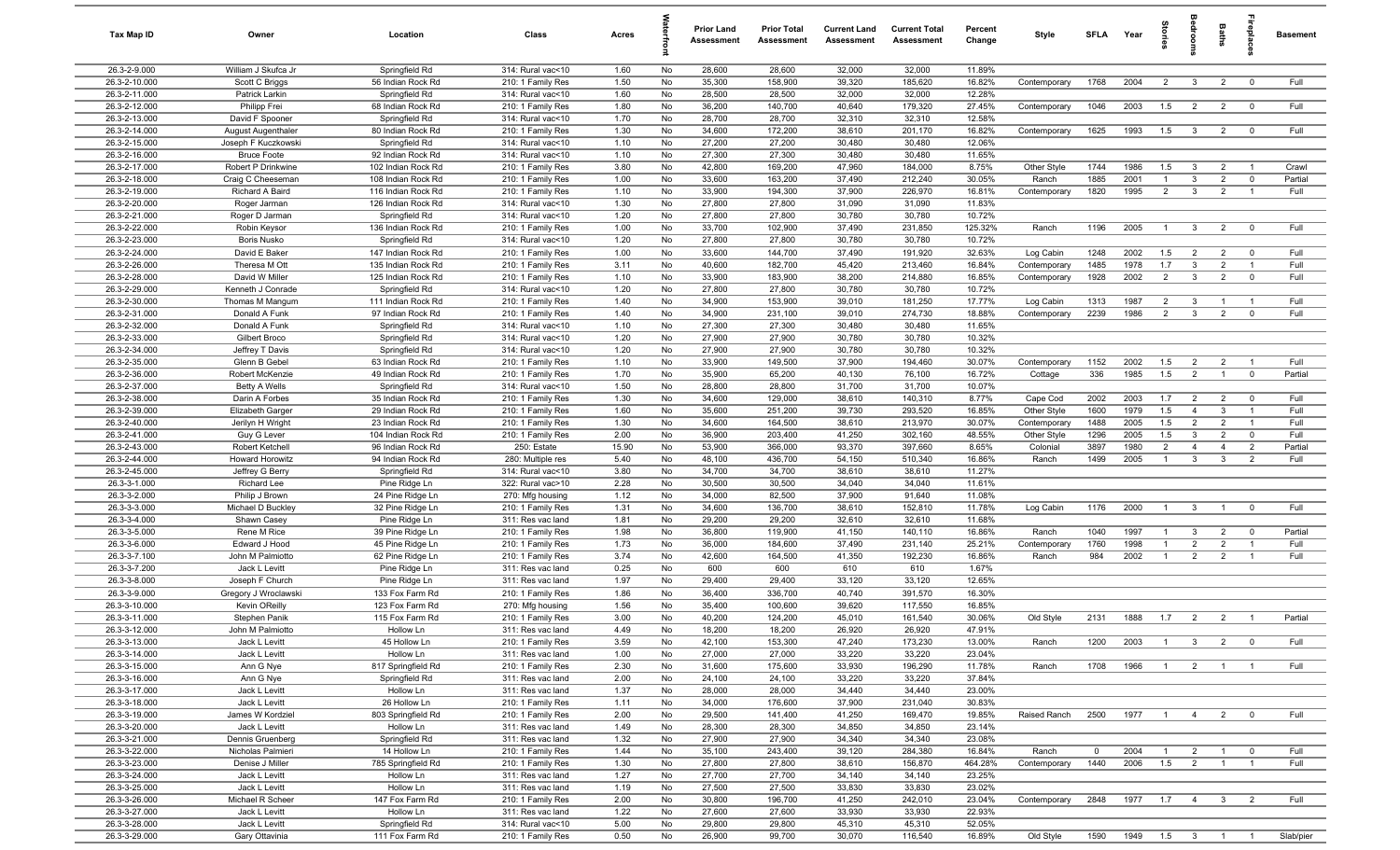| Tax Map ID                     | Owner                                   | Location                               | Class                                  | Acres          |          | <b>Prior Land</b><br>Assessment | <b>Prior Total</b><br>Assessment | <b>Current Land</b><br><b>Assessment</b> | <b>Current Total</b><br>Assessment | Percent<br>Change | Style                  | <b>SFI A</b> | Year         | ğ                              | <b>OHOO</b>             | Baths                          | ireplac                     | <b>Basement</b>    |
|--------------------------------|-----------------------------------------|----------------------------------------|----------------------------------------|----------------|----------|---------------------------------|----------------------------------|------------------------------------------|------------------------------------|-------------------|------------------------|--------------|--------------|--------------------------------|-------------------------|--------------------------------|-----------------------------|--------------------|
| 26.4-1-2.021                   | Colin M Loher                           | 166 Hardy Rd                           | 210: 1 Family Res                      | 9.60           | No       | 49,300                          | 205,900                          | 55,980                                   | 230,120                            | 11.76%            | Contemporary           | 1680         | 1991         | 1.7                            | $\mathbf{3}$            | $\overline{2}$                 | $\overline{0}$              | Full               |
| 26.4-1-3.000                   | Martin B Schwalbaum                     | Perkins Ln                             | 912: Forest s480a                      | 105.70         | No       | 139,900                         | 139,900                          | 157,680                                  | 178,000                            | 27.23%            |                        |              |              |                                |                         |                                |                             |                    |
| 26.4-1-4.000                   | Wellscroft Ice House LLC                | Perkins Ln                             | 910: Priv forest                       | 55.80          | No       | 39,900                          | 39,900                           | 44,600                                   | 44,600                             | 11.78%            |                        |              |              |                                |                         |                                |                             |                    |
| 26.4-1-5.000                   | Wellscroft Ice House LLC                | Hardy Rd                               | 910: Priv forest                       | 41.80          | No       | 29,900                          | 29,900                           | 33,430                                   | 33,430                             | 11.81%            |                        |              |              |                                |                         |                                |                             |                    |
| 26.4-1-6.000                   | Wellscroft Ice House LLC                | Hardy Rd                               | 910: Priv forest                       | 108.60         | No       | 77,800                          | 77,800                           | 86,970                                   | 86,970                             | 11.79%            |                        |              |              |                                |                         |                                |                             |                    |
| 26.4-1-7.019<br>26.4-1-8.000   | Kevin C Casler<br>Pierre Plante         | 153 Hardy Rd                           | 240: Rural res                         | 25.10<br>39.70 | No<br>No | 48,200<br>46,400                | 289,400<br>46,400                | 52,320<br>51,820                         | 338,120<br>51,820                  | 16.83%<br>11.68%  | Log Cabin              | 1802         | 1996         | 1.5                            | $\mathbf{3}$            | $\overline{2}$                 | $^{\circ}$                  | Full               |
| 26.4-1-9.000                   | James M Monahan                         | Hardy Rd<br>Hardy Rd                   | 321: Abandoned ag<br>321: Abandoned ag | 46.00          | No       | 53,900                          | 53,900                           | 60,250                                   | 60,250                             | 11.78%            |                        |              |              |                                |                         |                                |                             |                    |
| 26.4-1-10.111                  | Susan M Smith                           | 442 Springfield Rd                     | 210: 1 Family Res                      | 58.00          | No       | 78,200                          | 110,300                          | 87,990                                   | 133,100                            | 20.67%            | Old Style              | 1404         | 1903         | 1.5                            | $\overline{3}$          | $\overline{1}$                 |                             | Full               |
| 26.4-1-10.112                  | Linda Dlugolecki                        | Springfield Rd                         | 314: Rural vac<10                      | 8.59           | No       | 38,000                          | 38,000                           | 44,400                                   | 44,400                             | 16.84%            |                        |              |              |                                |                         |                                |                             |                    |
| 26.4-1-11.100                  | Thomas P Rozell                         | Springfield Rd                         | 322: Rural vac>10                      | 16.81          | No       | 43,400                          | 43,400                           | 48,460                                   | 48,460                             | 11.66%            |                        |              |              |                                |                         |                                |                             |                    |
| 26.4-1-12.018                  | Peters Family Trust                     | 143 Hardy Rd                           | 240: Rural res                         | 24.00          | No       | 49,600                          | 216,200                          | 63,800                                   | 266,900                            | 23.45%            | Log Cabin              | 1968         | 1996         | $\overline{2}$                 | $\overline{\mathbf{3}}$ | $\overline{2}$                 | $\overline{0}$              | Full               |
| 26.4-1-13.100                  | James M Monahan                         | Hardy Rd                               | 910: Priv forest                       | 87.50          | No       | 102,500                         | 102,500                          | 114,600                                  | 114,600                            | 11.80%            |                        |              |              |                                |                         |                                |                             |                    |
| 26.4-1-13.200                  | Kenneth M Owens                         | 32 Hardy Rd                            | 210: 1 Family Res                      | 3.30           | No       | 32,900                          | 75,100                           | 36,980                                   | 87,780                             | 16.88%            | Old Style              | 988          | 1900         | $\overline{1}$                 | $\overline{2}$          | $\overline{1}$                 | $\overline{1}$              | Crawl              |
| 26.4-1-13.300                  | Robert T Gettens                        | Hardy Rd                               | 314: Rural vac<10                      | 4.00           | No       | 27,700                          | 27,700                           | 29,060                                   | 29,060                             | 4.91%             |                        |              |              |                                |                         |                                |                             |                    |
| 26.4-1-13.400                  | Robert T Gettens                        | 45 Hardy Rd                            | 210: 1 Family Res                      | 4.40           | No       | 37,800                          | 239,000                          | 40,230                                   | 267,110                            | 11.76%            | Contemporary           | 2014         | 1965         | 1.5                            | $\overline{\mathbf{3}}$ | $\overline{2}$                 | $\overline{1}$              | Partial            |
| 26.4-1-13.500                  | David J Hood                            | Springfield Rd                         | 311: Res vac land                      | 2.10           | No       | 22,000                          | 22,000                           | 24,990                                   | 24,990                             | 13.59%            |                        |              |              |                                |                         |                                |                             |                    |
| 26.4-1-14.000                  | Judith L Wilkins                        | 126 Hardy Rd                           | 210: 1 Family Res                      | 38.90          | No       | 62,900                          | 128,300                          | 68,580                                   | 154,740                            | 20.61%            | Log Cabin              | 1152         | 1980         | 1.5                            | $\overline{2}$          | $\overline{1}$                 | $\overline{1}$              | Crawl              |
| 26.4-1-15.111                  | Ardyce J Blohm                          | 78 Hardy Rd                            | 240: Rural res                         | 29.60          | No       | 52,600                          | 142,400                          | 64,920                                   | 185,220                            | 30.07%            | Old Style              | 1618         | 1900         | 1.5                            | $\mathbf{3}$            |                                | - 1                         | Full               |
| 26.4-1-15.112                  | Thomas K Moran                          | 57 Hardy Rd                            | 240: Rural res                         | 27.00          | No       | 50,300                          | 164,900                          | 66,850                                   | 174,850                            | 6.03%             | Ranch                  | 1379         | 1999         | $\mathbf{1}$                   | $\overline{2}$          | $\overline{2}$                 | $\overline{1}$              | Partial            |
| 26.4-1-15.120<br>26.4-1-15.200 | Daniel Bower<br>Loren E Johnsor         | Hardy Rd<br>85 Hardy Rd                | 322: Rural vac>10<br>210: 1 Family Res | 14.81<br>8.20  | No<br>No | 35,400<br>45,600                | 35,400<br>115,100                | 39,520<br>39,930                         | 39,520<br>116,940                  | 11.64%<br>1.60%   | Ranch                  | 984          | 1965         | $\overline{1}$                 | $\mathbf{3}$            | $\overline{1}$                 | $\overline{0}$              | Partial            |
| 26.4-1-16.000                  | Gerard Meier                            | 64 Hardy Rd                            | 210: 1 Family Res                      | 6.93           | No       | 42,500                          | 171,700                          | 47,960                                   | 191,920                            | 11.78%            | Contemporary           | 1088         | 1993         | $\overline{1}$                 | $\overline{2}$          | $\overline{2}$                 | $\mathbf 0$                 | Full               |
| 26.4-1-17.000                  | Robert C Schneider                      | 89 Hardy Rd                            | 210: 1 Family Res                      | 1.90           | No       | 30,800                          | 95,800                           | 32,820                                   | 106,680                            | 11.36%            | Cape Cod               | 1136         | 1965         | 1.5                            | $\mathbf{3}$            | $\overline{1}$                 | $\overline{1}$              | Partial            |
| 26.6-1-1.000                   | Edward J OConnor                        | NYS Route 86                           | 311: Res vac land                      | 6.30           | No       | 27,800                          | 27,800                           | 34,240                                   | 34,240                             | 23.17%            |                        |              |              |                                |                         |                                |                             |                    |
| 26.6-1-2.100                   | Michael Danielle                        | 5659 NYS Route 86                      | 483: Converted Res                     | 1.23           | No       | 44,900                          | 143,100                          | 50,190                                   | 159,920                            | 11.75%            |                        |              |              |                                |                         |                                |                             |                    |
| 26.6-1-2.200                   | Eric P Granger                          | 5653 NYS Route 86                      | 422: Diner/lunch                       | 0.23           | No       | 19,000                          | 58,600                           | 21,230                                   | 59,540                             | 1.60%             |                        |              |              |                                |                         |                                |                             |                    |
| 26.6-1-2.300                   | Michael Danielle                        | 5657 NYS Route 86                      | 210: 1 Family Res                      | 1.54           | No       | 28,300                          | 57,900                           | 31,700                                   | 82,400                             | 42.31%            | Old Style              | 1368         | 1920         | 1.5                            | $\overline{1}$          | $\overline{1}$                 | $^{\circ}$                  | Crawl              |
| 26.6-1-3.000                   | William Waldy                           | 5655 NYS Route 86                      | 415: Motel                             | 1.80           | No       | 66,000                          | 239,400                          | 73,760                                   | 267,510                            | 11.74%            |                        |              |              |                                |                         |                                |                             |                    |
| 26.6-3-1.000                   | Francis E Betters                       | 5545 NYS Route 86                      | 423: Snack bar                         | 5.10           | No       | 59,300                          | 209,400                          | 66,240                                   | 233,680                            | 11.60%            |                        |              |              |                                |                         |                                |                             |                    |
| 26.6-3-2.000                   | Christopher V Siegel                    | 5543 NYS Route 86                      | 210: 1 Family Res                      | 0.60           | No       | 26,900                          | 58,500                           | 30,070                                   | 76,100                             | 30.09%            | Old Style              | 906          | 1949         | $\overline{1}$                 | $\overline{2}$          | $\overline{1}$                 | $\overline{0}$              | Partial            |
| 26.6-3-3.000                   | Walter Zywan                            | 5541 NYS Route 86                      | 210: 1 Family Res                      | 1.10           | No       | 27,200                          | 65,200                           | 30,380                                   | 77,010                             | 18.11%            | Ranch                  | 838          | 1960         | $\overline{1}$                 | $\overline{1}$          |                                | $^{\circ}$                  | Crawl              |
| 26.6-4-1.000                   | Gary R Williams                         | NYS Route 86                           | 260: Seasonal res                      | 1.50           | No       | 28,200                          | 41,000                           | 31,600                                   | 59,330                             | 44.71%            | Cottage                | 569          | 1955         | $\mathbf{1}$                   |                         |                                | $\mathbf 0$                 | Slab/pier          |
| 26.6-4-2.000                   | Barbara L Eaton                         | 5499 NYS Route 86                      | 210: 1 Family Res                      | 3.30           | No       | 32,900                          | 131,000                          | 36,980                                   | 136,650                            | 4.31%             | Colonial               | 1200         | 1918         | 2                              | $\overline{1}$          |                                | $\mathbf 0$                 | Crawl              |
| 26.6-4-3.000<br>26.6-5-1.000   | Jonathan A Simms<br>Bank Of Lake Placid | 5491 NYS Route 86<br>5676 NYS Route 86 | 210: 1 Family Res<br>462: Branch bank  | 1.30<br>0.40   | No<br>No | 27,700<br>22,500                | 115,900<br>50,900                | 30,990<br>25,200                         | 129,540<br>56,900                  | 11.77%<br>11.79%  | Old Style              | 1040         | 1938         | $\overline{1}$                 | $\mathbf{3}$            | $\overline{1}$                 | $\overline{1}$              | Partial            |
| 26.6-5-2.000                   | Candyman Adk Choc LLC                   | 5680 NYS Route 86                      | 421: Restaurant                        | 1.50           | No       | 75,600                          | 222,000                          | 84,530                                   | 248,110                            | 11.76%            |                        |              |              |                                |                         |                                |                             |                    |
| 26.6-5-3.000                   | Thomas J Conway                         | 5698 NYS Route 86                      | 484: 1 use sm bld                      | 0.30           | No       | 26,300                          | 90,200                           | 29,360                                   | 100,790                            | 11.74%            |                        |              |              |                                |                         |                                |                             |                    |
| 26.6-5-4.000                   | Aldo Aquino                             | 5706 NYS Route 86                      | 415: Motel                             | 0.90           | No       | 51,900                          | 233,200                          | 58,010                                   | 260,600                            | 11.75%            |                        |              |              |                                |                         |                                |                             |                    |
| 26.6-5-5.000                   | Michael Daniello                        | 18 Nye Way                             | 210: 1 Family Res                      | 2.40           | No       | 30,500                          | 103,900                          | 34,240                                   | 121,410                            | 16.85%            | Ranch                  | 1692         | 1953         | $\overline{1}$                 | $\mathbf{3}$            | $\overline{1}$                 | $\overline{1}$              | Partial            |
| 26.6-5-6.000                   | Janice M Hoffman                        | NYS Route 86                           | 314: Rural vac<10                      | 4.00           | No       | 34,700                          | 34,700                           | 38,810                                   | 38,810                             | 11.84%            |                        |              |              |                                |                         |                                |                             |                    |
| 26.6-5-7.000                   | Albert N Armstrong                      | 5712 NYS Route 86                      | 415: Motel                             | 1.80           | No       | 73,700                          | 267,300                          | 82,400                                   | 298,700                            | 11.75%            |                        |              |              |                                |                         |                                |                             |                    |
| 26.6-5-8.000                   | Michael R Daniello                      | NYS Route 86                           | 311: Res vac land                      | 0.48           | No       | 3,400                           | 3,400                            | 3,450                                    | 3,450                              | 1.47%             |                        |              |              |                                |                         |                                |                             |                    |
| 26.6-5-9.100                   | Janice LM Hoffman                       | 5716 NYS Route 86                      | 210: 1 Family Res                      | 0.72           | No       | 26,900                          | 111,900                          | 30,070                                   | 130,760                            | 16.85%            | Ranch                  | 1144         | 1994         | $\overline{1}$                 | $\overline{2}$          |                                | $^{\circ}$                  | Full               |
| 26.6-5-9.200                   | <b>Wilmington Post Assoc</b>            | 5720 NYS Route 86                      | 464: Office bldg.                      | 0.52           | No       | 28,900                          | 186,600                          | 32,310                                   | 208,580                            | 11.78%            |                        |              |              |                                |                         |                                |                             |                    |
| 26.6-5-10.000                  | Gregory M Dennin                        | NYS Route 86                           | 314: Rural vac<10                      | 2.70           | No       | 58,700                          | 58,700                           | 65,630                                   | 65,630                             | 11.81%            |                        |              |              |                                |                         |                                |                             |                    |
| 26.6-5-11.000                  | Thomas R Hinman                         | 5724 NYS Route 86                      | 280: Multiple res                      | 4.70           | No       | 80,500                          | 299,500                          | 79,650                                   | 323,390                            | 7.98%             | Ranch                  | 1961         | 2005         | $\overline{1}$                 | $\mathbf{3}$            | $\overline{2}$                 |                             | Full               |
| 26.6-5-12.000                  | Adirondack Sauna LLC                    | 5732 NYS Route 86                      | 411: Apartment                         | 0.90           | Yes      | 66,900                          | 166,600                          | 74,780                                   | 216,610                            | 30.02%            |                        |              |              |                                |                         |                                |                             |                    |
| 26.6-5-13.000                  | Vivian Mendelsohn                       | 5748 NYS Route 86                      | 482: Det row bldg                      | 0.30           | No       | 35,400                          | 121,700                          | 39,520                                   | 136,040                            | 11.78%            |                        |              |              |                                |                         |                                |                             |                    |
| 26.6-5-14.000<br>26.6-5-15.000 | <b>Tracy Lawrence</b>                   | 5750 NYS Route 86                      | 210: 1 Family Res                      | 0.20           | Yes      | 23,900<br>23,900                | 63,100                           | 26,720                                   | 78,030<br>69,800                   | 23.66%<br>14.43%  | Old Style              | 1640<br>910  | 1944<br>1890 | $\overline{2}$<br>$\mathbf{1}$ | 3<br>$\overline{2}$     | $\overline{1}$<br>$\mathbf{1}$ | $\overline{1}$              | Partial            |
| 26.6-5-16.000                  | Scott A DuBois<br>Sylvia Valent         | 5752 NYS Route 86<br>5754 NYS Route 86 | 210: 1 Family Res<br>210: 1 Family Res | 0.40<br>0.30   | No<br>No | 23,900                          | 61,000<br>64,300                 | 26,720<br>26,720                         | 75,080                             | 16.77%            | Old Style<br>Old Style | 946          | 1940         | $\overline{1}$                 | $\overline{2}$          | $\mathbf{1}$                   | $\mathbf{0}$<br>$\mathbf 0$ | Partial<br>Partial |
| 26.6-5-17.100                  | Kathy Bowen                             | 1157 Springfield Rd                    | 484: 1 use sm bld                      | 0.82           | No       | 26,900                          | 68,700                           | 30,070                                   | 76,810                             | 11.80%            |                        |              |              |                                |                         |                                |                             |                    |
| 26.6-5-17.200                  | Charles H Libby                         | Everest Ln                             | 311: Res vac land                      | 0.56           | No       | 30,000                          | 30,000                           | 37,590                                   | 37,590                             | 25.30%            |                        |              |              |                                |                         |                                |                             |                    |
| 26.6-5-18.000                  | Sugar Creek Stores LLC                  | 5762 NYS Route 86                      | 486: Mini-mart                         | 0.30           | No       | 29,600                          | 232,600                          | 38,510                                   | 259,990                            | 11.78%            |                        |              |              |                                |                         |                                |                             |                    |
| 26.6-5-19.000                  | Sharon F Fitzgerald                     | 5 Everest Ln                           | 210: 1 Family Res                      | 0.50           | No       | 26,900                          | 90,500                           | 30,070                                   | 117,650                            | 30.00%            | Old Style              | 1456         | 1880         | $\overline{2}$                 | $\overline{4}$          | $\overline{2}$                 | $\overline{0}$              | Full               |
| 26.6-5-22.000                  | Francis E Betters                       | 7 Everest Ln                           | 210: 1 Family Res                      | 0.30           | No       | 23,900                          | 80,900                           | 26,720                                   | 105,260                            | 30.11%            | Old Style              | 2100         | 1940         | $\overline{2}$                 | $\overline{2}$          | $\overline{2}$                 | $\overline{0}$              | Full               |
| 26.6-5-23.000                  | Charles H Libby                         | 9 Everest Ln                           | 210: 1 Family Res                      | 0.30           | No       | 24,200                          | 173,700                          | 26,720                                   | 203,000                            | 16.87%            | Old Style              | 1339         | 1900         | 1.7                            | $\mathbf{3}$            | $\overline{2}$                 | $\overline{0}$              | Partial            |
| 26.6-5-24.000                  | Melinda Preston                         | 12 Cunningham Ln                       | 260: Seasonal res                      | 0.50           | No       | 32,200                          | 113,000                          | 46,530                                   | 123,950                            | 9.69%             | Old Style              | 1212         | 1920         | $\mathbf{1}$                   | $\overline{2}$          | $\overline{1}$                 | $\overline{1}$              | Partial            |
| 26.6-5-25.000                  | Mildred E Shinkle                       | 16 Cunningham Ln                       | 210: 1 Family Res                      | 0.60           | No       | 32,200                          | 114,700                          | 46,530                                   | 128,220                            | 11.79%            | Old Style              | 1326         | 1938         | $\mathbf{1}$                   | $\mathbf{3}$            | $\overline{2}$                 | $\overline{1}$              | Partial            |
| 26.6-5-26.000                  | Jean M Wright                           | 20 Cunningham Ln                       | 210: 1 Family Res                      | 1.00           | No       | 52,000                          | 114,400                          | 58,120                                   | 126,980                            | 11.00%            | Old Style              | 1320         | 1920         | $\mathbf{1}$                   | $\overline{2}$          | $\overline{1}$                 | $\overline{1}$              | Partial            |
| 26.6-5-27.000                  | Edmund C Laibach Jr                     | Springfield Rd                         | 311: Res vac land                      | 1.50           | No       | 30,100                          | 30,100                           | 33,630                                   | 33,630                             | 11.73%            |                        |              |              |                                |                         |                                |                             |                    |
| 26.6-5-28.000                  | Darlene M Walker                        | 1131 Springfield Rd                    | 210: 1 Family Res                      | 0.35           | No       | 24,200                          | 101,000                          | 24,590                                   | 118,060                            | 16.89%            | Old Style              | 1393         | 1930         | $\overline{1}$                 | $\mathbf{3}$            | $\overline{1}$                 |                             | Partial            |
| 26.6-5-29.030                  | Lewis Gordon                            | 1127 Springfield Rd                    | 210: 1 Family Res                      | 2.60           | No       | 60,300                          | 215,300                          | 67,460                                   | 235,000                            | 9.15%             | Old Style              | 2430         | 1927         | 1.5                            | $\overline{\mathbf{3}}$ | $\overline{2}$                 | $\overline{1}$              | Partial            |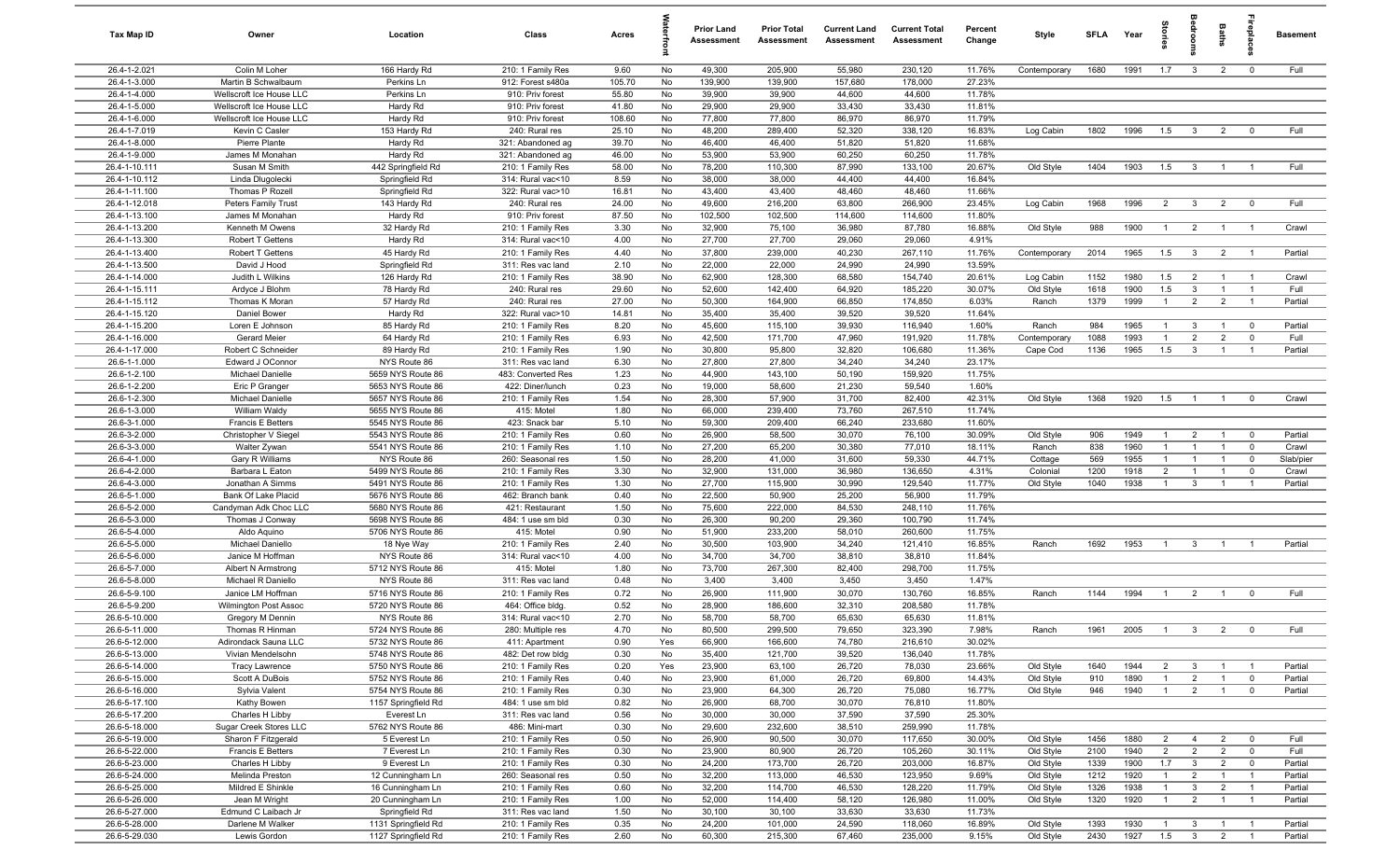| Tax Map ID                     | Owner                                 | Location                          | Class                                  | Acres        |          | <b>Prior Land</b><br>Assessment | <b>Prior Total</b><br>Assessment | <b>Current Land</b><br>Assessment | <b>Current Total</b><br>Assessment | Percent<br>Change | Style        | <b>SFLA</b>  | Year | Stori                            | drooi          | Baths                            | <u>ep</u> la            | Basement  |
|--------------------------------|---------------------------------------|-----------------------------------|----------------------------------------|--------------|----------|---------------------------------|----------------------------------|-----------------------------------|------------------------------------|-------------------|--------------|--------------|------|----------------------------------|----------------|----------------------------------|-------------------------|-----------|
| 26.6-5-30.100                  | Merit J Peck                          | 4 Nye Way                         | 210: 1 Family Res                      | 0.30         | No       | 24,200                          | 88,900                           | 26,720                            | 119,580                            | 34.51%            | Cottage      | 1600         | 2000 | $\overline{2}$                   | $\mathbf{3}$   | $\overline{1}$                   | $\mathbf 0$             | Crawl     |
| 26.6-5-31.085                  | Whitebrook Apts LLC                   | 5670 NYS Route 86                 | 230: 3 Family Res                      | 0.30         | No       | 24,200                          | 76,800                           | 26,720                            | 99,870                             | 30.04%            | Old Style    | 2068         | 1890 | $\overline{2}$                   | $\overline{4}$ | $\mathbf{3}$                     | $\mathbf 0$             | Crawl     |
| 26.6-5-32.000                  | Sylvia Mustelier                      | 1113 Springfield Rd               | 210: 1 Family Res                      | 1.33         | No       | 53,700                          | 217,300                          | 60,050                            | 253,900                            | 16.84%            | Ranch        | 1730         | 1956 | $\mathbf{1}$                     | $\mathbf{3}$   | $\overline{2}$                   | $\overline{1}$          | Partial   |
| 26.6-5-33.001                  | Richard M Sibalski                    | 41 Brook Wood Way                 | 210: 1 Family Res                      | 2.30         | No       | 58,700                          | 144,600                          | 65,630                            | 168,960                            | 16.85%            | Other Style  | 1512         | 1980 | 1.7                              | $\mathbf{3}$   | $\overline{2}$                   | $\mathbf 0$             | Full      |
| 26.6-5-34.002                  | John S Hollingsworth                  | 1103 Springfield Rd               | 280: Multiple res                      | 1.52         | No       | 54,700                          | 146,600                          | 61,160                            | 171,400                            | 16.92%            | Old Style    | 1165         | 1949 | $\mathbf{1}$                     | $\overline{2}$ | $\mathbf{1}$                     | - 1                     | Full      |
| 26.6-5-36.000                  | Raffaela Mary Ltd Prtnshp             | 1101 Springfield Rd               | 210: 1 Family Res                      | 0.71         | No       | 36,900                          | 155,700                          | 46,530                            | 174,040                            | 11.78%            | Old Style    | 2232         | 1948 | $\overline{2}$                   | $\mathbf{3}$   |                                  | $^{\circ}$              | Full      |
| 26.6-5-37.003                  | John E Lafferty                       | 1093 Springfield Rd               | 210: 1 Family Res                      | 1.22         | No       | 53,100                          | 183,200                          | 59,440                            | 191,620                            | 4.60%             | Old Style    | 1368         | 1928 | $\overline{1}$                   | $\mathbf{3}$   | $\overline{1}$                   | $^{\circ}$              | Full      |
| 26.6-5-38.001                  | Laurance R Gibbons                    | 37 Riverbend Way                  | 210: 1 Family Res                      | 1.15         | No       | 27,300                          | 56,300                           | 30,480                            | 75,080                             | 33.36%            | Cottage      | 936          | 1950 | $\overline{1}$                   | $\overline{1}$ | $\overline{1}$                   | $\mathbf 0$             | Slab/pier |
| 26.6-5-39.001                  | James Carmelitano                     | NYS Route 86                      | 210: 1 Family Res                      | 1.50         | No       | 54,600                          | 202,700                          | 61,060                            | 213,360                            | 5.26%             | Log Cabin    | 1489         | 1985 | $\overline{1}$                   | $\overline{2}$ | $\overline{2}$<br>$\overline{1}$ | $\mathbf 0$             | Crawl     |
| 26.6-5-40.000<br>26.6-5-41.000 | Kent Adams<br>Kent Adams              | 10 Mallory Way<br>Springfield Rd  | 210: 1 Family Res                      | 0.60<br>0.40 | No<br>No | 31,200<br>5,200                 | 141,000<br>5,200                 | 42,880<br>5,280                   | 154,430<br>5,280                   | 9.52%<br>1.54%    | Log Cabin    | 912          | 1968 | $\overline{1}$                   | $\overline{2}$ |                                  | $\mathbf 0$             | Full      |
| 26.6-5-42.000                  | Edward H Foote                        | 1081 Springfield Rd               | 311: Res vac land<br>411: Apartment    | 1.70         | No       | 36,500                          | 227,400                          | 40,840                            | 254,100                            | 11.74%            |              |              |      |                                  |                |                                  |                         |           |
| 26.6-5-43.000                  | Robert E Humphreys                    | 12 Mallory Way                    | 210: 1 Family Res                      | 0.50         | No       | 38,500                          | 133,300                          | 42,880                            | 139,190                            | 4.42%             | Cape Cod     | 1224         | 1958 | 1.5                              | $\mathbf{3}$   | 3                                | $\mathbf 0$             | Full      |
| 26.6-5-44.000                  | Peter J Yuro                          | 16 Mallory Way                    | 210: 1 Family Res                      | 0.90         | No       | 52,000                          | 191,800                          | 58,120                            | 214,270                            | 11.72%            | Log Cabin    | 1584         | 1972 | $\overline{1}$                   | $\mathbf{3}$   | $\overline{2}$                   | $\mathbf 0$             | Full      |
| 26.6-5-45.000                  | Charlotte C Sedgwick                  | Springfield Rd                    | 311: Res vac land                      | 0.80         | No       | 36,000                          | 36,000                           | 37,590                            | 37,590                             | 4.42%             |              |              |      |                                  |                |                                  |                         |           |
| 26.6-5-46.000                  | Charlotte C Sedgwick                  | 27 Cedar Way                      | 210: 1 Family Res                      | 1.00         | No       | 52,000                          | 148,900                          | 58,120                            | 166,420                            | 11.77%            | Ranch        | 907          | 1959 | $\mathbf{1}$                     | $\overline{2}$ | $\overline{2}$                   | - 1                     | Full      |
| 26.6-5-47.000                  | Robert J Gray                         | 1075 Springfield Rd               | 210: 1 Family Res                      | 0.70         | No       | 26,900                          | 137,700                          | 30,070                            | 160,930                            | 16.87%            | Contemporary | 1935         | 1965 | 1.5                              | $\overline{2}$ |                                  |                         | Full      |
| 26.6-5-48.000                  | Maryann Margolies                     | 1069 Springfield Rd               | 210: 1 Family Res                      | 0.80         | No       | 26,900                          | 188,000                          | 30,070                            | 219,660                            | 16.84%            | Ranch        | 1568         | 1992 | $\mathbf{1}$                     | $\overline{2}$ | $\overline{2}$                   | $^{\circ}$              | Full      |
| 26.6-5-49.000                  | William H McGahay III                 | 25 Cedar Way                      | 210: 1 Family Res                      | 1.00         | No       | 52,000                          | 165,800                          | 58,120                            | 193,750                            | 16.86%            | Old Style    | 1719         | 1922 | $\overline{1}$                   | $\overline{2}$ |                                  | $\overline{1}$          | Crawl     |
| 26.6-5-50.000                  | John Fitzpatrick                      | 21 Cedar Way                      | 260: Seasonal res                      | 1.30         | No       | 53,600                          | 105,000                          | 59,840                            | 122,730                            | 16.89%            | Old Style    | 864          | 1930 | 1.5                              | $\overline{2}$ |                                  | $\overline{1}$          | Slab/pier |
| 26.6-5-51.000                  | Charlotte C Sedgwick                  | Springfield Rd                    | 311: Res vac land                      | 0.90         | No       | 18,200                          | 18,200                           | 22,350                            | 22,350                             | 22.80%            |              |              |      |                                  |                |                                  |                         |           |
| 26.6-5-52.000                  | Leonard J Williams Jr                 | 1061 Springfield Rd               | 210: 1 Family Res                      | 0.90         | No       | 26,900                          | 72,100                           | 30,070                            | 93,780                             | 30.07%            | Old Style    | 960          | 1940 | $\overline{1}$                   | $\overline{2}$ | $\overline{1}$                   | $\overline{1}$          | Crawl     |
| 26.6-5-53.000                  | Joan S Borst                          | 17 Cedar Way                      | 280: Multiple res                      | 1.10         | No       | 52,000                          | 151,600                          | 58,820                            | 177,190                            | 16.88%            | Old Style    | 1384         | 1921 | $\overline{1}$                   | $\mathbf{3}$   | $\overline{1}$                   | $\overline{1}$          | Crawl     |
| 26.6-5-54.100                  | Suzanne U Field                       | 18 Bluebird Way                   | 260: Seasonal res                      | 1.40         | No       | 54,100                          | 111,500                          | 60,450                            | 130,760                            | 17.27%<br>16.84%  | Old Style    | 1450<br>1094 | 1911 | $\overline{1}$<br>$\overline{1}$ | $\mathbf{3}$   | $\overline{1}$                   | $\overline{1}$          | Crawl     |
| 26.6-5-54.200<br>26.6-5-55.000 | Suzanne U Field<br>Suzanne U Field    | 24 Bluebird Way<br>Springfield Rd | 260: Seasonal res<br>311: Res vac land | 1.60<br>1.20 | No<br>No | 55,100<br>21,700                | 108,000<br>21,700                | 61,570<br>22,760                  | 126,190<br>22,760                  | 4.88%             | Old Style    |              | 1915 |                                  | $\overline{2}$ | $\overline{1}$                   | $\overline{1}$          | Slab/pier |
| 26.6-5-56.000                  | Suzanne Field                         | Springfield Rd                    | 311: Res vac land                      | 3.30         | No       | 29,600                          | 29,600                           | 30,070                            | 30,070                             | 1.59%             |              |              |      |                                  |                |                                  |                         |           |
| 26.6-5-57.100                  | Charlotte M Underwood                 | Springfield Rd                    | 311: Res vac land                      | 3.51         | No       | 48,600                          | 48,600                           | 49,380                            | 49,380                             | 1.60%             |              |              |      |                                  |                |                                  |                         |           |
| 26.6-5-57.200                  | Suzanne U Field                       | 1035 Springfield Rd               | 260: Seasonal res                      | 4.05         | No       | 67,900                          | 109,500                          | 75,790                            | 127,910                            | 16.81%            | Cottage      | 750          | 1925 | $\overline{1}$                   | $\overline{2}$ | $\overline{1}$                   | $\overline{1}$          | Crawl     |
| 26.6-5-58.000                  | Susan W Katz                          | Springfield Rd                    | 311: Res vac land                      | 4.30         | No       | 29,500                          | 29,500                           | 29,970                            | 29,970                             | 1.59%             |              |              |      |                                  |                |                                  |                         |           |
| 26.6-5-59.000                  | Susan W Katz                          | 30 Trillium Way                   | 210: 1 Family Res                      | 0.40         | No       | 26,000                          | 190,300                          | 40,640                            | 212,650                            | 11.74%            | Colonial     | 2016         | 1980 | $\overline{2}$                   | $\mathbf{3}$   |                                  | - 1                     | Crawl     |
| 26.6-5-60.002                  | Benjamin M Schaffer                   | 43 Trillium Way                   | 210: 1 Family Res                      | 1.02         | No       | 52,000                          | 147,400                          | 58,120                            | 172,210                            | 16.83%            | Ranch        | 1120         | 1980 | $\overline{1}$                   | $\overline{1}$ | $\overline{1}$                   | $\mathbf 0$             | Crawl     |
| 26.6-5-61.100                  | Kevin G Prickett                      | 31 Trillium Way                   | 210: 1 Family Res                      | 1.12         | No       | 27,200                          | 89,400                           | 30,070                            | 116,230                            | 30.01%            | Ranch        | 908          | 2000 | $\overline{1}$                   | $\overline{2}$ | $\overline{1}$                   | $\overline{0}$          | Crawl     |
| 26.6-5-62.002                  | William A McConvey IV                 | 5500 NYS Route 86                 | 210: 1 Family Res                      | 11.93        | No       | 89,600                          | 176,800                          | 108,920                           | 196,290                            | 11.02%            | Old Style    | 1935         | 1930 | 1.5                              | $\overline{4}$ | $\overline{1}$                   | $\overline{1}$          | Slab/pier |
| 26.6-5-63.001                  | Daniel J Hansen                       | 23 Brook Wood Way                 | 210: 1 Family Res                      | 2.30         | No       | 30,200                          | 147,300                          | 33,930                            | 164,590                            | 11.74%            | Other Style  | 1568         | 1977 | $\overline{1}$                   | $\overline{2}$ | $\overline{1}$                   | $\overline{1}$          | Full      |
| 26.6-5-64.110                  | Michael C Ingersoll                   | 5524 NYS Route 86                 | 210: 1 Family Res                      | 5.17         | No       | 60,600                          | 154,700                          | 77,520                            | 175,970                            | 13.75%            | Log Cabin    | 768          | 2003 | $\overline{1}$                   | $\overline{1}$ | $\overline{1}$                   | $^{\circ}$              | Full      |
| 26.6-5-64.120                  | Nancy S Ingersoll                     | NYS Route 86                      | 260: Seasonal res                      | 1.58         | No       | 30,100                          | 30,100                           | 33,630                            | 33,630                             | 11.73%            |              |              |      |                                  |                |                                  |                         |           |
| 26.6-5-64.210<br>26.6-5-64.220 | Lois E Radke<br>Timothy A Preston     | NYS Route 86<br>5530 NYS Route 86 | 314: Rural vac<10                      | 1.10<br>1.50 | No<br>No | 36,400<br>54,600                | 36,400<br>154,800                | 38,000<br>61,060                  | 38,000<br>180,850                  | 4.40%<br>16.83%   | Raised Ranch | 1200         | 1991 | $\overline{1}$                   | $\mathbf{3}$   | $\overline{2}$                   | $\Omega$                | Full      |
| 26.6-5-65.000                  | George A Palmateer                    | 5534 NYS Route 86                 | 210: 1 Family Res<br>210: 1 Family Res | 1.70         | No       | 55,600                          | 147,800                          | 62,180                            | 172,620                            | 16.79%            | Log Cabin    | 768          | 1980 | $\overline{1}$                   | $\overline{2}$ | $\overline{1}$                   |                         | Full      |
| 26.6-5-66.000                  | North Four Inc                        | 5576 NYS Route 86                 | 418: Inn/lodge                         | 3.24         | No       | 64,800                          | 296,200                          | 72,540                            | 331,110                            | 11.79%            |              |              |      |                                  |                |                                  |                         |           |
| 26.6-5-67.100                  | North Four Inc                        | 5552 NYS Route 86                 | 313: Watrfrnt vac                      | 2.76         | No       | 21,400                          | 21,400                           | 26,310                            | 26,310                             | 22.94%            |              |              |      |                                  |                |                                  |                         |           |
| 26.6-5-67.200                  | David D Northrup                      | 5552 NYS Route 86                 | 414: Hotel                             | 1.97         | No       | 29,400                          | 231,600                          | 32,300                            | 254,800                            | 10.02%            |              |              |      |                                  |                |                                  |                         |           |
| 26.6-5-67.300                  | North Four Inc                        | NYS Route 86                      | 316: Wr vac w/imp                      | 1.42         | No       | 28,000                          | 35,000                           | 31,290                            | 41,450                             | 18.43%            |              |              |      |                                  |                |                                  |                         |           |
| 26.6-5-68.110                  | William S Dubin                       | 55 Riverbend Way                  | 280: Multiple res                      | 20.00        | Yes      | 115,100                         | 274,800                          | 146,610                           | 307,340                            | 11.84%            | Old Style    | 2254         | 1945 | 2                                | $\overline{1}$ | $\overline{2}$                   |                         | Crawl     |
| 26.6-5-68.120                  | Gary R Follos                         | Riverbend Way                     | 311: Res vac land                      | 2.00         | Yes      | 39,600                          | 39,600                           | 41,350                            | 41,350                             | 4.42%             |              |              |      |                                  |                |                                  |                         |           |
| 26.6-5-68.200                  | Scott L Hall                          | NYS Route 86                      | 311: Res vac land                      | 5.95         | No       | 43,800                          | 43,800                           | 48,970                            | 48,970                             | 11.80%            |              |              |      |                                  |                |                                  |                         |           |
| 26.6-5-68.300                  | Scott L Hall                          | NYS Route 86                      | 311: Res vac land                      | 2.31         | No       | 30,500                          | 30,500                           | 42,470                            | 42,470                             | 39.25%            |              |              |      |                                  |                |                                  |                         |           |
| 26.6-5-69.001                  | <b>Blanche A Peck</b>                 | 10 Nye Way                        | 210: 1 Family Res                      | 0.61         | No       | 26,900                          | 59,800                           | 27,330                            | 77,720                             | 29.97%            | Old Style    | 1032         | 1900 | 1.5                              | $\mathbf{3}$   | $\overline{1}$                   | $\overline{\mathbf{0}}$ | Partial   |
| 26.6-5-70.001                  | Richard M Sibalski                    | 13 Brook Wood Way                 | 210: 1 Family Res                      | 1.72         | No       | 28,800                          | 117,600                          | 32,210                            | 137,460                            | 16.89%            | Ranch        | 1048         | 1987 | $\overline{1}$                   | $\overline{2}$ | $\mathbf{1}$                     | $\mathbf{0}$            | Full      |
| 26.6-5-71.001                  | White Brook Dairy Bar Inc             | 5660 NYS Route 86                 | 423: Snack bar                         | 1.00         | No       | 35,200                          | 68,600                           | 39,320                            | 76,710                             | 11.82%            |              |              |      |                                  |                |                                  |                         |           |
| 26.6-5-72.000<br>26.6-5-73.113 | Gladys Stephenson<br>Andrew K Keasler | 5582 NYS Route 86<br>NYS Route 86 | 210: 1 Family Res<br>311: Res vac land | 2.00<br>2.10 | No<br>No | 29,500<br>45,200                | 76,600<br>45,200                 | 33,120<br>45,920                  | 88,600<br>45,920                   | 15.67%<br>1.59%   | Old Style    | 719          | 1900 | $\overline{1}$                   | $\overline{2}$ | $\mathbf{1}$                     | $\overline{0}$          | Full      |
| 26.6-5-73.121                  | Gary R Follos                         | 45 Riverbend Way                  | 210: 1 Family Res                      | 3.30         | No       | 64,000                          | 178,100                          | 71,530                            | 200,560                            | 12.61%            | Contemporary | 1726         | 1990 | 1.7                              | $\overline{4}$ | $\overline{2}$                   | $\mathbf 0$             | Full      |
| 26.6-5-74.000                  | Michael Devlin                        | NYS Route 86                      | 311: Res vac land                      | 8.20         | No       | 60,600                          | 60,600                           | 67,770                            | 67,770                             | 11.83%            |              |              |      |                                  |                |                                  |                         |           |
| 26.6-5-76.000                  | Yates-Prime Ltd                       | NYS Route 86                      | 311: Res vac land                      | 1.60         | No       | 44,800                          | 44,800                           | 50,090                            | 50,090                             | 11.81%            |              |              |      |                                  |                |                                  |                         |           |
| 26.6-5-77.000                  | Lawrence E Hegele                     | 41 Roses Way                      | 280: Multiple res                      | 1.80         | No       | 56,200                          | 127,400                          | 62,890                            | 169,470                            | 33.02%            | Ranch        | 1220         | 1953 | $\overline{1}$                   | $\overline{2}$ | $\overline{1}$                   |                         | Full      |
| 26.6-5-78.000                  | Lawrence E Hegele                     | 4 Roses Way                       | 210: 1 Family Res                      | 5.00         | No       | 37,300                          | 81,900                           | 42,160                            | 106,480                            | 30.01%            |              |              |      |                                  |                |                                  |                         |           |
| 26.6-5-79.100                  | NPC Wilmington Inc                    | 5646 NYS Route 86                 | 415: Motel                             | 3.63         | No       | 69,400                          | 315,000                          | 77,520                            | 352,040                            | 11.76%            |              |              |      |                                  |                |                                  |                         |           |
| 26.6-5-80.003                  | Carmelitano James                     | NYS Route 86                      | 582: Camping park                      | 9.60         | Yes      | 86,400                          | 321,400                          | 96,520                            | 359,160                            | 11.75%            |              |              |      |                                  |                |                                  |                         |           |
| 26.6-6-2.000                   | Megan Parker                          | 1179 Haselton Rd                  | 210: 1 Family Res                      | 1.30         | No       | 27,700                          | 94,700                           | 30,990                            | 123,140                            | 30.03%            | Old Style    | 2049         | 1920 | $\overline{2}$                   | $\overline{4}$ | $\overline{1}$                   | $\overline{0}$          | Crawl     |
| 26.6-6-6.000                   | Sallie M Langford                     | 1174 Haselton Rd                  | 210: 1 Family Res                      | 1.10         | No       | 27,200                          | 148,200                          | 30,380                            | 165,610                            | 11.75%            | Colonial     | 2679         | 1793 | $\overline{2}$                   | $\mathbf{3}$   | $\mathbf{1}$                     | $\overline{1}$          | Partial   |
| 26.6-6-7.000                   | <b>William Barrie</b>                 | 1194 Haselton Rd                  | 210: 1 Family Res                      | 0.60         | No       | 26,900                          | 82,900                           | 27,330                            | 107,800                            | 30.04%            | Old Style    | 2593         | 1850 | 1.5                              | $\overline{2}$ | $\overline{1}$                   | $\overline{0}$          | Partial   |
| 26.6-6-8.100                   | Carole LaShomb                        | 1198 Haselton Rd                  | 210: 1 Family Res                      | 0.31         | No       |                                 |                                  | 30,070                            | 159,000                            |                   | Bungalow     | 1566         | 1931 | $\overline{1}$                   | $\overline{2}$ | $\overline{1}$                   | $\mathbf 0$             | Full      |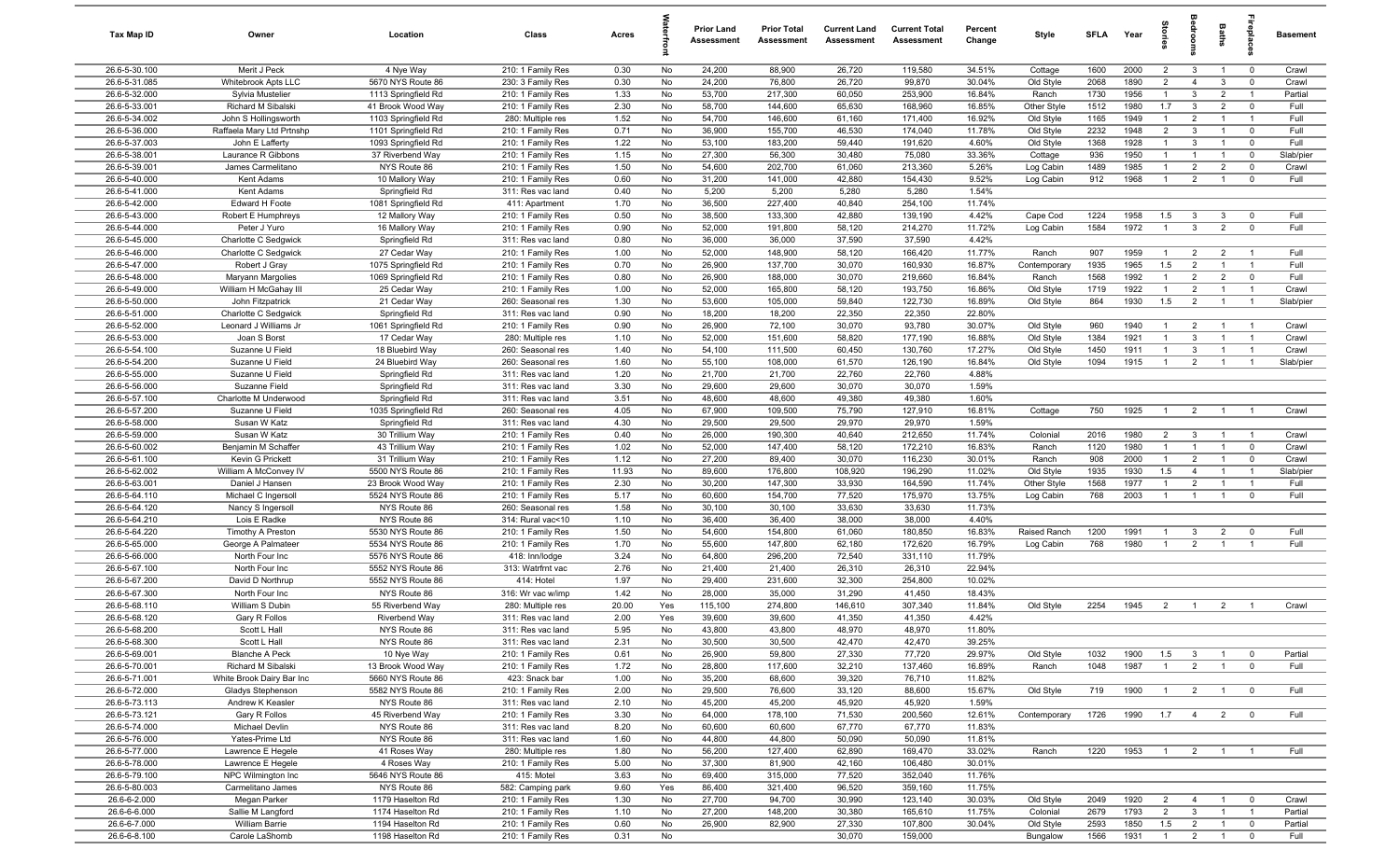| Tax Map ID                    | Owner                          | Location                               | Class                                  | Acres        |          | <b>Prior Land</b><br>Assessment | <b>Prior Total</b><br>Assessment | <b>Current Land</b><br>Assessment | <b>Current Total</b><br>Assessment | Percent<br>Change | Style        | SFI A | Year     | tories         | a<br>Boo                | Baths               | repla                   | <b>Basement</b> |
|-------------------------------|--------------------------------|----------------------------------------|----------------------------------------|--------------|----------|---------------------------------|----------------------------------|-----------------------------------|------------------------------------|-------------------|--------------|-------|----------|----------------|-------------------------|---------------------|-------------------------|-----------------|
| 26.6-6-8.200                  | Kathryn A Cooper               | Haselton Rd                            | 311: Res vac land                      | 0.17         | No       |                                 |                                  | 100                               | 100                                |                   |              |       |          |                |                         |                     |                         |                 |
| 26.6-6-9.000                  | Gerald L Bruce                 | 9 Church Dr                            | 210: 1 Family Res                      | 0.50         | No       | 26,900                          | 70,600                           | 27,330                            | 86,060                             | 21.90%            | Old Style    | 1344  | 1948     | 1.5            | $\mathbf{3}$            | $\overline{1}$      | $\overline{0}$          | Partial         |
| 26.6-6-10.000                 | Jeffrey Kirschman              | 5793 NYS Route 86                      | 210: 1 Family Res                      | 0.30         | No       | 24,200                          | 99,800                           | 27,330                            | 116,640                            | 16.87%            | Old Style    | 1344  | 1928     | $\overline{2}$ | $\mathbf{3}$            | $\overline{1}$      | $\overline{1}$          | Partial         |
| 26.6-6-12.000                 | James S Johnston               | 5783 NYS Route 86                      | 210: 1 Family Res                      | 0.40         | No       | 24,200                          | 100,000                          | 31,500                            | 130,050                            | 30.05%            |              |       |          |                |                         |                     |                         |                 |
| 26.6-6-13.000                 | Adirondack Sauna LLC           | 5777 NYS Route 86                      | 311: Res vac land                      | 0.30         | No       | 24,000                          | 24,000                           | 31,190                            | 31,190                             | 29.96%            |              |       |          |                |                         |                     |                         |                 |
| 26.6-7-3.000                  | Northern Highlights Inc        | 5768 NYS Route 86                      | 433: Auto body                         | 0.90         | No       | 39,200                          | 113,000                          | 43,790                            | 126,290                            | 11.76%            |              |       |          |                |                         |                     |                         |                 |
| 26.6-7-4.000                  | David C Neumann                | 5774 NYS Route 86                      | 220: 2 Family Res                      | 0.50         | No       | 26,900                          | 119,900                          | 27,330                            | 149,350                            | 24.56%            | Old Style    | 2948  | 1925     | $\overline{2}$ | 5                       | 3                   |                         | Partial         |
| 26.6-7-5.000                  | Barbara Mulvey                 | 5780 NYS Route 86                      | 210: 1 Family Res                      | 1.80         | No       | 29,600                          | 168,100                          | 35,860                            | 185,720                            | 10.48%            | Ranch        | 1126  | 1960     | $\overline{1}$ | $\overline{2}$          | $\overline{1}$      | $\mathbf 0$             | Full            |
| 26.6-7-7.000                  | Bryan K Hathaway               | 5786 NYS Route 86                      | 210: 1 Family Res                      | 0.20         | No       | 17,500                          | 75,500                           | 21,030                            | 88,210                             | 16.83%            | Old Style    | 1219  | 1920     | 1.7            | 2                       | $\overline{1}$      | $\overline{\mathbf{0}}$ | Partial         |
| 26.6-7-8.038                  | <b>Michael Freer</b>           | 1158 Springfield Rd                    | 230: 3 Family Res<br>210: 1 Family Res | 0.80         | No       | 26,900                          | 127,800                          | 30,070                            | 164,900                            | 29.03%            | Old Style    | 2318  | 1910     | $\overline{2}$ | 6                       | 3<br>$\overline{1}$ | $\mathbf 0$             | Partial         |
| 26.6-7-9.000<br>26.6-7-10.000 | Roy C Holzer                   | 5790 NYS Route 86<br>5794 NYS Route 86 |                                        | 0.38<br>0.30 | No<br>No | 24,200<br>26,900                | 70,900                           | 27,030<br>34,950                  | 94,690                             | 33.55%<br>30.04%  | Old Style    | 1354  | 1850     | $\overline{2}$ | $\overline{4}$          |                     | $\mathbf 0$             | Partial         |
| 26.6-7-11.000                 | Roy C Holzer<br>Carol A McCann | 5796 NYS Route 86                      | 484: 1 use sm bld<br>220: 2 Family Res | 0.18         | No       | 17,500                          | 165,400<br>73,700                | 21,030                            | 215,090<br>82,400                  | 11.80%            | Old Style    | 1998  | 1935     | $\overline{2}$ | $\overline{4}$          | $\overline{2}$      | $\mathbf 0$             | Crawl           |
| 26.6-7-14.000                 | Lyle P Holzer                  | 17 Quaker Mountain Rd                  | 210: 1 Family Res                      | 1.00         | No       | 26,900                          | 103,300                          | 30,070                            | 134,320                            | 30.03%            | Contemporary | 2208  | 2004     | $\overline{2}$ | $\overline{2}$          | $\overline{2}$      | $\mathbf 0$             | Slab/pier       |
| 26.6-7-15.000                 | Paul Coarding                  | 65 Quaker Mountain Rd                  | 210: 1 Family Res                      | 0.50         | No       | 26,900                          | 98,900                           | 27,330                            | 128,630                            | 30.06%            | Ranch        | 1599  | 1952     | $\overline{1}$ | $\mathbf{3}$            | $\overline{1}$      | $\overline{1}$          | Full            |
| 26.6-7-16.000                 | Paul Coarding                  | Quaker Mountain Rd                     | 311: Res vac land                      | 0.50         | No       | 16,900                          | 16,900                           | 18,900                            | 18,900                             | 11.83%            |              |       |          |                |                         |                     |                         |                 |
| 26.6-7-17.000                 | Donald Stark                   | Quaker Mountain Rd                     | 311: Res vac land                      | 0.50         | No       | 16,900                          | 16,900                           | 18,900                            | 18,900                             | 11.83%            |              |       |          |                |                         |                     |                         |                 |
| 26.6-7-18.000                 | Donald Stark                   | 45 Quaker Mountain Rd                  | 210: 1 Family Res                      | 1.00         | No       | 26,900                          | 66,800                           | 30,070                            | 78,030                             | 16.81%            | Cottage      | 544   | 1950     | -1             |                         | $\mathbf{1}$        | $\mathbf 0$             | Crawl           |
| 26.6-7-19.000                 | Anthony Pascarelli             | 33 Quaker Mountain Rd                  | 210: 1 Family Res                      | 1.30         | No       | 27,700                          | 120,400                          | 30,990                            | 140,720                            | 16.88%            | Ranch        | 2152  | 1997     | $\overline{1}$ | $\mathbf{3}$            | $\overline{2}$      | $\mathbf{0}$            | Full            |
| 26.6-7-20.000                 | Lyle Holzer                    | Quaker Mountain Rd                     | 311: Res vac land                      | 0.40         | No       | 11,300                          | 11,300                           | 12,600                            | 12,600                             | 11.50%            |              |       |          |                |                         |                     |                         |                 |
| 26.6-7-21.000                 | Lyle P Holzer                  | Quaker Mountain Rd                     | 311: Res vac land                      | 0.20         | No       | 7,400                           | 7,400                            | 8,230                             | 8,230                              | 11.22%            |              |       |          |                |                         |                     |                         |                 |
| 26.6-7-22.000                 | Dandro Properties Inc          | Quaker Mountain Rd                     | 311: Res vac land                      | 0.30         | No       | 7,700                           | 7,700                            | 8,640                             | 8,640                              | 12.21%            |              |       |          |                |                         |                     |                         |                 |
| 26.6-7-23.000                 | Dandro Properties Inc          | 3 Quaker Mountain Rd                   | 210: 1 Family Res                      | 0.10         | No       | 13,500                          | 58,100                           | 75,590                            | 75,590                             | 30.10%            | Bungalow     | 660   | 1938     | $\overline{1}$ | $\overline{1}$          | $\overline{1}$      | $\overline{0}$          | Full            |
| 26.6-7-24.000                 | Adrian P Lawrence              | 1096 Springfield Rd                    | 210: 1 Family Res                      | 1.00         | No       | 26,900                          | 83,700                           | 30,070                            | 108,810                            | 30.00%            | Old Style    | 1299  | 1910     | 1.5            | $\mathbf{3}$            | $\overline{1}$      | $\overline{1}$          | Partial         |
| 26.6-7-25.000                 | Thomas J Conway                | 1104 Springfield Rd                    | 210: 1 Family Res                      | 2.40         | No       | 31,700                          | 128,800                          | 34,240                            | 167,540                            | 30.08%            | Old Style    | 1804  | 1920     | 1.5            | $\overline{4}$          | $\overline{2}$      | $\mathbf 0$             | Partial         |
| 26.6-7-26.000                 | Timothy J Kelley               | 1114 Springfield Rd                    | 210: 1 Family Res                      | 1.70         | No       | 28,700                          | 214,100                          | 32,210                            | 250,140                            | 16.83%            | Ranch        | 1971  | 1977     | $\overline{1}$ | 3                       | $\overline{2}$      | $\overline{1}$          | Full            |
| 26.6-7-27.000                 | Frederick N Grant              | 1122 Springfield Rd                    | 210: 1 Family Res                      | 0.90         | No       | 24,700                          | 84,100                           | 30,070                            | 98,250                             | 16.83%            | Ranch        | 936   | 1963     | $\overline{1}$ | 2                       | $\overline{1}$      | $\mathbf 0$             | Full            |
| 26.6-7-31.000                 | Cliff F Holzer                 | 1142 Springfield Rd                    | 230: 3 Family Res                      | 0.80         | No       | 26,900                          | 109,300                          | 30,070                            | 142,140                            | 30.05%            | Old Style    | 2302  | 1920     | $\overline{2}$ | $\mathbf{3}$            | 3                   | $\mathbf 0$             | Partial         |
| 26.6-7-32.000                 | Cliff F Holzer                 | 1146 Springfield Rd                    | 220: 2 Family Res                      | 0.50         | No       | 26,900                          | 63,700                           | 27,330                            | 91,140                             | 43.08%            | Old Style    | 1728  | 1900     | $\overline{2}$ | $\overline{2}$          | $\overline{2}$      | $\overline{1}$          | Partial         |
| 26.6-7-33.000                 | Feliksa Zagrodzki              | 10 Park Ln                             | 210: 1 Family Res                      | 0.20         | No       | 13,500                          | 73,400                           | 18,800                            | 85,750                             | 16.83%            | Bungalow     | 936   | 1938     | $\overline{1}$ | $\overline{2}$          | $\mathbf{1}$        | $\mathbf 0$             | Full            |
| 26.6-7-34.000                 | Judith E Lawrence              | 4 Park Ln                              | 210: 1 Family Res                      | 0.20         | No       | 13,500                          | 73,600                           | 18,800                            | 85,950                             | 16.78%            | Old Style    | 1148  | 1920     | $\mathbf{1}$   | $\overline{2}$          | $\overline{1}$      | $\overline{1}$          | Partial         |
| 26.6-7-35.000                 | Theresa H Avery                | 7 Park Ln                              | 210: 1 Family Res                      | 0.20         | No       | 1,350                           | 42,900                           | 18,800                            | 55,780                             | 30.02%            | Old Style    | 944   | 1900     | 1.5            | $\overline{2}$          | $\overline{2}$      | $\mathbf 0$             | Partial         |
| 26.6-7-36.200                 | Mark A Levasseur               | 11 Park Ln                             | 260: Seasonal res                      | 0.29         | No       | 13,500                          | 32,200                           | 18,800                            | 41,860                             | 30.00%            | Cottage      | 376   | 1950     | $\overline{1}$ | $\overline{1}$          | $\overline{1}$      | $\mathbf 0$             | Crawl           |
| 26.6-7-37.036                 | Leonard A Forbes               | 1154 Springfield Rd                    | 455: Dealer-prod.                      | 0.46         | No       | 26,900                          | 93,300                           | 30,070                            | 121,310                            | 30.02%            |              |       |          |                |                         |                     |                         |                 |
| 26.6-8-1.000                  | Theodore F Humphreys           | 6 Quaker Mountain Rd                   | 210: 1 Family Res                      | 0.40         | No       | 24,200                          | 112,700                          | 27,330                            | 131,670                            | 16.83%            | Old Style    | 1436  | 1920     | $\overline{1}$ | $\mathbf{3}$            | $\overline{1}$      | $\overline{1}$          | Crawl           |
| 26.6-8-2.000                  | Philip Golden                  | 1084 Springfield Rd                    | 210: 1 Family Res                      | 0.40         | No       | 11,600                          | 86,600                           | 27,330                            | 112,570                            | 29.99%            | Ranch        | 864   | 1997     | $\overline{1}$ | $\overline{2}$          | $\overline{1}$      | $\mathbf 0$             | Full            |
| 26.6-8-3.000                  | Judy A Bowen                   | 10 Quaker Mountain Rd                  | 210: 1 Family Res                      | 0.50         | No       | 26,900                          | 75,200                           | 27,330                            | 87,880                             | 16.86%            | Ranch        | 1170  | 1966     | $\overline{1}$ | 2                       | $\overline{1}$      | $\mathbf 0$             | Partial         |
| 26.6-8-4.000                  | Judy A Bowen                   | Quaker Mountain Rd                     | 311: Res vac land                      | 0.20         | No       | 3,700                           | 3,700                            | 3,760                             | 3,760                              | 1.62%             |              |       |          |                |                         |                     |                         |                 |
| 26.6-8-5.100                  | Judith P Lawrence              | 20 Quaker Mountain Rd                  | 210: 1 Family Res                      | 0.91         | No       | 26,900                          | 86,000                           | 30,070                            | 111,860                            | 30.07%            | Ranch        | 1412  | 1964     | $\mathbf{1}$   | $\overline{4}$          | $\overline{1}$      | $\overline{1}$          | Full            |
| 26.6-8-5.200                  | Judith P Lawrence              | Quaker Mountain Rd                     | 311: Res vac land                      | 0.23         | No       | 4,200                           | 4,200                            | 4,270                             | 4,270                              | 1.67%             |              |       |          |                |                         |                     |                         |                 |
| 26.6-8-6.000                  | Peggy S Swartout               | 38 Quaker Mountain Rd                  | 210: 1 Family Res                      | 2.30         | No       | 30,300                          | 111,300                          | 33,930                            | 130,050                            | 16.85%            | Ranch        | 1200  | 1958     | $\overline{1}$ | $\overline{\mathbf{3}}$ | $\overline{1}$      | $\overline{1}$          | Full            |
| 26.6-8-7.000<br>26.6-8-8.000  | Jacob Hess                     | Quaker Mountain Rd                     | 311: Res vac land                      | 0.80         | No       | 27,000                          | 27,000                           | 27,430                            | 27,430                             | 1.59%             | Ranch        | 1680  | 2003     | $\overline{1}$ |                         |                     | $\overline{0}$          | Full            |
| 26.6-8-9.000                  | Kristina J Pierson             | 10 Manning Rd<br>Manning Rd            | 210: 1 Family Res<br>311: Res vac land | 0.90<br>0.90 | No<br>No | 26,900<br>27,000                | 145,600<br>27,000                | 30,070<br>27,430                  | 170,080<br>27,430                  | 16.81%<br>1.59%   |              |       |          |                | $\mathbf{3}$            | $\overline{2}$      |                         |                 |
| 26.6-8-10.000                 | Roy Mayer<br>Roy Mayer         | 20 Manning Rd                          | 260: Seasonal res                      | 0.50         | No       | 26,900                          | 61,200                           | 30,070                            | 71,530                             | 16.88%            | Ranch        | 1058  | 1970     | -1             |                         |                     |                         | Crawl           |
| 26.6-8-11.038                 | Ingrid Beck                    | Springfield Rd                         | 311: Res vac land                      | 0.20         | No       | 4,100                           | 4,100                            | 4,170                             | 4,170                              | 1.71%             |              |       |          |                |                         |                     |                         |                 |
| 26.6-8-12.113                 | Donald E Peterson              | 38 Manning Rd                          | 210: 1 Family Res                      | 2.30         | No       | 37,900                          | 142,500                          | 42,370                            | 166,520                            | 16.86%            | Cape Cod     | 1974  | 1957 1.5 |                | $\overline{\mathbf{3}}$ | 2                   |                         | Full            |
| 26.6-8-13.039                 | Karen M Reed                   | Springfield Rd                         | 311: Res vac land                      | 0.69         | No       | 18,200                          | 18,200                           | 21,130                            | 21,130                             | 16.10%            |              |       |          |                |                         |                     |                         |                 |
| 26.6-8-14.000                 | Carolyn Wiebe                  | 54 Manning Rd                          | 260: Seasonal res                      | 1.10         | No       | 26,900                          | 51,100                           | 37,900                            | 76,610                             | 49.92%            | Cottage      | 576   | 1962     | $\overline{1}$ | $\overline{1}$          | $\overline{1}$      | $\overline{1}$          | Full            |
| 26.6-8-15.002                 | Terry A Dobbins                | 64 Manning Rd                          | 210: 1 Family Res                      | 2.44         | No       | 38,400                          | 99,200                           | 42,880                            | 129,030                            | 30.07%            | Ranch        | 1100  | 1951     | $\overline{1}$ | $\overline{2}$          | $\overline{1}$      | $\overline{1}$          | Partial         |
| 26.6-8-17.000                 | Mary L Moore                   | 78 Manning Rd                          | 270: Mfg housing                       | 0.50         | No       | 26,900                          | 45,900                           | 29,970                            | 64,110                             | 39.67%            |              |       |          |                |                         |                     |                         |                 |
| 26.6-8-18.100                 | Melvin G Stanton               | Jacques Way                            | 311: Res vac land                      | 2.18         | No       | 30,200                          | 30,200                           | 33,730                            | 33,730                             | 11.69%            |              |       |          |                |                         |                     |                         |                 |
| 26.6-8-18.200                 | George J McGuigan              | 21 Jacques Way                         | 210: 1 Family Res                      | 1.72         | No       | 36,000                          | 205,000                          | 40,230                            | 239,570                            | 16.86%            | Contemporary | 1945  | 1988     |                | $2.5$ 2                 | $\overline{1}$      | $\overline{1}$          | Full            |
| 26.6-8-19.100                 | Emil F Miskovsky               | Springfield Rd                         | 311: Res vac land                      | 3.30         | No       | 29,400                          | 29,400                           | 32,820                            | 32,820                             | 11.63%            |              |       |          |                |                         |                     |                         |                 |
| 26.6-8-19.200                 | James J Carr                   | Springfield Rd                         | 314: Rural vac<10                      | 3.30         | No       | 29,400                          | 29,400                           | 32,820                            | 32,820                             | 11.63%            |              |       |          |                |                         |                     |                         |                 |
| 26.6-8-20.100                 | Emil F Miskovsky               | Springfield Rd                         | 314: Rural vac<10                      | 3.04         | No       | 28,400                          | 28,400                           | 31,700                            | 31,700                             | 11.62%            |              |       |          |                |                         |                     |                         |                 |
| 26.6-8-20.200                 | James J Carr                   | Springfield Rd                         | 314: Rural vac<10                      | 1.16         | No       | 21,600                          | 21,600                           | 22,760                            | 22,760                             | 5.37%             |              |       |          |                |                         |                     |                         |                 |
| 26.6-8-21.000                 | Alfred W Hall                  | 1004 Springfield Rd                    | 210: 1 Family Res                      | 0.90         | No       | 26,900                          | 112,800                          | 30,070                            | 146,710                            | 30.06%            | Log Cabin    | 1464  | 1978     | 1.7            | $\overline{2}$          | $\overline{1}$      | $\overline{1}$          | Full            |
| 26.6-8-22.000                 | James J Carr                   | 1006 Springfield Rd                    | 260: Seasonal res                      | 0.80         | No       | 26,900                          | 64,500                           | 30,070                            | 75,390                             | 16.88%            | Old Style    | 1170  | 1930     | $\overline{1}$ | $\overline{3}$          | $\overline{1}$      | $\overline{1}$          | Slab/pier       |
| 26.6-8-23.000                 | Emil F Miskovsky               | 1010 Springfield Rd                    | 210: 1 Family Res                      | 1.00         | No       | 26,900                          | 171,600                          | 30,070                            | 200,460                            | 16.82%            | Old Style    | 3116  | 1860     | $\overline{2}$ | $\overline{4}$          | $\overline{2}$      | $\overline{1}$          | Partial         |
| 26.6-8-24.000                 | William Wolfrom                | 1022 Springfield Rd                    | 260: Seasonal res                      | 1.00         | No       | 26,900                          | 83,200                           | 30,070                            | 97,230                             | 16.86%            | Old Style    | 1318  | 1930     | $\overline{1}$ | $\overline{2}$          | $\overline{1}$      | $\mathbf 0$             | Crawl           |
| 26.6-8-25.000                 | Paul A Wiebe                   | 1034 Springfield Rd                    | 210: 1 Family Res                      | 0.80         | No       | 26,900                          | 71,000                           | 30,070                            | 83,010                             | 16.92%            | Cottage      | 876   | 1940     | $\overline{1}$ | $\overline{2}$          | $\overline{1}$      | $\overline{1}$          | Crawl           |
| 26.6-8-26.000                 | Tomasz Imielinski              | 1038 Springfield Rd                    | 210: 1 Family Res                      | 1.20         | No       | 27,400                          | 101,300                          | 30,680                            | 118,360                            | 16.84%            | Old Style    | 1199  | 1930     | $\overline{1}$ | $\overline{2}$          | $\overline{1}$      | $\overline{1}$          | Crawl           |
| 26.6-8-27.000                 | Alan R Flesher                 | 1050 Springfield Rd                    | 260: Seasonal res                      | 1.20         | No       | 26,900                          | 75,500                           | 30,680                            | 88,190                             | 16.81%            | Old Style    | 924   | 1930     | $\overline{1}$ | $\overline{2}$          | $\overline{1}$      |                         | Slab/pier       |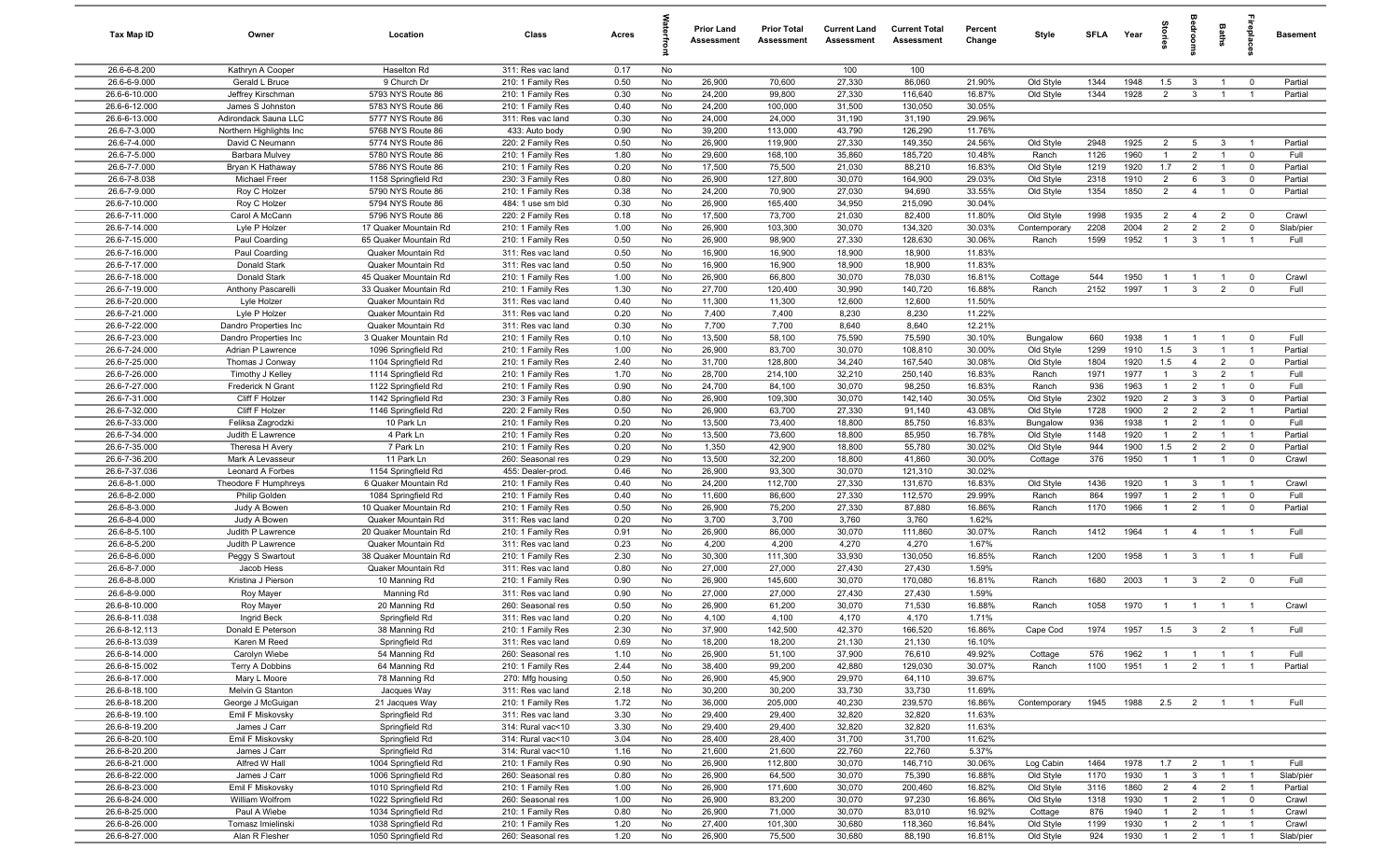| Tax Map ID                     | Owner                                      | Location                                       | Class                                  | Acres        |          | <b>Prior Land</b><br>Assessment | <b>Prior Total</b><br>Assessment | <b>Current Land</b><br>Assessment | <b>Current Total</b><br><b>Assessment</b> | Percent<br>Change | Style              | <b>SFLA</b>  | Year         | tories                           | ăroo                         | Baths                            | epla                             | <b>Basement</b> |
|--------------------------------|--------------------------------------------|------------------------------------------------|----------------------------------------|--------------|----------|---------------------------------|----------------------------------|-----------------------------------|-------------------------------------------|-------------------|--------------------|--------------|--------------|----------------------------------|------------------------------|----------------------------------|----------------------------------|-----------------|
| 26.6-8-28.000                  | Andrew J Cavallaro                         | 1054 Springfield Rd                            | 210: 1 Family Res                      | 2.10         | No       | 32,400                          | 112,700                          | 33,430                            | 146,610                                   | 30.09%            | Old Style          | 1988         | 1927         | 1.7                              | $\mathbf{3}$                 | $\overline{2}$                   | $\overline{1}$                   | Partial         |
| 26.6-8-29.000                  | Stephen O Hall                             | 1056 Springfield Rd                            | 260: Seasonal res                      | 1.40         | No       | 27,900                          | 83,900                           | 35,560                            | 98,040                                    | 16.85%            | Old Style          | 1309         | 1938         | $\overline{1}$                   | $\mathbf{3}$                 | $\overline{1}$                   | $\overline{1}$                   | Crawl           |
| 26.6-8-30.000                  | Stephen O Hall                             | Springfield Rd                                 | 311: Res vac land                      | 1.40         | No       | 22,400                          | 22,400                           | 24,990                            | 24,990                                    | 11.56%            |                    |              |              |                                  |                              |                                  |                                  |                 |
| 26.6-8-31.100                  | Forest Peterson                            | Springfield Rd                                 | 322: Rural vac>10                      | 28.75        | No       | 51,700                          | 51,700                           | 57,810                            | 57,810                                    | 11.82%            |                    |              |              |                                  |                              |                                  |                                  |                 |
| 26.6-8-31.200                  | Jeremy J Vincent                           | 1072 Springfield Rd                            | 210: 1 Family Res                      | 6.29         | No       | 42,700                          | 42,700                           | 46,330                            | 76,810                                    | 79.88%            | Contemporary       | 2975         | 2006         | $\overline{2}$                   | $\mathbf{3}$                 | $\overline{2}$                   | $\overline{0}$                   | Full            |
| 26.6-8-31.300<br>26.6-8-32.000 | <b>Christopher Kittell</b><br>Karen M Reed | Springfield Rd<br>Springfield Rd               | 311: Res vac land                      | 1.98<br>0.67 | No       | 35,400<br>18,600                | 35,400<br>18,600                 | 39,520<br>20,930                  | 39,520<br>20,930                          | 11.64%<br>12.53%  |                    |              |              |                                  |                              |                                  |                                  |                 |
| 26.6-8-33.000                  | Housing Assistance Program                 | 1060 Springfield Rd                            | 311: Res vac land<br>210: 1 Family Res | 0.70         | No<br>No | 26,900                          | 108,300                          | 30,070                            | 126,490                                   | 16.80%            | Ranch              | 1386         | 1989         | $\overline{1}$                   | $\mathbf{3}$                 | $\overline{1}$                   | $\overline{\mathbf{0}}$          | Crawl           |
| 26.6-8-34.000                  | Susan D Syrup                              | 1066 Springfield Rd                            | 260: Seasonal res                      | 0.40         | No       | 24,200                          | 50,300                           | 27,330                            | 65,430                                    | 30.08%            | Old Style          | 1007         | 1940         | $\overline{1}$                   | $\overline{1}$               | $\overline{1}$                   | $\overline{\mathbf{0}}$          | Partial         |
| 26.6-8-35.000                  | Leonard Reed                               | Springfield Rd                                 | 311: Res vac land                      | 0.16         | No       | 4,100                           | 4,100                            | 4,170                             | 4,170                                     | 1.71%             |                    |              |              |                                  |                              |                                  |                                  |                 |
| 26.6-8-36.100                  | Francisco J Fonseca                        | Springfield Rd                                 | 311: Res vac land                      | 0.07         | No       | 4,100                           | 4,100                            | 4,170                             | 4,170                                     | 1.71%             |                    |              |              |                                  |                              |                                  |                                  |                 |
| 26.6-8-36.200                  | Douglas Randa                              | 1074 Springfield Rd                            | 210: 1 Family Res                      | 0.69         | No       | 26,900                          | 77,600                           | 27,330                            | 90,630                                    | 16.79%            | Old Style          | 1284         | 1938         | $\overline{1}$                   | $\overline{2}$               | $\overline{1}$                   | $\overline{2}$                   | Full            |
| 26.6-9-1.000                   | Tatiana N Riepe                            | 56 Quaker Mountain Rd                          | 210: 1 Family Res                      | 2.30         | No       | 37,900                          | 129,200                          | 42,370                            | 150,980                                   | 16.86%            | Split Level        | 1156         | 1960         | $\overline{1}$                   | 2                            | $\overline{1}$                   | $\overline{1}$                   | Partial         |
| 26.6-9-2.100                   | Robert Juravich                            | 17 Manning Rd                                  | 210: 1 Family Res                      | 1.38         | No       | 34,900                          | 152,400                          | 38,910                            | 198,220                                   | 30.07%            |                    |              |              |                                  |                              |                                  |                                  |                 |
| 26.6-9-2.200                   | David F Weick                              | Quaker Mountain Rd                             | 210: 1 Family Res                      | 1.38         | No       | 34,800                          | 165,000                          | 38,910                            | 177,390                                   | 7.51%             | Log Cabin          | 1120         | 1982         | $\overline{1}$                   | $\overline{1}$               | $\overline{1}$                   | $\overline{1}$                   | Full            |
| 26.6-9-4.000                   | Jaime J LaBoy Jr                           | 325 Quaker Mountain Rd                         | 210: 1 Family Res                      | 1.40         | No       | 34,900                          | 173,800                          | 39,120                            | 199,540                                   | 14.81%            | Raised Ranch       | 1832         | 1978         | $\overline{1}$                   | $\mathbf{3}$                 | $\overline{2}$                   | $\overline{1}$                   | Full            |
| 26.6-9-5.000                   | <b>Timothy A Preston</b>                   | Manning Rd                                     | 311: Res vac land                      | 0.80         | No       | 27,000                          | 27,000                           | 30,180                            | 30,180                                    | 11.78%            |                    |              |              |                                  |                              |                                  |                                  |                 |
| 26.6-9-6.781                   | John W Maxwell                             | 309 Quaker Mountain Rd                         | 210: 1 Family Res                      | 2.90         | No       | 39,900                          | 179,400                          | 44,600                            | 217,220                                   | 21.08%            | Log Cabin          | 1400         | 1984         | $\overline{1}$                   | $\overline{2}$               | $\overline{2}$                   | $\mathbf 0$                      | Full            |
| 26.6-9-7.013                   | Robert S Bugbee Jr                         | 295 Quaker Mountain Rd                         | 210: 1 Family Res                      | 1.55         | No       | 35,400                          | 189,400                          | 43,480                            | 242,010                                   | 27.78%            | Contemporary       | 1866         | 1989         | $\overline{1}$                   | $\mathbf{3}$                 | $\overline{2}$                   |                                  | Full            |
| 26.6-9-8.100<br>26.6-9-8.200   | Dorothy M Bugbee                           | Quaker Mountain Rd                             | 311: Res vac land                      | 1.10         | No       | 27,000                          | 27,000                           | 30,180                            | 30,180                                    | 11.78%            |                    |              |              |                                  |                              |                                  |                                  |                 |
| 26.6-9-9.000                   | Dorothy M Bugbee<br>Timothy A Preston      | Quaker Mountain Rd<br>39 Manning Rd            | 311: Res vac land<br>210: 1 Family Res | 1.37<br>0.80 | No<br>No | 27,000<br>33,600                | 27,000<br>70,100                 | 30,180<br>37,490                  | 30,180<br>82,500                          | 11.78%<br>17.69%  |                    | 704          | 1963         | $\overline{1}$                   | $\overline{2}$               | $\overline{1}$                   | $\mathbf 0$                      | Full            |
| 26.6-9-10.000                  | Frank J Turek                              | 45 Manning Rd                                  | 260: Seasonal res                      | 1.10         | No       | 33,600                          | 68,000                           | 37,900                            | 84,230                                    | 23.87%            | Cottage            |              |              |                                  |                              |                                  |                                  |                 |
| 26.6-9-11.000                  | William G Huber                            | 53 Manning Rd                                  | 210: 1 Family Res                      | 0.60         | No       | 26,900                          | 102,100                          | 33,730                            | 119,280                                   | 16.83%            | Ranch              | 1552         | 1971         | $\overline{1}$                   | $\overline{2}$               | $\overline{1}$                   | $\mathbf 0$                      | Partial         |
| 26.6-9-12.000                  | Allen L Fry Jr                             | 59 Manning Rd                                  | 210: 1 Family Res                      | 1.60         | No       | 35,600                          | 115,200                          | 39,730                            | 209,300                                   | 81.68%            | Log Cabin          | 1470         | 1928         | 1.5                              | $\mathbf{3}$                 | $\overline{1}$                   | $\overline{1}$                   | Crawl           |
| 26.6-9-13.000                  | Kenneth C Borgers                          | 73 Manning Rd                                  | 210: 1 Family Res                      | 0.90         | No       | 33,600                          | 80,000                           | 40,230                            | 104,040                                   | 30.05%            | Other Style        | 726          | 1980         | 1.5                              | 2                            | $\overline{2}$                   | $\overline{1}$                   | Slab/pier       |
| 26.7-1-1.000                   | Thomas A Cooper                            | 5799 NYS Route 86                              | 210: 1 Family Res                      | 0.32         | No       | 24,200                          | 73,200                           | 27,030                            | 85,550                                    | 16.87%            | Old Style          | 932          | 1939         | $\overline{2}$                   | $\mathbf{3}$                 | $\overline{1}$                   | $\mathbf 0$                      | Partial         |
| 26.7-1-2.000                   | Bartholomew J Gaffney                      | 5801 NYS Route 86                              | 210: 1 Family Res                      | 0.50         | No       | 26,900                          | 84,500                           | 30,070                            | 109,930                                   | 30.09%            | Old Style          | 1232         | 1903         | $\overline{1}$                   | $\overline{2}$               | $\overline{1}$                   | $\overline{1}$                   | Full            |
| 26.7-1-3.000                   | Randall Riley                              | 5805 NYS Route 86                              | 210: 1 Family Res                      | 0.40         | No       | 24,200                          | 53,300                           | 27,030                            | 69,290                                    | 30.00%            | Old Style          | 743          | 1930         | $\overline{1}$                   | 2                            | $\overline{1}$                   | $\overline{1}$                   | Full            |
| 26.7-1-5.000                   | Robert LaBombard                           | 5809 NYS Route 86                              | 210: 1 Family Res                      | 1.47         | No       | 30,800                          | 111,800                          | 31,500                            | 124,870                                   | 11.69%            | Ranch              | 1240         | 1963         | $\overline{1}$                   | $\overline{2}$               | -1                               | $\mathbf 0$                      | Slab/pier       |
| 26.7-1-7.100                   | Robert Hearn                               | 5810 NYS Route 86                              | 210: 1 Family Res                      | 1.10         | No       | 28,600                          | 60,600                           | 30,380                            | 71,530                                    | 18.04%            | Old Style          | 1308         | 1850         | $\overline{2}$                   | $\overline{2}$               | $\overline{1}$                   | $\mathbf 0$                      | Partial         |
| 26.7-1-7.200                   | John J Leonard                             | 5812 NYS Route 86                              | 210: 1 Family Res                      | 1.00         | No       | 26,900                          | 102,800                          | 30,070                            | 128,930                                   | 25.42%            | Ranch              | 960          | 1993         | $\overline{1}$                   | $\overline{3}$               | $\overline{1}$                   | $\mathbf 0$                      | Full            |
| 26.7-1-8.000                   | Paul Stephenson                            | 5804 NYS Route 86                              | 210: 1 Family Res                      | 0.85         | No       | 26,900                          | 108,400                          | 30,070                            | 121,310                                   | 11.91%            | Old Style          | 2020         | 1885         | $\overline{2}$                   | $\overline{4}$               | $\overline{2}$                   | $\overline{1}$                   | Partial         |
| 26.7-1-9.000                   | Adrian P Lawrence                          | NYS Route 86                                   | 311: Res vac land                      | 0.04         | No       | 1,500                           | 1,500                            | 1,520                             | 1,520                                     | 1.33%             |                    |              |              |                                  |                              |                                  |                                  |                 |
| 26.7-1-10.000<br>26.7-2-1.000  | Adrian P Lawrence                          | 5800 NYS Route 86                              | 210: 1 Family Res                      | 0.38<br>0.40 | No       | 24,200                          | 65,400                           | 27,030                            | 72,950                                    | 11.54%<br>34.57%  | Old Style          | 734<br>882   | 1900<br>1938 | $\overline{1}$<br>1.7            | $\overline{2}$<br>2          | $\overline{1}$<br>$\overline{1}$ | $\mathbf 0$<br>$\mathbf 0$       | Full<br>Partial |
| 26.7-2-2.000                   | Dewey I Lawrence<br>Dewey I Lawrence       | 5820 NYS Route 86<br>5818 NYS Route 86         | 280: Multiple res<br>210: 1 Family Res | 0.50         | No<br>No | 24,200<br>24,200                | 121,400<br>95,400                | 27,130<br>30,070                  | 163,370<br>113,080                        | 18.53%            | Old Style<br>Ranch | 1066         | 1995         | $\overline{1}$                   | 3                            | $\overline{1}$                   | $\mathbf 0$                      | Full            |
| 26.7-2-3.000                   | Jaymie A Kondrat                           | 5826 NYS Route 86                              | 210: 1 Family Res                      | 1.50         | No       | 28,200                          | 105,500                          | 31,600                            | 123,240                                   | 16.82%            | Cape Cod           | 1366         | 1937         | 1.5                              | $\mathbf{3}$                 | $\overline{1}$                   | $\mathbf 0$                      | Partial         |
| 26.7-2-4.000                   | Thomas Quilla                              | 5830 NYS Route 86                              | 483: Converted Res                     | 0.50         | No       | 37,400                          | 116,400                          | 41,760                            | 151,380                                   | 30.05%            |                    |              |              |                                  |                              |                                  |                                  |                 |
| 26.7-2-5.000                   | Lana M Washburn                            | 5840 NYS Route 86                              | 210: 1 Family Res                      | 1.90         | No       | 29,500                          | 144,200                          | 32,820                            | 168,480                                   | 16.84%            | Old Style          | 1782         | 1948         | 1.5                              | $\overline{3}$               | $\overline{2}$                   | $\overline{1}$                   | Full            |
| 26.7-2-6.000                   | David LeClair                              | 5846 NYS Route 86                              | 312: Vac w/imprv                       | 0.50         | No       | 16,300                          | 16,300                           | 17,880                            | 17,880                                    | 9.69%             |                    |              |              |                                  |                              |                                  |                                  |                 |
| 26.7-2-7.000                   | David J LeClair                            | 5848 NYS Route 86                              | 210: 1 Family Res                      | 0.90         | No       | 26,900                          | 77,800                           | 30,070                            | 90,930                                    | 16.88%            | Old Style          | 1100         | 1933         | $\overline{1}$                   | $\overline{2}$               | $\overline{1}$                   | $\overline{\mathbf{0}}$          | Partial         |
| 26.7-2-8.000                   | North Sky Inc                              | NYS Route 86                                   | 311: Res vac land                      | 0.50         | No       | 11,900                          | 11,900                           | 17,880                            | 17,880                                    | 50.25%            |                    |              |              |                                  |                              |                                  |                                  |                 |
| 26.7-2-9.000                   | Thomas D Murray Sr                         | 5856 NYS Route 86                              | 210: 1 Family Res                      | 2.40         | No       | 30,500                          | 98,000                           | 34,240                            | 127,000                                   | 29.59%            | Ranch              | 1170         | 1957         | -1                               | $\overline{2}$               | $\overline{1}$                   |                                  | Crawl           |
| 26.7-2-10.000                  | Marcelle A Ingraham                        | 5872 NYS Route 86                              | 210: 1 Family Res                      | 1.70         | No       | 28,700                          | 99,800                           | 32,210                            | 116,640                                   | 16.87%            | Old Style          | 1477         | 1949         | 1.5                              | $\overline{7}$               | $\overline{2}$                   |                                  | Full            |
| 26.7-3-1.000                   | <b>Howard Trumbull</b>                     | 73 Quaker Mountain Rd                          | 210: 1 Family Res                      | 1.00         | No       | 33,600                          | 133,500                          | 37,490                            | 162,860                                   | 21.99%            | Ranch              | 1646         | 1956         | $\overline{1}$                   | $\mathbf{3}$                 | $\overline{1}$                   | $\overline{1}$                   | Full            |
| 26.7-3-2.002                   | William E Chant                            | Quaker Mountain Rd                             | 311: Res vac land                      | 0.69         | No       | 27,000                          | 27,000                           | 30,180                            | 30,180                                    | 11.78%            |                    |              |              |                                  |                              |                                  |                                  |                 |
| 26.7-3-3.001<br>26.7-3-4.112   | Nicholas A Dyslin                          | 117 Quaker Mountain Rd                         | 210: 1 Family Res<br>210: 1 Family Res | 1.03<br>1.00 | No<br>No | 33,700                          | 224,300<br>145,500               | 37,490<br>37,490                  | 290,780                                   | 29.64%<br>22.20%  | Log Cabin<br>Ranch | 2240<br>1120 | 1997<br>1983 | $\overline{2}$<br>$\overline{1}$ | $\overline{\mathbf{3}}$<br>2 | $\overline{2}$<br>$\overline{2}$ | $\overline{1}$<br>$\overline{1}$ | Full<br>Full    |
| 26.7-3-5.004                   | Michael D Zack<br>John W Maxwell           | 74 Quaker Mountain Rd<br>89 Quaker Mountain Rd | 210: 1 Family Res                      | 2.51         | No       | 33,600<br>38,600                | 81,700                           | 43,180                            | 177,800<br>106,270                        | 30.07%            | Cottage            | 578          | 1940         | $\overline{1}$                   | $\overline{2}$               | $\overline{2}$                   | $\overline{1}$                   | Partial         |
| 26.7-3-6.000                   | Nicholas A Dyslin                          | 130 Quaker Mountain Rd                         | 312: Vac w/imprv                       | 6.90         | No       | 42,900                          | 59,600                           | 47,960                            | 75,080                                    | 25.97%            |                    |              |              |                                  |                              |                                  |                                  |                 |
| 26.7-3-7.000                   | Dorothy M Bugbee                           | Quaker Mountain Rd                             | 314: Rural vac<10                      | 4.50         | No       | 35,100                          | 35,100                           | 39,220                            | 39,220                                    | 11.74%            |                    |              |              |                                  |                              |                                  |                                  |                 |
| 26.7-3-8.000                   | Donald S Rodbell                           | Quaker Mountain Rd                             | 311: Res vac land                      | 0.50         | No       | 13,500                          | 13,500                           | 15,140                            | 15,140                                    | 12.15%            |                    |              |              |                                  |                              |                                  |                                  |                 |
| 26.7-3-9.000                   | Thea F Maguire                             | 328 Quaker Mountain Rd                         | 210: 1 Family Res                      | 1.50         | No       | 35,300                          | 118,600                          | 39,320                            | 134,210                                   | 13.16%            | Log Cabin          | 1483         | 1930         | 1.5                              | $\overline{4}$               | $\overline{1}$                   |                                  | Crawl           |
| 26.7-3-10.000                  | David C Roe                                | Quaker Mountain Rd                             | 311: Res vac land                      | 4.80         | No       | 37,200                          | 37,200                           | 41,550                            | 41,550                                    | 11.69%            |                    |              |              |                                  |                              |                                  |                                  |                 |
| 26.7-3-11.100                  | William E Chant                            | 84 Quaker Mountain Rd                          | 210: 1 Family Res                      | 2.20         | No       | 37,600                          | 163,800                          | 41,960                            | 180,540                                   | 10.22%            | Log Cabin          | 2238         | 1930         | 1.5                              | 5                            | $\mathbf{3}$                     |                                  | Partial         |
| 26.7-4-2.000                   | Dorothy M Bugbee                           | Quaker Mountain Rd                             | 311: Res vac land                      | 0.50         | No       | 16,700                          | 16,700                           | 14,530                            | 14,530                                    | $-12.99%$         |                    |              |              |                                  |                              |                                  |                                  |                 |
| 26.7-4-3.000                   | Wesley Gonyea                              | 310 Quaker Mountain Rd                         | 210: 1 Family Res                      | 1.31         | No       | 34,600                          | 161,900                          | 38,610                            | 189,180                                   | 16.85%            | Ranch              | 1344         | 1978         | $\overline{1}$                   | $\overline{\mathbf{3}}$      | $\overline{2}$                   |                                  | Full            |
| 26.7-4-4.000                   | Dorothy M Bugbee                           | Quaker Mountain Rd                             | 311: Res vac land                      | 0.85         | No       | 27,000                          | 27,000                           | 14,530                            | 14,530                                    | $-46.19%$         |                    |              |              |                                  |                              |                                  |                                  |                 |
| 26.7-4-5.000                   | Dorothy M Bugbee                           | 290 Quaker Mountain Rd                         | 240: Rural res                         | 10.00        | No       | 63,300                          | 365,000                          | 70,710                            | 457,300                                   | 25.29%            | Contemporary       | 2879         | 1980         | 2                                | $\overline{4}$               | $\overline{2}$                   | $\overline{2}$                   | Partial         |
| 26.7-5-1.000                   | Wendy Wiebe                                | Quaker Mountain Rd                             | 311: Res vac land                      | 5.18         | No       | 37,800                          | 37,800                           | 42,270                            | 42,270                                    | 11.83%            |                    |              |              |                                  |                              |                                  |                                  |                 |
| 26.7-5-2.000                   | James P Martin                             | Quaker Mountain Rd                             | 311: Res vac land                      | 6.80         | No       | 42,700                          | 42,700                           | 47,750                            | 47,750                                    | 11.83%            |                    |              |              |                                  |                              |                                  |                                  |                 |
| 26.7-5-3.002<br>26.7-5-4.100   | Ross Scovotti                              | Quaker Mountain Rd<br>Quaker Mountain Rd       | 311: Res vac land                      | 6.56         | No       | 42,000                          | 42,000                           | 46,940                            | 46,940                                    | 11.76%            |                    |              |              |                                  |                              |                                  |                                  |                 |
|                                | Peter J Martin                             |                                                | 311: Res vac land                      | 1.10         | No       | 20,300                          | 20,300                           | 22,660                            | 22,660                                    | 11.63%            |                    |              |              |                                  |                              |                                  |                                  |                 |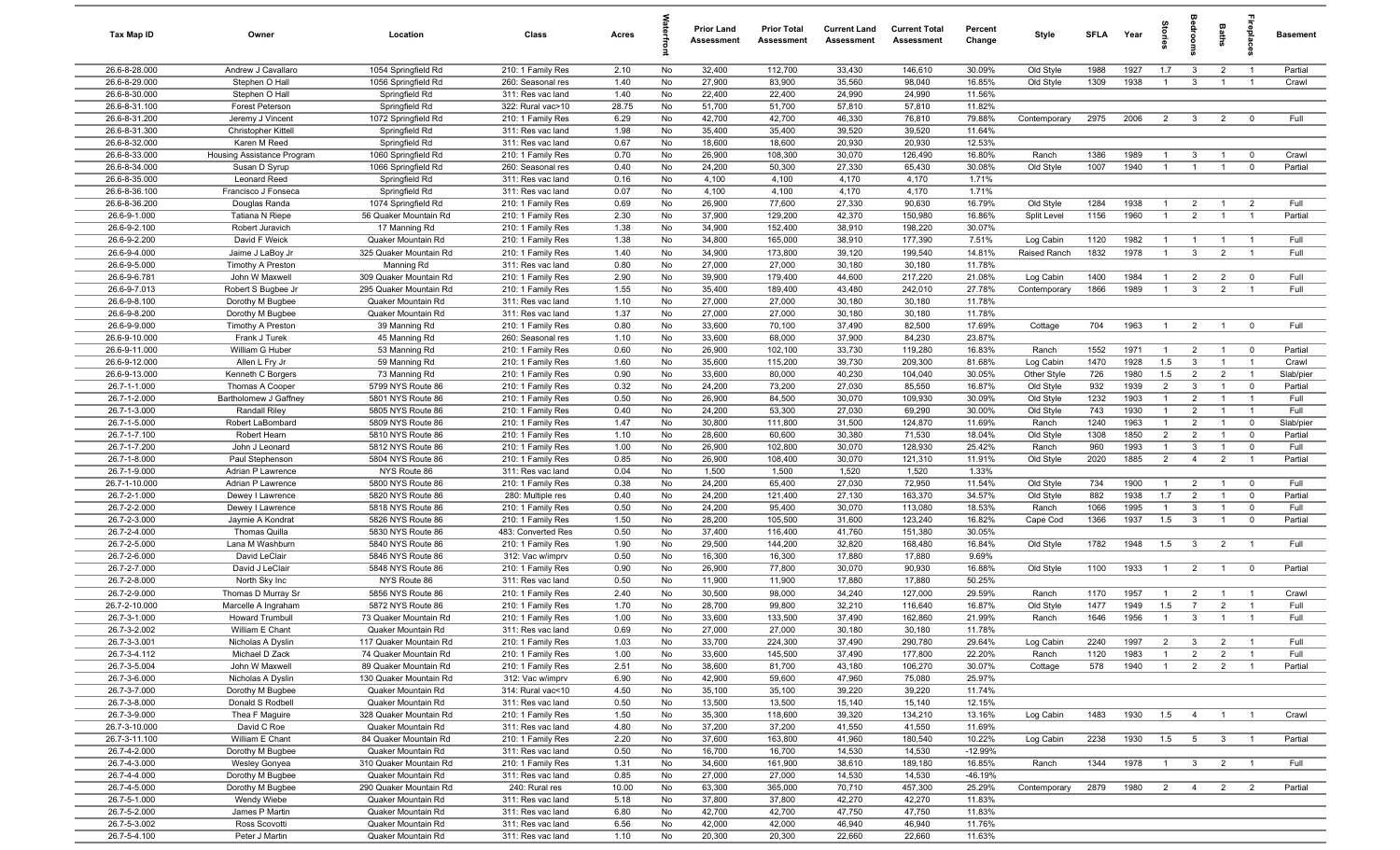| Tax Map ID                       | Owner                                                | Location                                     | Class                                  | Acres          |          | <b>Prior Land</b><br>Assessment | <b>Prior Total</b><br>Assessment | <b>Current Land</b><br><b>Assessment</b> | <b>Current Total</b><br>Assessment | Percent<br>Change  | Style        | <b>SFI A</b> | Year         | tories         | oup            | Baths          | ireplace       | <b>Basement</b> |
|----------------------------------|------------------------------------------------------|----------------------------------------------|----------------------------------------|----------------|----------|---------------------------------|----------------------------------|------------------------------------------|------------------------------------|--------------------|--------------|--------------|--------------|----------------|----------------|----------------|----------------|-----------------|
| 26.7-6-1.002                     | Peter J Martin                                       | 172 Quaker Mountain Rd                       | 210: 1 Family Res                      | 3.30           | No       | 33,800                          | 92,700                           | 36,980                                   | 98,250                             | 5.99%              | Log Cabin    | 1184         | 1950         | $\overline{2}$ | $\overline{1}$ | $\overline{2}$ | $\overline{1}$ | Partial         |
| 26.7-6-2.001                     | Peter J Martin                                       | Quaker Mountain Rd                           | 311: Res vac land                      | 1.20           | No       | 20,300                          | 20,300                           | 22,760                                   | 22,760                             | 12.12%             |              |              |              |                |                |                |                |                 |
| 26.7-6-3.000                     | David H Butler                                       | Quaker Mountain Rd                           | 311: Res vac land                      | 1.00           | No       | 20,000                          | 20,000                           | 22,350                                   | 22,350                             | 11.75%             |              |              |              |                |                |                |                |                 |
| 26.7-6-4.000                     | Joan C MacDonald                                     | Quaker Mountain Rd                           | 311: Res vac land                      | 0.50           | No       | 13,400                          | 13,400                           | 14,940                                   | 14,940                             | 11.49%             |              |              |              |                |                |                |                |                 |
| 26.11-1-1.000<br>26.11-1-2.000   | Mary L Moore                                         | Manning Rd<br>Manning Rd                     | 314: Rural vac<10<br>311: Res vac land | 0.50<br>0.71   | No<br>No | 13,400<br>13,500                | 13,400<br>13,500                 | 14,940<br>15,140                         | 14,940<br>15,140                   | 11.49%<br>12.15%   |              |              |              |                |                |                |                |                 |
| 26.11-1-3.000                    | Jason A Preston<br>Jason A Preston                   | 90 Manning Rd                                | 270: Mfg housing                       | 0.90           | No       | 33,600                          | 49,900                           | 40,230                                   | 64,920                             | 30.10%             |              |              |              |                |                |                |                |                 |
| 26.11-1-4.000                    | Barbara A Blackburn                                  | Jacques Way                                  | 314: Rural vac<10                      | 0.40           | No       | 6,700                           | 6,700                            | 7,520                                    | 7,520                              | 12.24%             |              |              |              |                |                |                |                |                 |
| 26.11-1-5.000                    | Barbara Blackburn                                    | Manning Rd                                   | 314: Rural vac<10                      | 1.20           | No       | 30,800                          | 30,800                           | 34,440                                   | 34,440                             | 11.82%             |              |              |              |                |                |                |                |                 |
| 26.11-1-6.000                    | Thomas L Bradshaw                                    | 79 Manning Rd                                | 210: 1 Family Res                      | 0.92           | No       | 33,600                          | 188,200                          | 37,490                                   | 219,860                            | 16.82%             | Other Style  | 2260         | 1975         | 1.5            | $\mathbf{3}$   | $\overline{2}$ | $\overline{1}$ | Full            |
| 26.11-1-7.000                    | Barbara A Blackburn                                  | 267 Quaker Mountain Rd                       | 260: Seasonal res                      | 1.50           | No       | 35,300                          | 80,100                           | 39,420                                   | 93,570                             | 16.82%             | Cottage      | 828          | 1961         | $\overline{1}$ | $\overline{2}$ | $\overline{1}$ | $\mathbf 0$    | Crawl           |
| 26.11-1-8.000                    | Dorothy M Bugbee                                     | Quaker Mountain Rd                           | 314: Rural vac<10                      | 9.57           | No       | 50,100                          | 50,100                           | 55,980                                   | 55,980                             | 11.74%             |              |              |              |                |                |                |                |                 |
| 26.11-1-9.000                    | Dorothy M Bugbee                                     | Quaker Mountain Rd                           | 314: Rural vac<10                      | 0.80           | No       | 13,500                          | 13,500                           | 15,140                                   | 15,140                             | 12.15%             |              |              |              |                |                |                |                |                 |
| 26.11-1-10.112                   | Sean Harrington                                      | 245 Quaker Mountain Rd                       | 210: 1 Family Res                      | 2.30           | No       | 37,900                          | 184,900                          | 42,370                                   | 217,320                            | 17.53%             | Log Cabin    | 1443         | 1988         | 1.5            | $\overline{2}$ | $\overline{1}$ | $^{\circ}$     | Full            |
| 26.11-1-10.113                   | Thomas F Calhoun                                     | Quaker Mountain Rd                           | 311: Res vac land                      | 0.94           | No       | 27,000                          | 27,000                           | 30,180                                   | 30,180                             | 11.78%             |              |              |              |                |                |                |                |                 |
| 26.11-1-10.114                   | John Gates                                           | Quaker Mountain Rd                           | 311: Res vac land                      | 3.54           | No       | 25,400                          | 25,400                           | 28,350                                   | 28,350                             | 11.61%             |              |              |              |                |                |                |                |                 |
| 26.11-1-10.115                   | Nadine J Gonyea                                      | Quaker Mountain Rd                           | 311: Res vac land                      | 0.92           | No       | 16,800                          | 16,800                           | 18,800                                   | 18,800                             | 11.90%             |              |              |              |                |                |                |                |                 |
| 26.11-1-10.120<br>26.11-1-10.300 | William C Beck                                       | Quaker Mountain Rd<br>260 Quaker Mountain Rd | 314: Rural vac<10                      | 2.50<br>2.70   | No<br>No | 29,600<br>39,200                | 29,600<br>189,300                | 33,120<br>47,040                         | 33,120<br>221,180                  | 11.89%<br>16.84%   |              | 1280         | 1980         | $\overline{1}$ |                |                |                | Full            |
| 26.11-1-11.000                   | Christina W Anderson<br>Lynn F Stuart                | Quaker Mountain Rd                           | 210: 1 Family Res<br>314: Rural vac<10 | 0.50           | No       | 13,500                          | 13,500                           | 15,140                                   | 15,140                             | 12.15%             | Contemporary |              |              |                | $\mathbf{3}$   | $\overline{2}$ |                |                 |
| 26.11-1-12.000                   | Arthur Buechting                                     | Quaker Mountain Rd                           | 314: Rural vac<10                      | 0.40           | No       | 13,500                          | 13,500                           | 15,140                                   | 15,140                             | 12.15%             |              |              |              |                |                |                |                |                 |
| 26.11-1-13.000                   | James J Carr                                         | Quaker Mountain Rd                           | 314: Rural vac<10                      | 0.50           | No       | 13,500                          | 13,500                           | 15,140                                   | 15,140                             | 12.15%             |              |              |              |                |                |                |                |                 |
| 26.11-1-14.000                   | John A Lando                                         | 108 Manning Rd                               | 270: Mfg housing                       | 1.00           | No       | 33,600                          | 48,800                           | 40,230                                   | 63,500                             | 30.12%             |              |              |              |                |                |                |                |                 |
| 26.11-1-15.000                   | Janet Armstrong                                      | 104 Manning Rd                               | 270: Mfg housing                       | 0.70           | No       | 33,600                          | 45,100                           | 36,170                                   | 74,470                             | 65.12%             | Other Style  | 344          | 1989         | $\overline{1}$ | $\overline{2}$ | $\overline{1}$ | $\Omega$       | Slab/pier       |
| 26.11-1-16.000                   | Gerald L Bruce                                       | 5 Jacques Way                                | 210: 1 Family Res                      | 0.70           | No       | 23,500                          | 117,900                          | 40,230                                   | 152,300                            | 29.18%             | Contemporary | 1210         | 2005         | $\overline{2}$ | $\mathbf{3}$   | $\overline{2}$ | $^{\circ}$     | Full            |
| 26.11-1-17.000                   | Fred Wolkoff                                         | Jacques Way                                  | 314: Rural vac<10                      | 0.70           | No       | 27,000                          | 27,000                           | 30,180                                   | 30,180                             | 11.78%             |              |              |              |                |                |                |                |                 |
| 26.11-1-18.000                   | Barbara Blackburn                                    | Jacques Way                                  | 314: Rural vac<10                      | 0.80           | No       | 27,000                          | 27,000                           | 30,180                                   | 30,180                             | 11.78%             |              |              |              |                |                |                |                |                 |
| 26.11-1-19.000                   | William Piccione                                     | Quaker Mountain Rd                           | 311: Res vac land                      | 1.25           | No       | 27,000                          | 27,000                           | 30,180                                   | 30,180                             | 11.78%             |              |              |              |                |                |                |                |                 |
| 26.11-1-20.001                   | Chadwick C Pooler                                    | Quaker Mountain Rd                           | 311: Res vac land                      | 2.16           | No       | 29,700                          | 29,700                           | 33,220                                   | 33,220                             | 11.85%             |              |              |              |                |                |                |                |                 |
| 35.-1-5.000                      | James Meunier                                        | <b>Bartlett Rd</b>                           | 240: Rural res                         | 111.80         | No       | 126,600                         | 176,900                          | 165,200                                  | 223,820                            | 26.52%             | Log Cabin    | 846          | 1960         | 1.5            | $\mathbf{3}$   |                |                | Full            |
| 35.2-1-1.000                     | James Meunier                                        | Springfield Rd                               | 910: Priv forest                       | 46.20          | No       | 35,900                          | 35,900                           | 40,130                                   | 40,130                             | 11.78%             |              |              |              |                |                |                |                |                 |
| 35.2-1-2.000<br>35.2-1-3.000     | James Meunier                                        | 389 Springfield Rd                           | 910: Priv forest                       | 82.10<br>2.00  | No<br>No | 96,200<br>2,900                 | 96,200<br>2,900                  | 107,490<br>2,950                         | 107,490<br>2,950                   | 11.74%<br>1.72%    |              |              |              |                |                |                |                |                 |
| 35.2-1-4.110                     | John Unger                                           | Springfield Rd<br>Springfield Rd             | 314: Rural vac<10<br>314: Rural vac<10 | 1.60           | No       | 2,400                           | 2,400                            | 2,440                                    | 2,440                              | 1.67%              |              |              |              |                |                |                |                |                 |
| 35.2-1-4.120                     | Rocco Changelo<br>Reginald Way                       | 349 Springfield Rd                           | 210: 1 Family Res                      | 1.10           | No       | 26,900                          | 54,300                           | 30,380                                   | 70,610                             | 30.04%             | Ranch        | 960          | 1984         | $\overline{1}$ | $\overline{2}$ | $\overline{1}$ | $^{\circ}$     | Full            |
| 35.2-1-4.130                     | Victoria Paye                                        | 355 Springfield Rd                           | 210: 1 Family Res                      | 1.30           | No       | 27,700                          | 51,200                           | 30,990                                   | 74,780                             | 46.05%             | Ranch        | 720          | 1984         | $\overline{1}$ | $\overline{2}$ | $\overline{1}$ | $\mathbf 0$    | Full            |
| 35.2-1-4.200                     | Rocco R Changelo                                     | 331 Springfield Rd                           | 210: 1 Family Res                      | 3.80           | No       | 34,200                          | 123,400                          | 38,510                                   | 144,170                            | 16.83%             | Ranch        | 1188         | 1985         | $\overline{1}$ | $\mathbf{3}$   | $\overline{1}$ | $\overline{1}$ | Full            |
| 35.2-1-5.000                     | Mark S Dahl                                          | Springfield Rd                               | 314: Rural vac<10                      | 1.90           | No       | 2,800                           | 2,800                            | 2,840                                    | 2,840                              | 1.43%              |              |              |              |                |                |                |                |                 |
| 35.2-1-6.000                     | Mark S Dahl                                          | 313 Springfield Rd                           | 210: 1 Family Res                      | 0.90           | No       | 26,900                          | 121,600                          | 30,070                                   | 142,040                            | 16.81%             | Contemporary | 1443         | 1961         | 1.7            | $\mathbf{3}$   | $\overline{1}$ | $\mathbf 0$    | Slab/pier       |
| 35.2-1-7.000                     | Kevin B MacKenzie                                    | 309 Springfield Rd                           | 260: Seasonal res                      | 4.20           | No       | 26,400                          | 96,700                           | 39,730                                   | 125,780                            | 30.07%             | Contemporary | 1397         | 1980         | 1.7            | $\overline{4}$ | $\overline{1}$ | $\mathbf 0$    | Full            |
| 35.2-1-8.000                     | Mark D Niemi                                         | 307 Springfield Rd                           | 210: 1 Family Res                      | 3.10           | No       | 24,300                          | 58,700                           | 36,370                                   | 76,300                             | 29.98%             | Ranch        | 817          | 1970         | $\overline{1}$ | $\mathbf{3}$   | $\overline{1}$ | $\overline{1}$ | Full            |
| 35.2-1-9.000                     | Jeffrey Munson                                       | 289 Springfield Rd                           | 260: Seasonal res                      | 2.70           | No       | 31,300                          | 102,500                          | 35,150                                   | 133,300                            | 30.05%             | Ranch        | 880          | 1955         | $\overline{1}$ | $\overline{1}$ | $\overline{1}$ | $\overline{0}$ | Partial         |
| 35.2-1-10.001                    | James Meunier                                        | Springfield Rd                               | 910: Priv forest                       | 64.30          | No       | 56,100                          | 56,100                           | 62,690                                   | 62,690                             | 11.75%             |              |              |              |                |                |                |                |                 |
| 35.2-1-11.003                    | Malcolm W Foulk                                      | 273 Springfield Rd                           | 240: Rural res                         | 21.67          | No       | 54,200                          | 94,300                           | 60,550                                   | 122,630                            | 30.04%             | Cape Cod     | 1327         | 1957<br>2006 | 1.5            |                |                | - 1            | Partial         |
| 35.2-1-12.000<br>35.2-1-13.100   | Base Camp LLC<br>Base Camp LLC                       | 233 Springfield Rd                           | 210: 1 Family Res<br>910: Priv forest  | 7.80<br>166.79 | No<br>No | 44,600<br>175,600               | 225,700<br>175,600               | 50,500<br>196,290                        | 216,810<br>196,290                 | $-3.94%$<br>11.78% | Contemporary | 2016         |              | $\overline{2}$ | $\mathbf{3}$   | $\overline{2}$ |                | Partial         |
| 35.2-1-13.200                    | Helen L Read                                         | Springfield Rd<br>271 Springfield Rd         | 270: Mfg housing                       | 8.63           | No       | 46,700                          | 55,900                           | 53,040                                   | 66,750                             | 19.41%             |              |              |              |                |                |                |                |                 |
| 35.2-1-14.110                    | Heather Morgan                                       | <b>Bartlett Rd</b>                           | 910: Priv forest                       | 86.83          | No       | 90,400                          | 90,400                           | 100,990                                  | 100,990                            | 11.71%             |              |              |              |                |                |                |                |                 |
| 35.2-1-14.200                    | Anthony S Beck                                       | <b>Bartlett Rd</b>                           | 314: Rural vac<10                      | 5.47           | No       | 21,000                          | 21,000                           | 23,470                                   | 23,470                             | 11.76%             |              |              |              |                |                |                |                |                 |
| 35.2-1-15.000                    | Ira Ballen                                           | <b>Bartlett Rd</b>                           | 311: Res vac land                      | 2.50           | No       | 19,600                          | 19,600                           | 21,950                                   | 21,950                             | 11.99%             |              |              |              |                |                |                |                |                 |
| 35.2-1-16.000                    | Ira Ballen                                           | <b>Bartlett Rd</b>                           | 321: Abandoned ag                      | 1.10           | No       | 1,600                           | 1,600                            | 1,630                                    | 1,630                              | 1.88%              |              |              |              |                |                |                |                |                 |
| 35.2-1-17.100                    | Heather Morgan                                       | <b>Bartlett Rd</b>                           | 321: Abandoned ag                      | 0.80           | No       | 1,500                           | 1,500                            | 1,520                                    | 1,520                              | 1.33%              |              |              |              |                |                |                |                |                 |
| 35.2-1-17.300                    | Heather Morgan                                       | <b>Bartlett Rd</b>                           | 321: Abandoned ag                      | 0.02           | No       | 100                             | 100                              | 100                                      | 100                                | 0.00%              |              |              |              |                |                |                |                |                 |
| 35.2-1-18.200                    | Upper Jay Water District                             | <b>Bartlett Rd</b>                           | 822: Water supply                      | 0.10           | No       | 1,300                           | 1,300                            | 1,320                                    | 1,320                              | 1.54%              |              |              |              |                |                |                |                |                 |
| 35.2-1-20.000                    | Ira Ballen                                           | <b>Bartlett Rd</b>                           | 910: Priv forest                       | 150.59         | No       | 130,000                         | 130,000                          | 171,700                                  | 171,700                            | 32.08%             |              |              |              |                |                |                |                |                 |
| 35.2-2-1.000                     | Lauren J Frost                                       | 420 Springfield Rd                           | 210: 1 Family Res                      | 2.00           | No       | 29,500                          | 167,900                          | 36,170                                   | 187,660                            | 11.77%             | Contemporary | 1776         | 2001         | $\overline{2}$ | $\mathbf{3}$   | $\overline{2}$ | $\overline{0}$ | Full            |
| 35.2-2-2.000                     | James E Muller                                       | 412 Springfield Rd                           | 210: 1 Family Res                      | 2.79           | No       | 31,600                          | 78,200                           | 35,460                                   | 92,560                             | 18.36%             | Cottage      | 744          | 1960         | $\mathbf{1}$   | $\overline{2}$ | $\overline{1}$ | $\overline{1}$ | Crawl           |
| 35.2-2-3.100                     | Mary C Valley                                        | 9 Ashers Way                                 | 210: 1 Family Res                      | 45.50          | No       | 66,900                          | 109,500                          | 75,290                                   | 127,910                            | 16.81%             | Ranch        | 1026         | 1952         | $\overline{1}$ | $\overline{2}$ | $\overline{1}$ | $\mathbf 0$    | Partial         |
| 35.2-2-3.200<br>35.2-2-4.000     | James D McEwen                                       | 394 Springfield Rd<br>Springfield Rd         | 312: Vac w/imprv<br>910: Priv forest   | 51.90<br>89.00 | No<br>No | 72,700<br>63,700                | 82,700                           | 81,790                                   | 96,620<br>71,220                   | 16.83%<br>11.81%   |              |              |              |                |                |                |                |                 |
| 35.2-2-5.000                     | Wellscroft Ice House LLC<br>Wellscroft Ice House LLC | Springfield Rd                               | 910: Priv forest                       | 132.00         | No       | 94,500                          | 63,700<br>94,500                 | 71,220<br>105,660                        | 105,660                            | 11.81%             |              |              |              |                |                |                |                |                 |
| 35.2-2-6.200                     | Farmer Trust                                         | 248 Springfield Rd                           | 210: 1 Family Res                      | 8.98           | No       | 47,600                          | 154,600                          | 54,050                                   | 176,170                            | 13.95%             | Ranch        | 1189         | 1989         | $\overline{1}$ | $\overline{2}$ | $\overline{2}$ | $\overline{0}$ | Full            |
| 35.2-2-7.003                     | Nancy B Amstutz                                      | 246 Springfield Rd                           | 240: Rural res                         | 62.90          | No       | 82,600                          | 212,500                          | 92,960                                   | 260,300                            | 22.49%             | Contemporary | 1765         | 1989         | 1.7            | $\overline{2}$ | $\mathbf{1}$   | $\mathbf 0$    | Full            |
| 35.2-2-8.000                     | Scott D Hall                                         | Springfield Rd                               | 314: Rural vac<10                      | 4.60           | No       | 27,200                          | 27,200                           | 30,380                                   | 30,380                             | 11.69%             |              |              |              |                |                |                |                |                 |